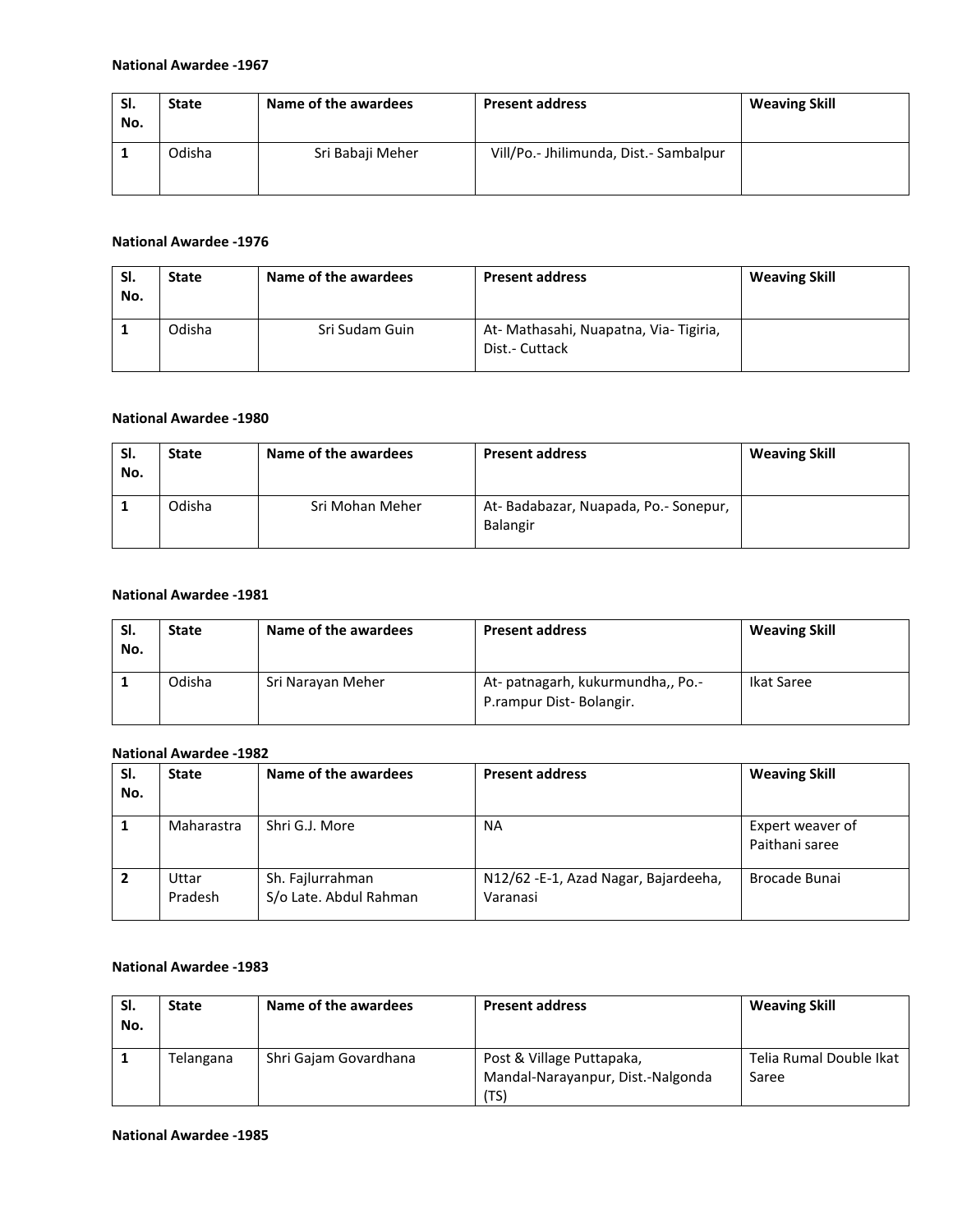| SI.<br>No. | <b>State</b>      | Name of the awardees | <b>Present address</b>          | <b>Weaving Skill</b>               |
|------------|-------------------|----------------------|---------------------------------|------------------------------------|
|            | Madhya<br>Pradesh | Shri Tulsiram Koli   | Ward No. 12, Nayapura, Chanderi | Chanderi Saree & Dress<br>Material |

## **National Awardee -1986**

| -SI.<br>No. | <b>State</b> | Name of the awardees | <b>Present address</b>                                       | <b>Weaving Skill</b>      |
|-------------|--------------|----------------------|--------------------------------------------------------------|---------------------------|
|             | Odisha       | Sri Chakrapani Patra | At.- Bomokai, Sauntiapalli, Via-<br>Patrtapur, Dist.- Ganjam | <b>Traditional Bomkai</b> |

#### **National Awardee -1987**

| SI.<br>No. | <b>State</b> | Name of the awardees                       | <b>Present address</b>                                          | <b>Weaving Skill</b>                   |
|------------|--------------|--------------------------------------------|-----------------------------------------------------------------|----------------------------------------|
|            | Telangana    | Shri Gajam Anjaiah S/o<br>Narasimha        | H.No 11-7-140/3A, Huda colony<br>saroornagar Hyderabad telangan | Telia Rumal based<br>Double ikat Saree |
|            | Telangana    | Shri Gajam Brugumaharshi S/o<br>Sh.Anjaiah | Puttapaka,<br>Dist: Nalgonda<br>Telangana                       | Ganga Jamuna Tie &<br>Dye Silk saree   |

# **National Awardee -1988**

| SI.<br>No.     | <b>State</b> | Name of the awardees             | <b>Present address</b>                                                  | <b>Weaving Skill</b>                                    |
|----------------|--------------|----------------------------------|-------------------------------------------------------------------------|---------------------------------------------------------|
| 1              | Chhatisgarh  | Shri Surendra Prasad<br>Dewangan | Kotra Road, Raigarh.                                                    | Mayuri Saree                                            |
| $\overline{2}$ | Chhatisgarh  | Shri Sukh Ram Dewangan           | Dewangan Mohalla, Chandrapur. Distt:<br>Janjgir-Champa                  | Kosa Indradhanush<br>Saree                              |
| 3              | Odisha       | Sri Harilal Meher                | At/Po.- Jhiliminda, Attabira, Bargarh                                   | Single Ikat Saree                                       |
| 4              | West Bengal  | Sri Subodh Kundu                 | Vill.- Tamaghata, P.O. - Majida, Dist.-<br>Burdwan.                     | Jamdanai Saree                                          |
| 5              | Assam        | Smt. Uttara Deka                 | vill-Santinagar, P.O-kahilipara, Bye<br>lane3 Guwahati-19 Kamrup, Assam | Silk Weavers able to<br>developed any kind of<br>design |
| 6              | Maharastra   | Shri. Shaikh Tayyab Mahajan      | Satranji Karkhana, Taj Nagar Gali No.-2,<br>Manewada Road, Nagpur       | Chindi Durry                                            |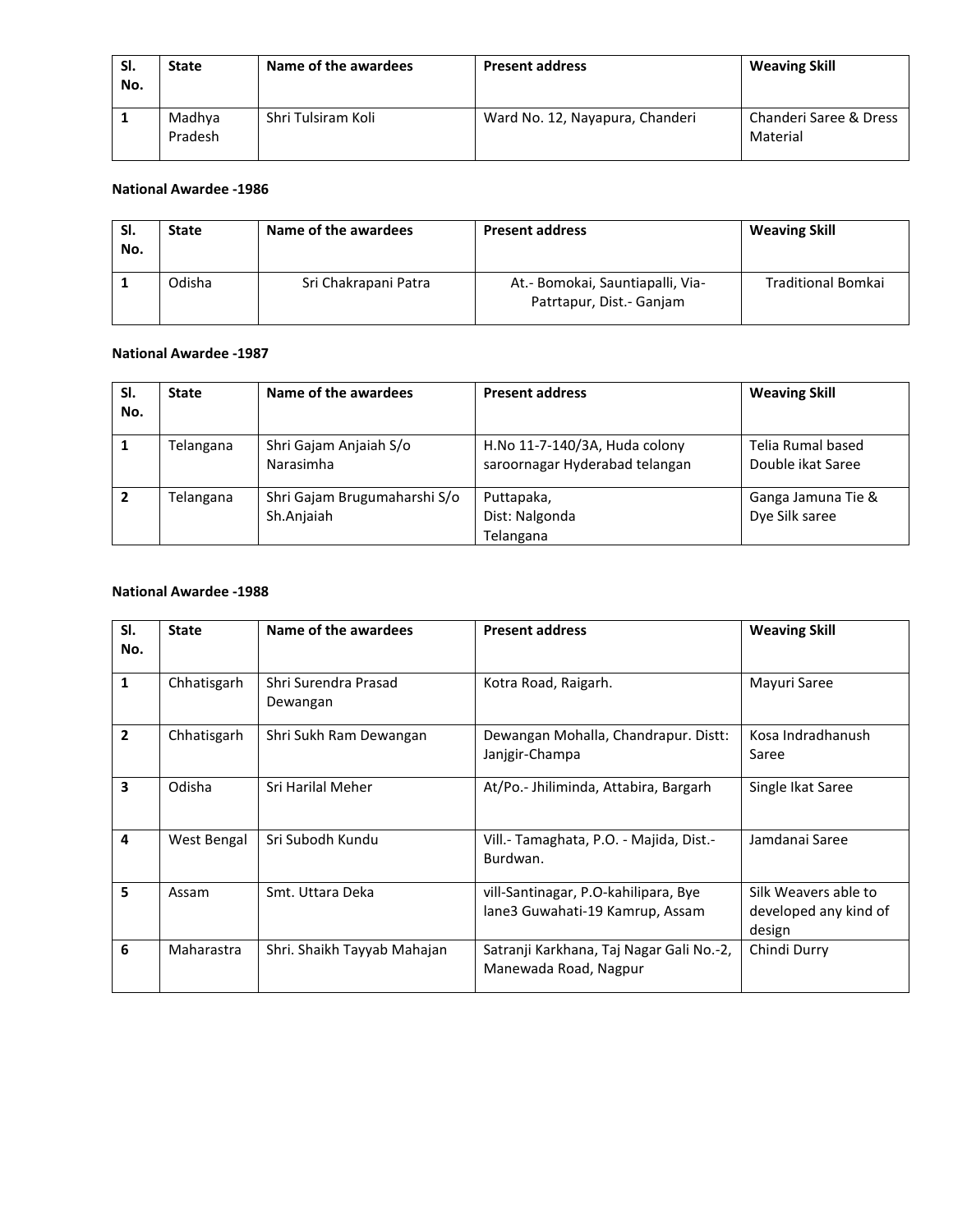| SI.<br>No. | <b>State</b>     | Name of the awardees     | <b>Present address</b>           | <b>Weaving Skill</b> |
|------------|------------------|--------------------------|----------------------------------|----------------------|
|            | Odisha           | Sri Binod Bihari Meher   | Sonepur Raj, Bada Bazar, Sonepur |                      |
|            | Uttar<br>Pradesh | Sh. Surendra Nath Sharma |                                  |                      |

### **National Award 1991**

| SI.<br>No.     | <b>State</b>     | Name of the awardees                              | <b>Present address</b>                                                                             | <b>Weaving Skill</b> |
|----------------|------------------|---------------------------------------------------|----------------------------------------------------------------------------------------------------|----------------------|
| 1              | Maharastra       | Shri Shantilal Bhandge                            | 3580, Bhandge Lane, Yeola, Dist:-Nasik                                                             |                      |
| $\overline{2}$ | Odisha           | Sri Surendra Meher                                | At-Kalabhawan, Barpali, Dist.-Bargarh                                                              |                      |
| 3              | Rajasthan        | Shri Haji Abbas Ali                               | S/o Shri Ali Mohammad 54, Nagar Old<br>Palia Ward no 19, Kaithoon, Kota<br>(Rajasthan). Pin 325001 |                      |
| 4              | Uttar<br>Pradesh | Late Sh. Naseer Ahmed S/o<br>Late. Haji Ali Ahmad | J21/128, Rasoolpura, Varanasi                                                                      |                      |
| 5              | West Bengal      | Sri Dilip Basak                                   | Vill- Bibirjhol P.O. Dhatrigaram, Dist-<br>Burdwan -713405, West Bengal                            |                      |

| SI.<br>No.              | <b>State</b>     | Name of the awardees                                   | <b>Present address</b>                                      | <b>Weaving Skill</b>                                             |
|-------------------------|------------------|--------------------------------------------------------|-------------------------------------------------------------|------------------------------------------------------------------|
| $\mathbf{1}$            | Chhatisgar<br>h. | Shri Neelambar Dewangan                                | Dewangan Mohalla, Chandrapur. Distt:<br>Janjgir-Champa      | Kosa Silk Saree                                                  |
| $\overline{2}$          | Gujarat          | Shri Vankar Gabhubhai<br>Jakhubhai<br>Bhujodi, Ta-Bhuj | P.O.-Bhujodi, Ta- Bhuj, Dist- Kutch-<br>370020              | <b>Artistic Weaving</b><br>Woolen Dhabla shawl<br>vegetable dyed |
| 3                       | Maharastra       | Smt.Parvati Bai                                        | At & Post Maindargi, Tal-Akkalkot,<br>Dist-Solapur          | Expert weaver of Khan<br>saree weaving                           |
| 4                       | Odisha           | Sri Raj Kishore Mahanayak                              | At- Sukalgadia, Gododhar Prasad, Vis-<br>Itamati, Nayagarh. |                                                                  |
| 5                       | Odisha           | Sri Pitabas Meher                                      | Baramunda Bhubaneswar                                       | Single Ikat Saree                                                |
| 6                       | Odisha           | Sri Natabar Meher                                      | At-Nuapada, (Badabazar) Sonepur                             | Sambalpuri Ikat<br>(vegetable dye)                               |
| $\overline{\mathbf{z}}$ | Odisha           | Sri Rama Meher                                         | At/Po.- Jhiliminda, Attabira, Bargarh                       | Sambalpuri Ikat                                                  |
| 8                       | Odisha           | Sri Harisankar Meher                                   | At/Po.- Chichinda, Bheden, Bargarh                          | Ikat Bed Cover                                                   |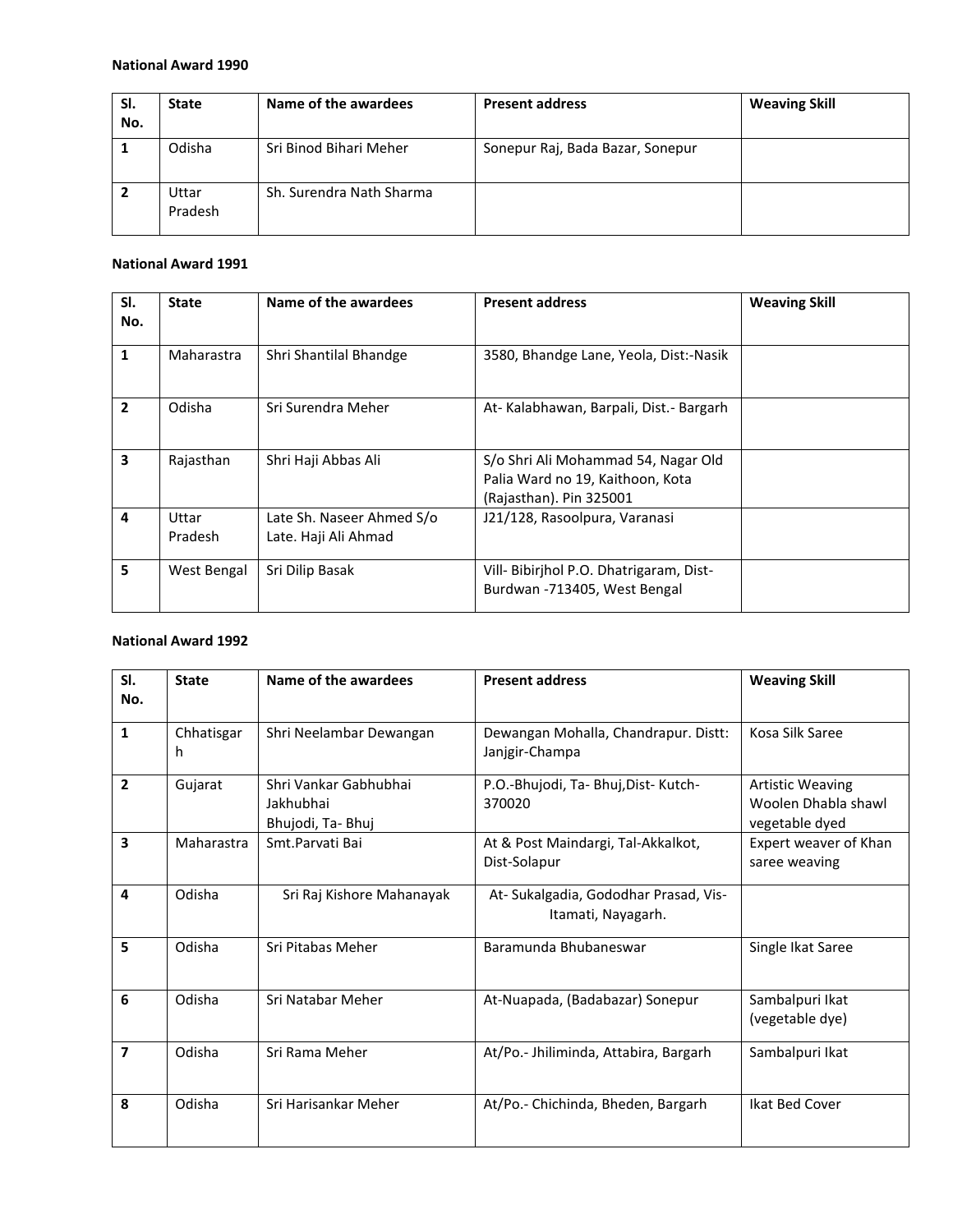| 9  | Tamilnadu        | Shri.K.Veeraraghavan                               | 2B/7, Vaikunda Perumal Koil street, Big<br>Kancheepuram<br>Tamilnadu | Korvai Kanchi cotton<br>saree                                                                           |
|----|------------------|----------------------------------------------------|----------------------------------------------------------------------|---------------------------------------------------------------------------------------------------------|
| 10 | Uttar<br>Pradesh | Sh. Obaidurrahman<br>S/o Late. Abdul Matin Ansari  | D41/3E5-14, Devaki Nandan,<br>Ramapura, Varanasi                     | Zari Brocade Spread                                                                                     |
| 11 | Tripura          | Smt. Sukurani Sharma<br>W/o. Shri. Rabindra Sharma | Palace Compound (Near Jagannath<br>Bari), Agartala, West Tripura     | Lashing Phee, Acrylic<br>shawl, Cotton Shirting,<br>napkin using traditional<br>manipuri design motiffs |
| 12 | Maharastra       | Shri. Raju Sonkusare                               | Sonkusare Sadan, Ganeshpur, Bandara-<br>441904                       | Tussar Silk Saree &<br><b>Dress Material</b>                                                            |
| 13 | Maharastra       | Shri Maroti Chandra Shirke                         | <b>NA</b>                                                            | Expert weaver of Khan<br>scarf weaving                                                                  |
| 14 | Maharastra       | Shri Ramesh Shioshankar<br>Sonkusare               | Ganeshpur, Bhandara, Pin-441904                                      | Expert weaver of<br>Karvat Kati saree<br>weaving                                                        |
| 15 | Maharastra       | Shri Balchand Govinda<br>Moudekar                  | 439-440, Yadavnagar, P.O. Uppalwadi,<br>Nagpur-440026                | Expert weaver of<br>Nagpuri saree weaving                                                               |

| SI.<br>No.              | <b>State</b>     | Name of the awardees                              | <b>Present address</b>                                                                                                | <b>Weaving Skill</b>                                      |
|-------------------------|------------------|---------------------------------------------------|-----------------------------------------------------------------------------------------------------------------------|-----------------------------------------------------------|
|                         |                  |                                                   |                                                                                                                       |                                                           |
| $\mathbf{1}$            | Chhatisgarh      | Shri Puran Kumar Dewangan                         | Dewangan Mohalla, Chandrapur. Distt:<br>Janjgir-Champa                                                                | Kosa Mayuri Saree                                         |
| $\overline{\mathbf{2}}$ | Gujarat          | Shri Vankar Harjibhai Atubhai.                    | Vankar vas Bhujodi .- Dist. Kutch, Ta.-<br>Bhuj -370020 Gujarat                                                       | Shawl Weaving                                             |
| $\overline{\mathbf{3}}$ | Haryana          | Smt. Lajwanti<br>W/o Ramesh Kumar                 | H.No.169, Gali No.19, Tripuri Town,<br>Paiala, 1470001.                                                               | Phulkari(Awardee<br>belongs to Phulkari&DC<br>Handicraft) |
| 4                       | Maharastra       | Shri Prabhakar A. Dhalkari                        | M/s. Poonam Paithani Hastkala Vinkar<br>Udhyogik Sahakari Sanstha,<br>At & Post Paithan,<br>Dist. Aurangabad- 431107. | Expert weaver of<br>Paithani saree                        |
| 5                       | Odisha           | Sri Dayalu Meher                                  | At/Po.- Barpali,<br>Dist.- Bargarh - 768729                                                                           | Sambalpuri Ikat                                           |
| 6                       | Odisha           | Sri Chandramani Meher                             | At- Banahar, Via- Attabira, Bargarh                                                                                   | Sambalpuri Ikat                                           |
| $\overline{\mathbf{z}}$ | Odisha           | Sri Surendra Kumar Patra                          | At/Po.- Nuapatna,<br>Via-Tigiria,<br>Dist.- Cuttack                                                                   | Ikat Handloom using<br>natural dye caliography<br>Ikat    |
| 8                       | Odisha           | Sri Sarat Kumar Patra &                           | At/Po.- Nuapatna,<br>Via-Tigiria,<br>Dist.- Cuttack                                                                   | Ikat Handloom using<br>natural dye caliography<br>Ikat    |
| 9                       | Telangana        | Mr. Gulam Dasthagiri S/o<br>Abbas Ali             | Karimabad,<br>Warangal Urban Dist.,<br>Telangana                                                                      | <b>Cotton Durry</b>                                       |
| 10                      | Uttar<br>Pradesh | Sh. Mukund Lal Maurya<br>S/o Sh. Chhotelal Maurya | N12/455K, Chhoti Patiya, Bajardeeha,<br>Varanasi                                                                      | Kaduwa Chanderi Saree                                     |
| 11                      | Uttar<br>Pradesh | Sh. Ansar Ahmad<br>S/o Sh. Mukhtar Ahmad          | J21/195, Rasoolpura, Varanasi                                                                                         | Banarasi Saree                                            |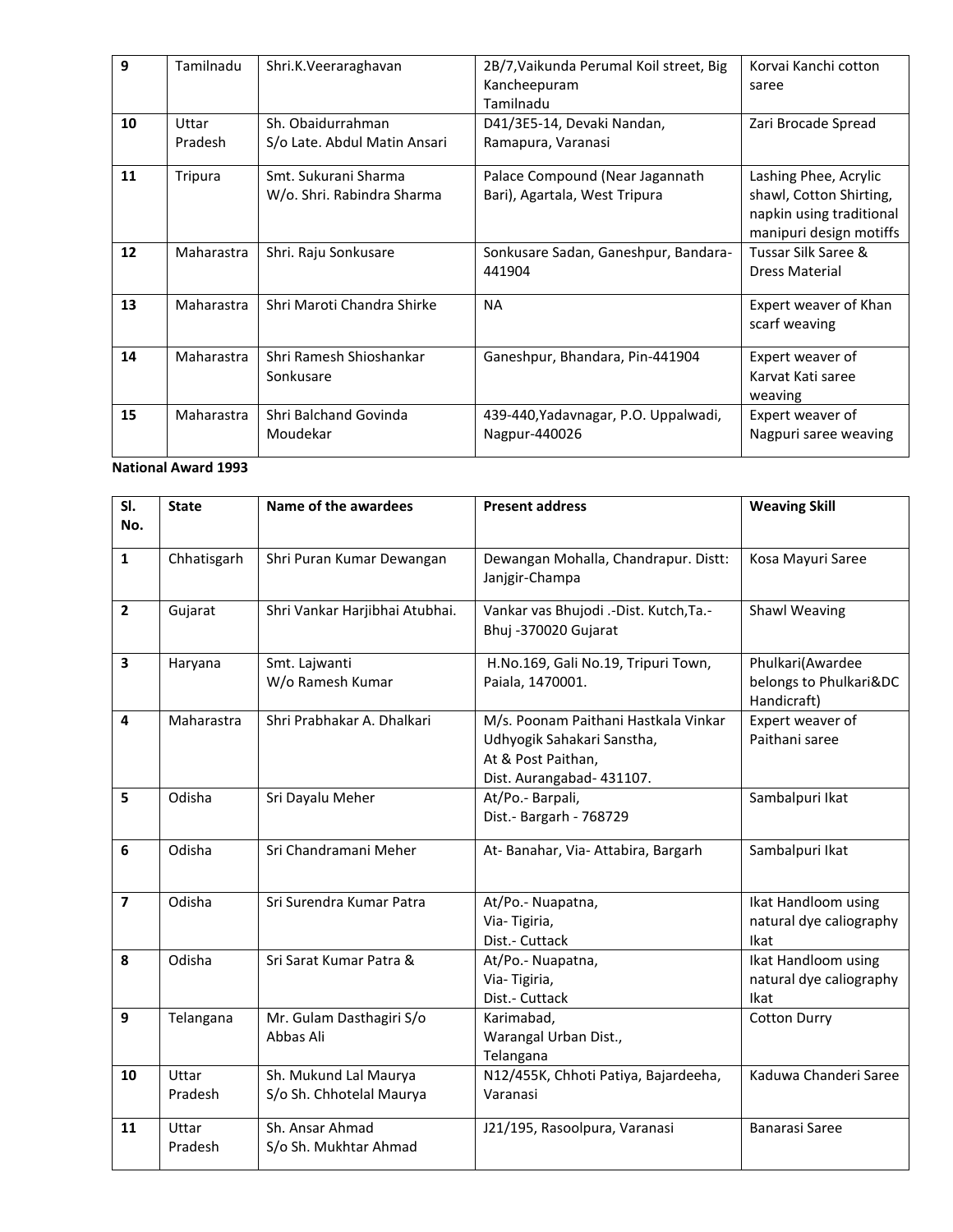| 12 | Uttar<br>Pradesh | Sh. Jalees Ahmad<br>S/o Sh. Haji Lukman Ali |                                                                                                                                     | Katrauwan and Kaduwa<br>Saree                           |
|----|------------------|---------------------------------------------|-------------------------------------------------------------------------------------------------------------------------------------|---------------------------------------------------------|
| 13 | Manipur          | Smt Langpoklapam Subadhani<br>Devi          | Wangkhei Tokpam Leikai Impha,<br>Manipur.                                                                                           | <b>Artistic Textiles</b>                                |
| 14 | Maharastra       | Shri K.J.Dhapodkar                          | Bangali Panja, Near Bholashah Dargah,<br>Nagpur-440002                                                                              | Expert weaver of silk<br>scarfsaree                     |
| 15 | Maharastra       | Shri Yadorao C. Sirsikar                    | Plot No. 84, Puja Layout, Ekatamata<br>High School, Near Jai Ganesh Kirana<br>Store, Opp. Ektamata Nagar, Jaitala,<br>Nagpur-440016 | Cotton Saree, Tasar Silk<br>Saree and Dress<br>Material |
| 16 | Maharastra       | Shri K.R.Fatta                              | Qtr no.1/17, Vidarbha Housing Board<br>Colony, Panchpoli, Balabhaupeth,<br>Nagpur-440017                                            | Expert weaver of silk<br>scarfsaree                     |
| 17 | Maharastra       | Shri. Kisanu Rana Fatta                     | Panchpoli, Balabhaupeth, Nagpur                                                                                                     | <b>Cotton Saree</b><br>Home Furnishing                  |

| SI.<br>No.              | <b>State</b>      | Name of the awardees                             | <b>Present address</b>                                                | <b>Weaving Skill</b>                 |
|-------------------------|-------------------|--------------------------------------------------|-----------------------------------------------------------------------|--------------------------------------|
| $\mathbf{1}$            | Gujarat           | Sh. Dayabhai Ala Vankar S/o.<br>Alabhai Vankar   | AT- Kailash Bhavan, Bhujodi, TA- Bhuj<br>District - Kutch-bhuj 370020 | Award for Woolen<br>Shawl (Dhabla)   |
| $\overline{2}$          | Maharastra        | Shri Bhandge Digamber<br>Vithalsa                | Bhandge Lane, Yeola, Dist-Nasik                                       | Expert weaver of<br>Paithani saree   |
| $\overline{\mathbf{3}}$ | Odisha            | Sri Gajapati Meher                               | At/Po.- Jhiliminda, Attabira, Bargarh                                 | Sambalpuri Ikat                      |
| 4                       | Odisha            | Sri Dayanidhi Meher                              | At/Po.- Kadobahal, Larambha, Bargarh                                  |                                      |
| 5                       | Uttar<br>Pradesh  | Sh. Anwar Ahmad<br>S/o Late Kamruddin            | J21/263 Rasoolpura, Varanasi                                          | <b>Brocade Shawl</b>                 |
| 6                       | Uttar<br>Pradesh  | Sh. Ram Lal Maurya<br>S/o Late. Bholanath Maurya | N9/30, Choti Patiya, Bajardeeha,<br>Varanasi                          | Jamdani Saree                        |
| $\overline{\mathbf{z}}$ | Andhra<br>Pradesh | Putta Raja                                       | door No. 10-8, d.P.S Street<br>Narayanavana chittor Dist 517581 A.P   | Jamdani Saree                        |
| 8                       | Maharastra        | Shri Diskar G.Kumbhare                           | Bela bhanpet, Ward no-68, Nagpur-<br>440017                           | Expert weaver of<br>Meena Silk saree |
| 9                       | Gujarat           | Shri Dayabhai Vankar                             |                                                                       | Dhabla woodlen shawl                 |
| 10                      | Mumbai            | Shri Bhandge Digambar<br>Vitthalsa               |                                                                       | Paithani Saree                       |
| 11                      | Uttar<br>Pradesh  | Shri Mustaque Sardar & Smt.<br>Roshan Ara        |                                                                       | jamdani Sari                         |
| 12                      | Uttar<br>Pradesh  | Shri Hori lal Maurya & Shri Ram<br>lal Maurya    |                                                                       | Jamdani sari                         |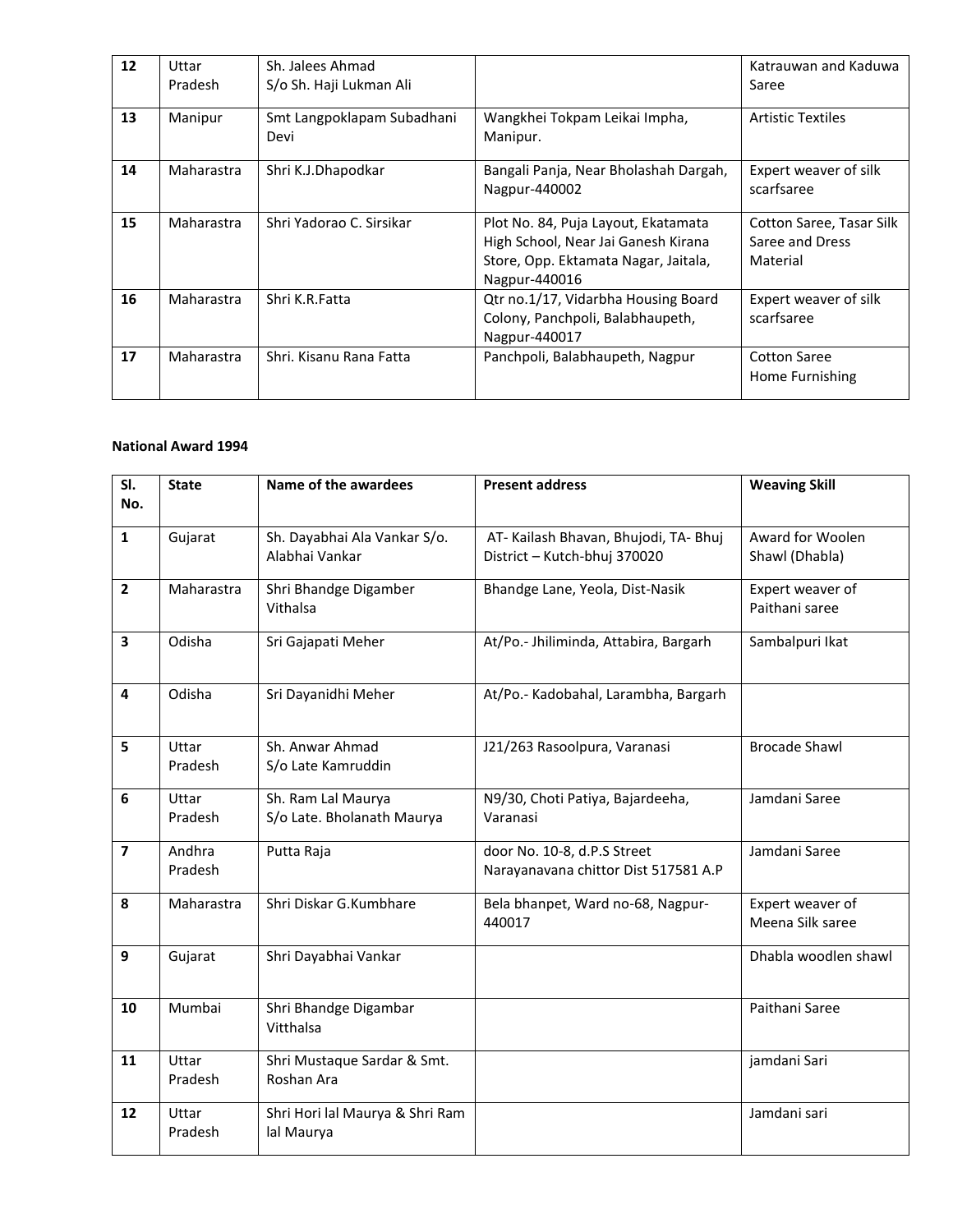| -13 | West Bengal | Shri Rabindra Nath Saha | Muslin Dhoti |
|-----|-------------|-------------------------|--------------|
|     |             |                         |              |

| SI.<br>No.     | <b>State</b>         | Name of the awardees                          | <b>Present address</b>                                                    | <b>Weaving Skill</b>                          |
|----------------|----------------------|-----------------------------------------------|---------------------------------------------------------------------------|-----------------------------------------------|
| $\mathbf{1}$   | Gujarat              | Shri Vankar Hirjibhai<br>Premjibhai           | SantKrupa, Vill.-Bhujodi, Dist.-Kutch-<br>370020 Gujarat.                 | Woolen table cloth                            |
| $\overline{2}$ | Gujarat              | Shri Vankar Meghji Harji.                     | Vill.-Rudramata, P.O.-Kunriya, Dist.-<br>Kutch, Ta.-Bhuj.-370001, Gujarat | Award for Woolen<br>Shawl                     |
| 3              | Gujarat              | Shri Vankar Parbat Kanji                      | P.O. Sarli, Ta-Bhuj, Dist.-Kutch-370485                                   | Award for Kutch Dhabla<br><b>Woolen Shawl</b> |
| 4              | Odisha               | Sri Sankar Kumar Meher                        | At-Nuapada, (Badabazar) Sonepur                                           | <b>Ikat Saree</b>                             |
| 5              | Odisha               | Sri Chaitanya Meher                           | At/Po.- Jhiliminda, Bajrang Colony,<br>Attabira, Bargarh.                 | Sambalpuri Ikat                               |
| 6              | Odisha               | Sri Murali Meher                              | At/Po.- Jhiliminda, Bajrang Colony,<br>Attabira, Bargarh.                 | Sambalpuri Ikat                               |
| 7              | <b>Uttar Pradesh</b> | Sh. Neyaj Ahmad<br>S/o Sh. Anwar Ahmad        | J21/120 A, Rasoolpura, Varanasi                                           | Kingh Satin Spread Silk<br><b>Brocade</b>     |
| 8              | Gujarat              | Shri Vankar Hirji Vankar                      |                                                                           | Marino wool table<br>cloth                    |
| 9              | Odisha               | Shri Murali Meher and Shri<br>Chaitanya Meher |                                                                           | Tie and Dye Kalaputani<br><b>Cotton Saree</b> |
| 10             | <b>Uttar Pradesh</b> | Shri hanumanta and Sribhas<br>Chandra Supakar |                                                                           | Jamdani Saree                                 |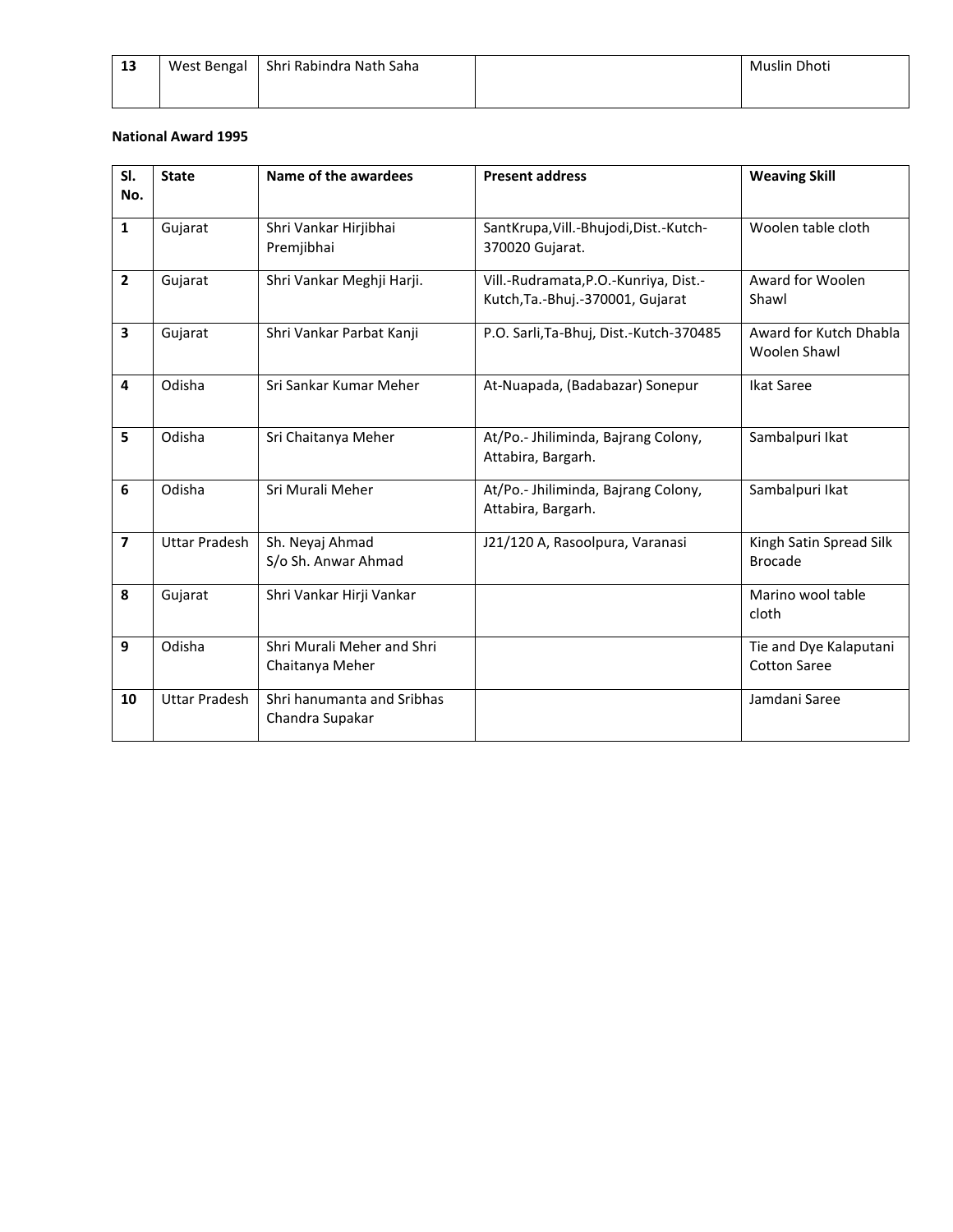| SI.            | <b>State</b>       | Name of the awardees             | <b>Present address</b>                                                    | <b>Weaving Skill</b>         |
|----------------|--------------------|----------------------------------|---------------------------------------------------------------------------|------------------------------|
| No.            |                    |                                  |                                                                           |                              |
| $\mathbf{1}$   | Chhatisgarh        | Shri Surendra Prasad<br>Dewangan | Kotra Road, Raigarh.                                                      | Mayuri Saree                 |
| $\overline{2}$ | Odisha             | Sri Bhaktaraj Meher              | At/Po.- Jhiliminda, Attabira, Bargarh                                     | Sambalpuri Ikat              |
| 3              | Delhi              | Sh. Chander Mani                 | RZ-65 Block, New Uttam Nagar, Delhi<br>110050                             | Pique Bed Cover              |
| 4              | Andhra<br>Pradesh  | Shri Kuna Mallikharjuna          | M.P.P School Street, Banagarayyapet<br>Venkatgiri Mandal Nellore Dist A.P | Cotton Jamdani Saree         |
| 5              | Gujarat            | Shri Vankar Kanti Lal Samat      |                                                                           | Woolen shawl                 |
| 6              | Jammu &<br>Kashmir | Shri Gulam Jaan                  |                                                                           | Pashmina Jamawar<br>Shawl    |
| 7              | Uttar Pradesh      | Shri Abdullah Ahsan              |                                                                           | Brocade silk sari<br>weaving |
| 8              | West Bengal        | Shri Nazir Sheikh                |                                                                           | Jamdani Sari                 |

| SI.                     | <b>State</b>         | Name of the awardees                                                | <b>Present address</b>                              | <b>Weaving Skill</b>          |
|-------------------------|----------------------|---------------------------------------------------------------------|-----------------------------------------------------|-------------------------------|
| No.                     |                      |                                                                     |                                                     |                               |
| $\mathbf{1}$            | Odisha               | Sri Laba Meher                                                      | At-Kendupali, Nuabasti, Kamalpur                    | Tie & Dye (Vegetable<br>dye)  |
| $\overline{2}$          | Odisha               | Sri Gunanidhi Meher                                                 | At- Dherapada, Badabazar, Sonepur                   | Sambalpuri Ikat               |
| 3                       | Odisha               | Sri Dinabandhu Meher                                                | At/Po- Guduveli Padar, Manmunda,<br>Boudh           |                               |
| 4                       | Odisha               | Sri Bharat Meher                                                    | At/Po- Guduveli Padar, Manmunda,<br>Boudh           |                               |
| 5                       | Rajasthan            | Smti Jenub w/o Shri kazi Eshak<br>mohammad musslmano ka<br>mohalla, | H.No.36, Borkhera, Aikta Nagar, Kota<br>(Rajasthan) | Kota Doria Saree              |
| 6                       | <b>Uttar Pradesh</b> | Sh. Aziz Ahmad<br>S/o Late. Haji Ali Ahmad                          | J21/120 A, Rasoolpura, Varanasi                     | Textile Jali Mural            |
| $\overline{\mathbf{z}}$ | Andhra<br>Pradesh    | Shri Boddu Lakshmana Chandra<br>Rao                                 |                                                     | Cut work dupatta              |
| 8                       | Gujarat              | Shri Devji Premji Vankar                                            |                                                     | Woolen Shawl                  |
| 9                       | Gujarat              | Shri Vinayak Kantilal Salvi                                         |                                                     | Patola double Ikat<br>Weaving |
| 10                      | Tamilnadu            | Shri M. Ramesh Kumar                                                |                                                     | Kora Cotton Sari              |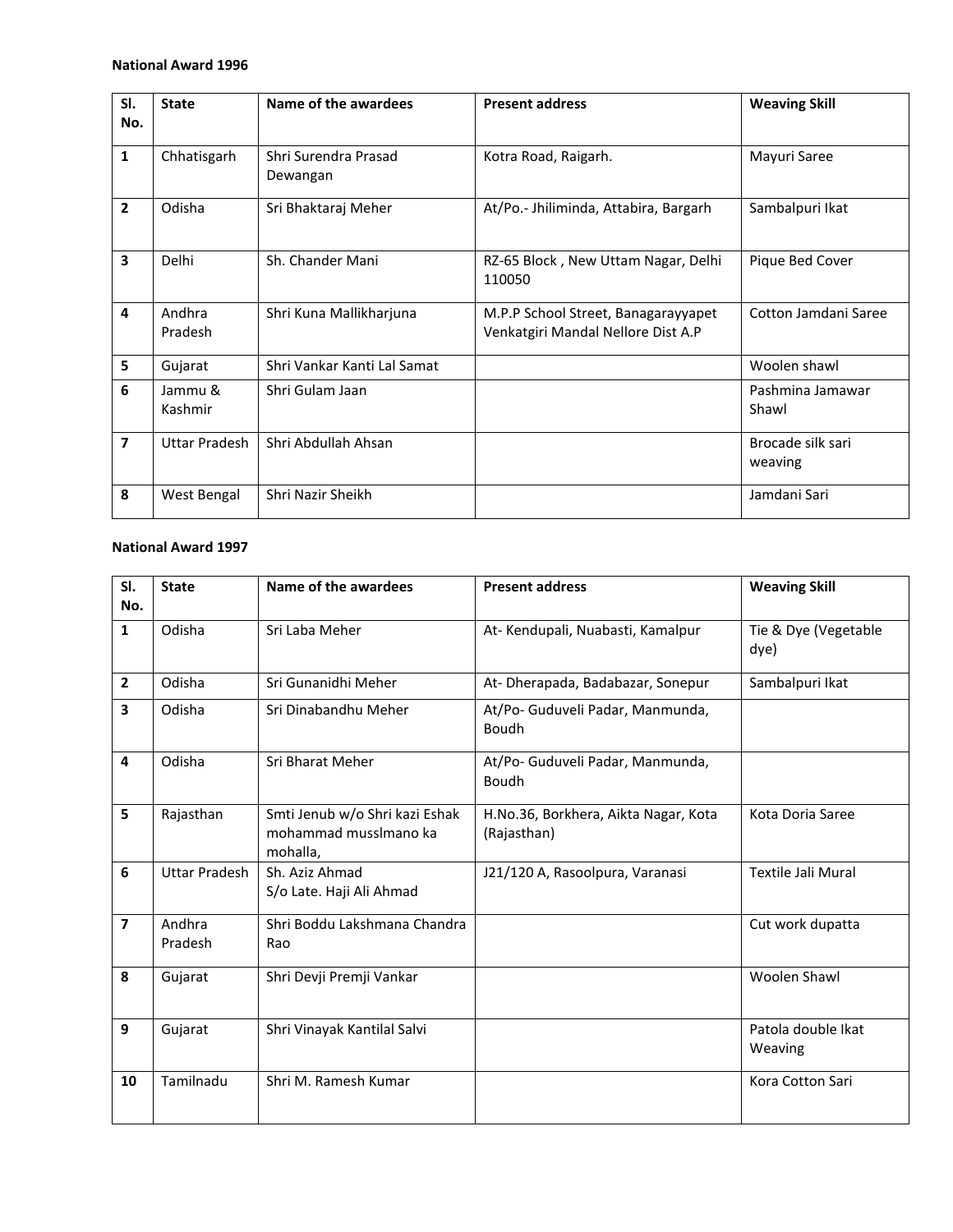| SI.                     | <b>State</b>         | Name of the awardees                       | <b>Present address</b>                                                       | <b>Weaving Skill</b>        |
|-------------------------|----------------------|--------------------------------------------|------------------------------------------------------------------------------|-----------------------------|
| No.                     |                      |                                            |                                                                              |                             |
| $\mathbf{1}$            | Gujarat              | Shri Vankar Devji Premji                   | Handloom Design Centre, Vill & P.O.-                                         | Woolen Shawl                |
|                         |                      |                                            | Bhujodi, Dist.-Kutch-370020, Gujarat                                         |                             |
| $\overline{2}$          | Tamilnadu            | Sh. R.N. Varadharajulu                     | 14, Perumal Koil Street,                                                     | Silk saree weaving          |
|                         |                      | S/o R.N. Subramaniyam                      | Kosavanpettai, Arani (Po), Ponner<br>Taluk, Dist. Thiruvallur- 601 101       |                             |
| 3                       | <b>Uttar Pradesh</b> | Sh. Sukharaj Prasad<br>S/o Late. Hanumanta | Barthauli, Cholapur, Varanasi                                                | Butidar Suti saree          |
|                         |                      |                                            |                                                                              |                             |
| 4                       | <b>Uttar Pradesh</b> | smt. Akhtar Bano                           | 8/115, Katra neel, naikl Mandi, Agra<br>U.P                                  | punja Duree                 |
| 5                       | West Bengal          | Sh. Baneswar Sarkar                        | Vill.-Tamaghata P.O.- Majida, Distt-                                         | Jamdani Extra Weaft         |
|                         |                      | S/o Late Bhajahari Sarkar                  | Burdwan                                                                      |                             |
| 6                       | West Bengal          | Shri. Sahodeb Mondal                       | C/o. Shyambati baidyapur Tantubay                                            | Jamdani Extra Weaft         |
|                         |                      |                                            | Samabay Samity Ltd. Vill.- Baidyapur<br>P.O. Chakbaman Goria, Dist.- Burdwan |                             |
| $\overline{\mathbf{z}}$ | Andhra               | Shri Sajja Veeraiah S/o Sh. Sajja          | Malamma Temple, Street Venkatagiri,                                          | Cotton Jamdani Saree        |
|                         | Pradesh              | Ramaiah                                    | town Po Venkatagiri Nellore Distt, pin                                       |                             |
| 8                       | Jammu &              | Shri Muzaffar Ali Khaja                    | 524132 A.P                                                                   | Pashmina Shawl              |
|                         | Kashmir              |                                            |                                                                              |                             |
| 9                       | Tamilnadu            | Shri S. Rajendran & Shri K. Siva           |                                                                              | Aishwarya Pookal Silk       |
|                         |                      | Kumar                                      |                                                                              | Saree                       |
| 10                      | <b>Uttar Pradesh</b> | Shri Lalji Prasad & Shri Sukhraj           |                                                                              | <b>Butidar Cotton Saree</b> |
|                         |                      | Prasad                                     |                                                                              |                             |

| SI.<br>No.              | <b>State</b> | Name of the awardees                   | <b>Present address</b>                                                                 | <b>Weaving Skill</b>           |
|-------------------------|--------------|----------------------------------------|----------------------------------------------------------------------------------------|--------------------------------|
| 1                       | Gujarat      | Shri Vankar Hamir Vishram              | Vill-Bhudodi, Ta-Bhuj Dist-Kutch,<br>Gujarat- 370020                                   | woolen shawl weaving           |
| $\overline{2}$          | Maharastra   | Sh. Wohajuddin Zahiruddin<br>Siddigui, | C/o Taligar House, Opp. Tahsildar<br>Rasid, Near Power House, Paithan -<br>431107 (MS) | Paithani Saree                 |
| $\overline{\mathbf{3}}$ | Odisha       | Smt. Swarnlata Meher                   | At/Po.- Barpali, Bargarh                                                               | Tie & Dye Silk saree           |
| 4                       | Odisha       | Shri Gobind Meher                      | At/Po-Jalpali, Bargarh                                                                 |                                |
| 5                       | Odisha       | Sri Madhusudan Panika                  | At.- Mirgan Street, Po.- Kotpad, Dist.-<br>Koraput                                     | Kotpad sare vegetable<br>dye   |
| 6                       | Odisha       | Sri Sahadev Patra                      | At/Po.- Nuapatna,<br>Via-Tigiria,<br>Dist.- Cuttack                                    | Ikat Saree with Natural<br>dye |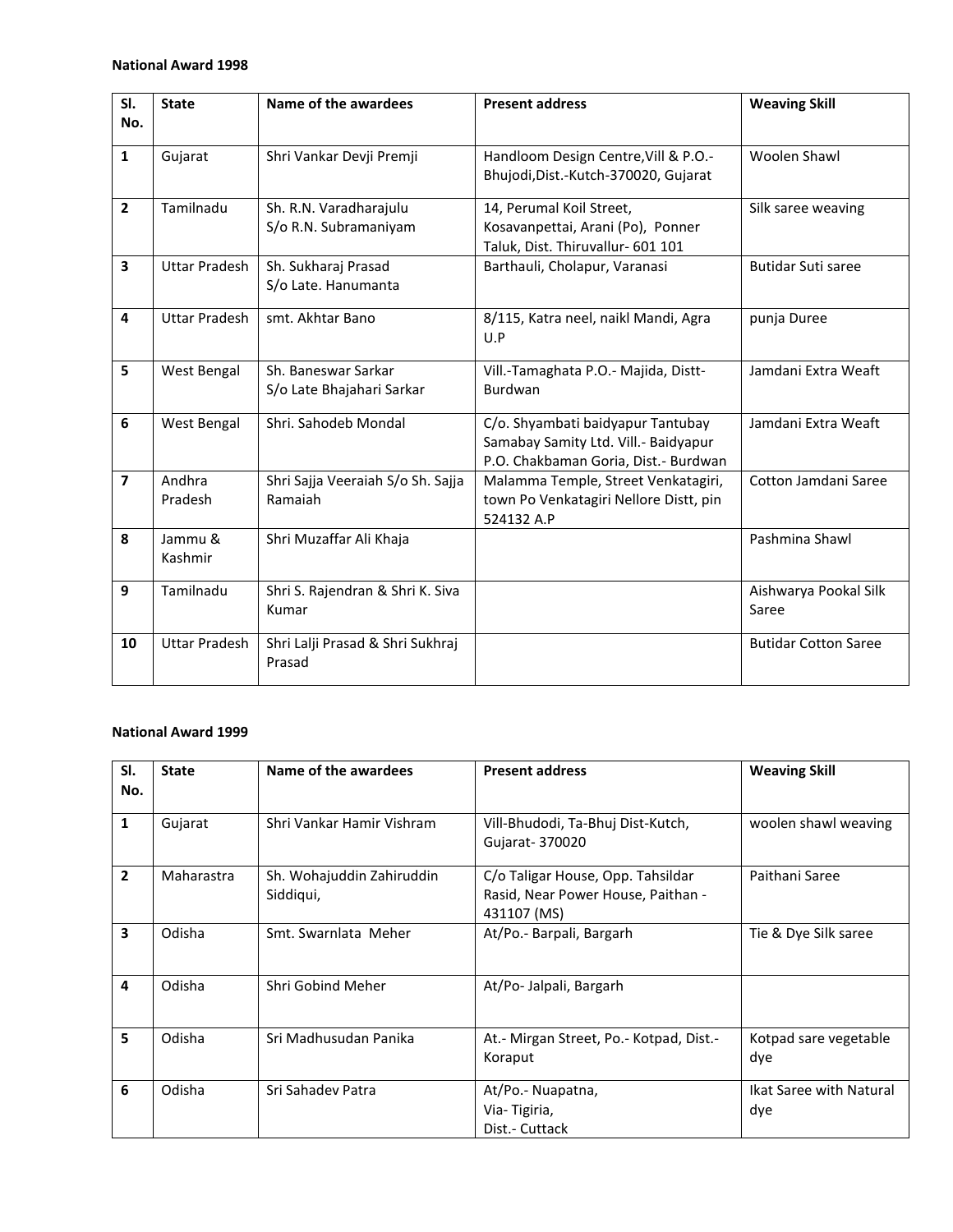|    | Telangana     | Smt. Gajam Rambayamma          | Puttapaka Post                       | <b>IKAT Telia Rumal</b> |
|----|---------------|--------------------------------|--------------------------------------|-------------------------|
|    |               |                                | Narayapur Mandal                     | Duppata                 |
|    |               | Shri Goli sambayya*            | YadadriBhuvanagiridist - 508 253     |                         |
|    |               | (Joint Entity)                 |                                      |                         |
| 8  | Uttar Pradesh | Sh rakesh Singh, S/o Birendra  | E3,/10Ganga Triveni Apartment Rohini |                         |
|    |               | pratap Singh                   | Sector 9 Delhi 110085                |                         |
|    |               |                                |                                      |                         |
| 9  | West Bengal   | Sh. Parimal Sarkar             | Raghabpur Mashyapara, P.O. Panpara-  | Jamdani Extra Weaft     |
|    |               |                                | 741201                               |                         |
| 10 | Andhra        | Sh. Boga Ramu S/o Siddaiah     | Dr. No. 12-126, Near Mallamma        | Cotton Jamdani Saree    |
|    | Pradesh       |                                | Temple, Venkatagiri Mandal SPSR      |                         |
|    |               |                                | Nellore- 524132                      |                         |
| 11 | West Bengal   | Shri Gour Chandra Basak & Shri |                                      | Daccai jamdani Zari     |
|    |               | Nasir Saikh                    |                                      | <b>Buti Saree</b>       |
|    |               |                                |                                      |                         |

| SI.                     | <b>State</b>         | Name of the awardees                                                   | <b>Present address</b>                                                                                                                | <b>Weaving Skill</b>                                                                                                                           |
|-------------------------|----------------------|------------------------------------------------------------------------|---------------------------------------------------------------------------------------------------------------------------------------|------------------------------------------------------------------------------------------------------------------------------------------------|
| No.                     |                      |                                                                        |                                                                                                                                       |                                                                                                                                                |
| $\mathbf{1}$            | Karnataka            | Shri. R. Narayanappa                                                   | S/o Shri. Raghavaiah, No.18,<br>Nagarahole Nagar, Mahaddeeswara<br>Nagar main road Sunkadakatte,<br>Vishwanidam post Bangalore-560091 | Silk Saree                                                                                                                                     |
| $\overline{2}$          | Odisha               | Sh. Rajendra Meher<br>S/o Sh. Sidheswar Meher                          | At-Lurupali, Po.- Lastala, Bargarh                                                                                                    | Sambalpuri Ikat                                                                                                                                |
| 3                       | Odisha               | Sh. Nepal Meher<br>S/o Sh. Madhia Mehear                               | At/Po-Khuntapali, Bargarh                                                                                                             | Sambalpuri Ikat                                                                                                                                |
| 4                       | <b>Uttar Pradesh</b> | Sh. Humayun Ansari<br>S/o Sh. Shahjahan Ansari                         | Gadsara, Cholapur, Varanasi                                                                                                           | Dupatta in Fekuwa &<br>Kaduwa Technique                                                                                                        |
| 5                       | <b>Uttar Pradesh</b> | Sh. Mohammad Yasin, S/o Late<br>Hazi Enayatullah                       | J14/181, Qazi Sadullahpura, Varanasi<br>U.P 221001                                                                                    | Cotton Jamdani Saree                                                                                                                           |
| 6                       | West Bengal          | Shri Nasir Seikh                                                       | Vill.- shashpur P.O. Kalna, Dist.-<br>Burdwan-713409                                                                                  | Daccai Jamdani                                                                                                                                 |
| $\overline{\mathbf{z}}$ | <b>West Bengal</b>   | Sh. Gour Chandra Basak                                                 | Vill.- Dhantrigram Basakpara, P.O.-<br>Dhantrigram, Dist - Burdwan (West<br>Bengal)-713405                                            | Daccai Jamdani                                                                                                                                 |
| 8                       | West Bengal          | Sri Narayan Chandra Basak                                              | Vill- + P.O. Dhatrigaram, Dist- Burdwan<br>-713405, West Bengal                                                                       | Jamdani Saree                                                                                                                                  |
| 9                       | Tripura              | Mrs. Smriti Rekha Chakma<br>W/o Sh. Satya Bikash Chakma                | H.I.G.-F-102, 79, Tilla Housing, Board<br>Complex P.O. Kunjaban, Agartala,<br>Tripura(West)-799006                                    | Cotton Hadi, Pachra in<br>lion loom using chakma<br>trible tradition design<br>motiffs and yarn dyed<br>with natural dyes<br>available locally |
| 10                      | Andhra<br>Pradesh    | Sh. Gowrabathini Ramanaiah<br>S/o Sh. Gowrabathini Venkata<br>Subbaiah | Dr. No. 1-155, Beside<br>Venugopalaswamy Temple,<br>bangarayyape, Near M.PP. School<br>Venkatagiri Mandal Nellore Dist. A.P           | Tellia Rumal double<br>ikat Tie& dye cotton<br>saree                                                                                           |
| 11                      | Maharastra           | Shri Pandhari Maroti Kumbhare<br>S/o Sh. Maroti Kumbhare               | Gandhi Ward, P.O. Mohadi, Distt.<br>Bhandara, Maharashtra                                                                             | Karvati Saree                                                                                                                                  |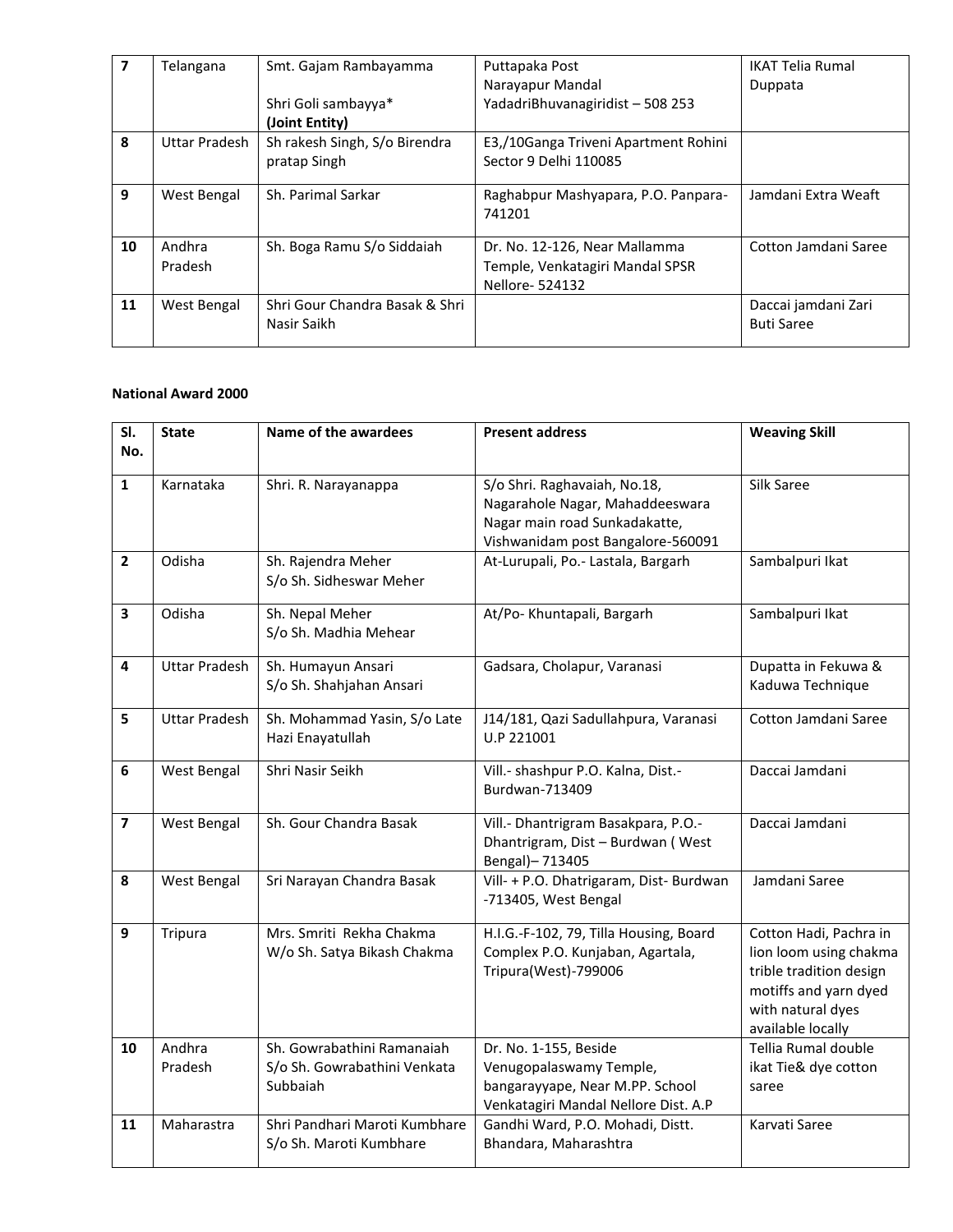| SI.<br>No.              | <b>State</b>  | Name of the awardees                                  | <b>Present address</b>                               | <b>Weaving Skill</b>               |
|-------------------------|---------------|-------------------------------------------------------|------------------------------------------------------|------------------------------------|
| 1                       | Haryana       | Shri Khemraj Sundriyal<br>S/o Sh. Jeev Ram Sundriyal  | H.No.48-A, Aggrasain Colony, Asandh<br>Road, Panipat | Woollen Jamdani Scarf              |
| $\overline{2}$          | Maharastra    | Shri Mahesh Bhandge                                   | 3580, Bhandge Lane, Yeola, Dist:-Nasik               | Expert weaver of<br>Paithani saree |
| $\overline{\mathbf{3}}$ | Tamilnadu     | Smt. S. Krishna Kumari<br>W/o Sh. V. Sundararajan     | No.25 Reddipet street, Kancheepuram,<br>Tamilnadu    | Silk saree weaving                 |
| 4                       | Tamilnadu     | Sh. V. Sundararajan<br>S/o Sh. G.S. Venkatesachettiar | No.25 Reddipet street, Kancheepuram,<br>Tamilnadu    | Silk saree weaving                 |
| 5                       | Uttar Pradesh | Sh. Maqbool Hasan<br>S/o Sh. Haji Samiullah           | J3/123, Katehar, Varanasi                            | Jamawar Shawl                      |

| SI.<br>No.     | <b>State</b> | Name of the awardees                                                                                                  | <b>Present address</b>                                                                                                                                               | <b>Weaving Skill</b>                               |
|----------------|--------------|-----------------------------------------------------------------------------------------------------------------------|----------------------------------------------------------------------------------------------------------------------------------------------------------------------|----------------------------------------------------|
| $\mathbf{1}$   | Chhatisgarh  | Sh. Nilamber Prasad Dewangan<br>S/o Sh. Sukhram Dewangan                                                              | Dewangan Mohalla, Chandrapur. Distt:<br>Janjgir-Champa                                                                                                               | Kosa Tribal Saree                                  |
| $\overline{2}$ | Odisha       | Smt. Kalabati Meher<br>W/o Shri Bhagban Meher                                                                         | At/Po-Khuntapali, Bargarh                                                                                                                                            | Sambalpuri Ikat Silk<br>Saree                      |
| 3              | Odisha       | Shri Krushna Chandra Meher<br>S/o Shri Rusabha Meher,                                                                 | At/Po.- Jhiliminda, Attabira, Bargarh                                                                                                                                | Sambalpuri Ikat                                    |
| 4              | Odisha       | Shri Sukadev Meher<br>S/o Kapila Meher                                                                                | At/Po.- Jhiliminda, Remunda, Bargarh                                                                                                                                 | Sambalpuri Ikat                                    |
| 5              | Odisha       | Shri Thangaru Meher<br>S/o Hadu Meher                                                                                 | At-Bhursipali, Po.- Rengapali, Attabira,<br>Bargarh                                                                                                                  | Sambalpuri Ikat silk<br>Saree<br>(Natural Dye)     |
| 6              | Odisha       | Shri Trilochan Meher<br>S/o Sidheswar Meher                                                                           | At-Lurupali, Po- Lastala Dist - Bargarh                                                                                                                              | Sambalpuri Ikat silk<br>Saree<br>(Natural Dye)     |
| $\overline{7}$ | Chennai      | 1) Sh. S. Murugesh<br>S/o Sh. K.V.P. Sadaiyandi<br>Moopnar<br>2) Sh. S. Ramesh<br>S/o Sh. K.V.P Sadaiyandi<br>Moopnar | 1) No.2 C, Peratchi Amman Kovil<br>Street,<br>Vannarpettai, Tirunelveli-627003.<br>2) Old No.- 22/3, New No.34, Vaidya<br>Raaman Street, T.Nagar, Chennai-<br>600017 | <b>Traditional Kodali</b><br>karuppur Cotton Saree |
| 8              | West Bengal  | Shri Uttam Chandra Basak<br>S/o Krishna Chandra Basak                                                                 | Vill. Post Dhatripgram, Distt. Burwan-<br>713405                                                                                                                     | Jamdani Saree                                      |
| 9              | West Bengal  | Saroj Pramanik                                                                                                        | 27 Jagendra Goswami Lane P.O.<br>Santipur, Dist.- Burdwan-713405                                                                                                     | Jamdani Saree                                      |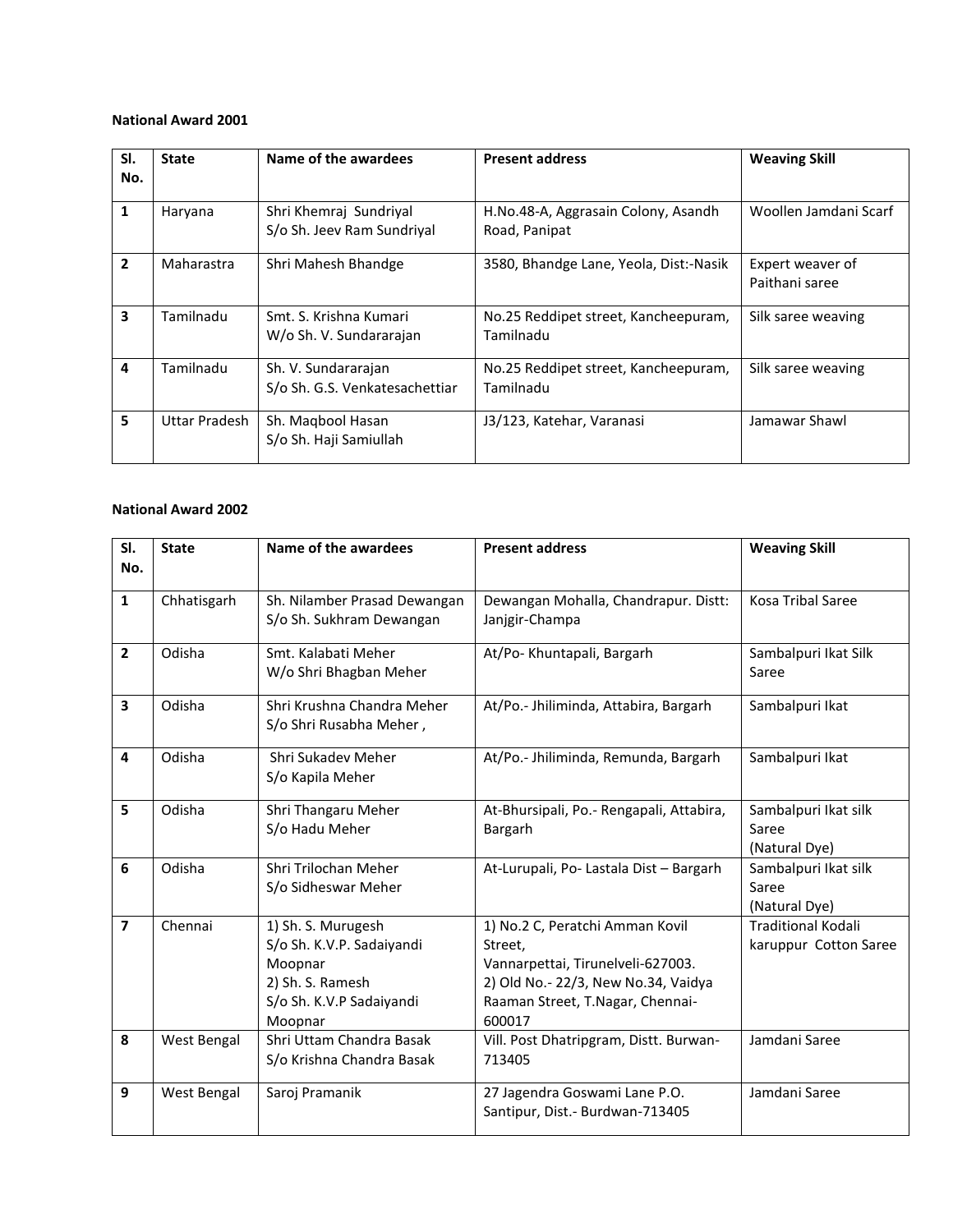| 10 | Assam             | Miss Biju Kalita                         | C/o-Dh. Haren Kalita, P.o-Phuturi, Vill-<br>Bartari, Dist-Kamrup, Assam                      | Muga Eri Silk Shawl                                                                                                                            |
|----|-------------------|------------------------------------------|----------------------------------------------------------------------------------------------|------------------------------------------------------------------------------------------------------------------------------------------------|
| 11 | Tripura           | Miss Rina Chakma<br>D/o Dhirendra Chakma | Vill.&P.O. Jaleya Block- Karbook, Distt.<br>South Tripura                                    | Cotton Hadi, Pachra in<br>lion loom using chakma<br>trible tradition design<br>motiffs and yarn dyed<br>with natural dyes<br>available locally |
| 12 | Andhra<br>Pradesh | Shri Malipeddi Apparao<br>S/o M. Ramu,   | D. No.- 1-95, U. Kothapalli, U.<br>Kothapalli Mandal, East Godavari Distt.<br>Andhra Pradesh | Uppada Cotton<br>Jamdani Saree                                                                                                                 |

| SI.<br>No.              | <b>State</b>         | Name of the awardees                                   | <b>Present address</b>                                                                  | <b>Weaving Skill</b>                                                                                                                           |
|-------------------------|----------------------|--------------------------------------------------------|-----------------------------------------------------------------------------------------|------------------------------------------------------------------------------------------------------------------------------------------------|
|                         |                      |                                                        |                                                                                         |                                                                                                                                                |
| $\mathbf{1}$            | Chhatisgarh          | Sh. Praduman Dewagan<br>S/o Sh. Motiram Dewagan,       | Chandrapur, Distt: Janjgir-Champa                                                       | <b>Bastar Wrought Iron</b><br>Design Saree                                                                                                     |
| $\overline{2}$          | Gujarat              | Sh. Vankar Nanji. Bhimji<br>S/o Shri Bhimjibhai        | Vill.- Bhujodi, Ta-Bhuj Dist.-Kutch,<br>Gujarat-370020                                  | Award for Shawl<br>Weaving                                                                                                                     |
| $\overline{\mathbf{3}}$ | Maharastra           | Shri Rajesh Bhandge                                    | 3580, Bhandge Lane, Yeola, Dist:-Nasik                                                  | Expert weaver of<br>Paithani saree                                                                                                             |
| $\overline{\mathbf{4}}$ | Odisha               | Sh. Bhagaban Meher<br>S/o Late Upendra Meher           | At/Po.- Barpali, Ward No.- 6, Near<br>Champarpada, Bargarh-29,                          | Sambalpuri Ikat Saree                                                                                                                          |
| 5                       | Odisha               | Sh. Kapileswar Mohonta                                 | At.- Mirgan Street, Po.- Kotpad, Dist.-<br>Koraput                                      | Kotpad Saree Natural<br>Dye                                                                                                                    |
| 6                       | Chennai              | Sh. Thiru K.V. Selvaraj<br>S/o Sh. K.N. Kuppusamy      | 201/113, Salai Street, Ayyampet -<br>614201, Thanjavur (District)                       | Kutni Dress material                                                                                                                           |
| $\overline{7}$          | <b>Uttar Pradesh</b> | Sh. Habib Anjum<br>S/o Sh. Vakil Ahmad                 | J34/70, Kacchibagh, Varanasi                                                            | Banarasi Kaduwa<br>Rankat saree                                                                                                                |
| 8                       | <b>Uttar Pradesh</b> | sh. Badruddin Ansari, S/o Late<br>Haji Nooruddin       | j-3/50katehar, pilikothi, Varanasi U.P                                                  | gyasar Brocade                                                                                                                                 |
| 9                       | West Bengal          | Sri Krishna Das                                        | Vill- Dastipara P.O. - Dogachia, Dist-<br>Burdwan -713513, West Bengal                  | Cotton Jamdani Saree                                                                                                                           |
| 10                      | Tripura              | Smt. Tandra Chakma<br>W/o Sh. Aditya Prakash<br>Chakma | MIG-F-102, 79 Housing Board Complex,<br>P.O. Kunjaban,<br>Agartala, Tripura (w)- 799006 | Cotton Hadi, Pachra in<br>lion loom using chakma<br>trible tradition design<br>motiffs and yarn dyed<br>with natural dyes<br>available locally |
| 11                      | Andhra<br>Pradesh    | Sh. Patnam Muniraj S/o Sh.<br>Patnam Muni Ratnam       | Dr. No 21 93/A Kattela Veedhi,<br>venkatagiri Nellore District                          | cotton Jamdani Saree                                                                                                                           |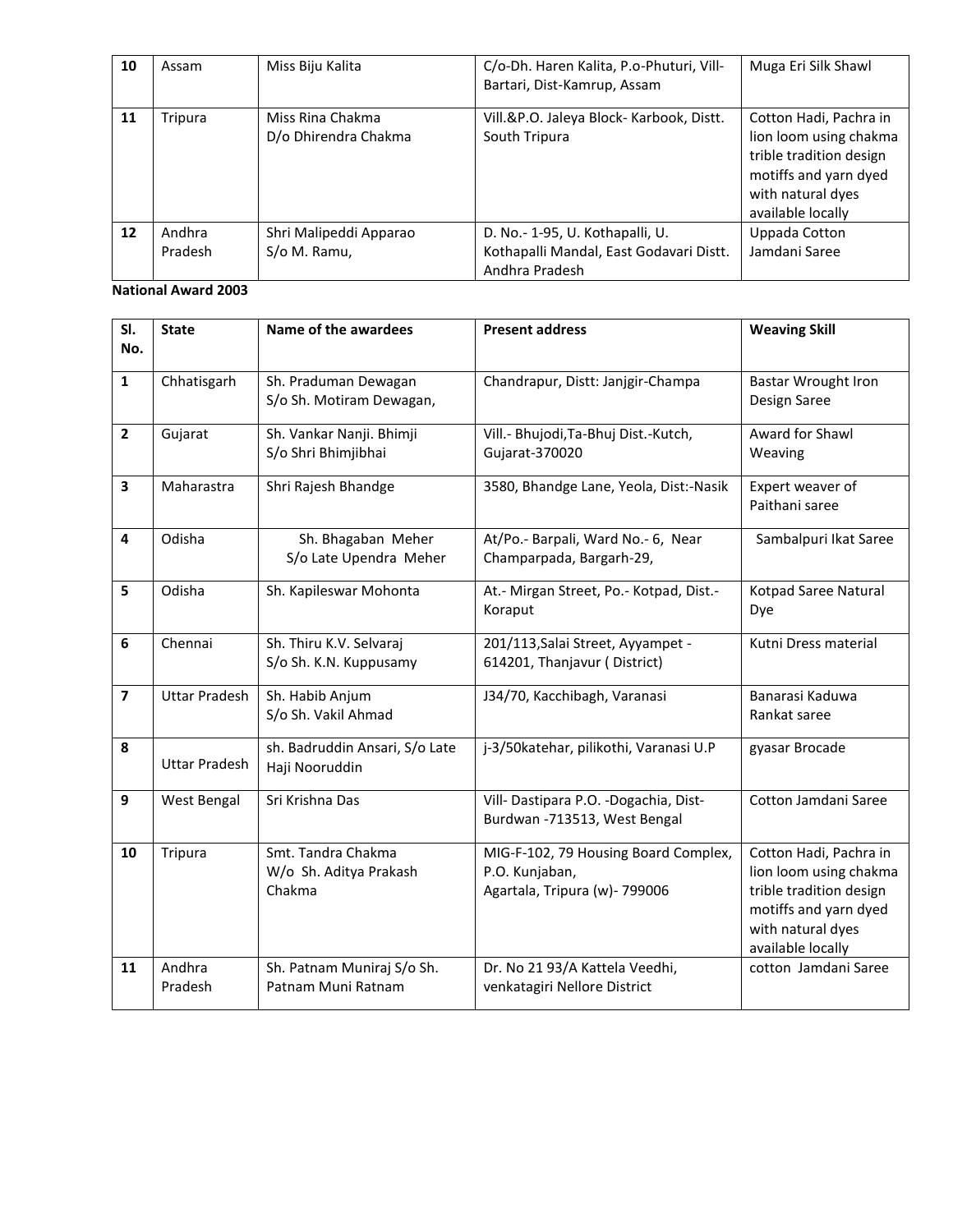| SI.                     | <b>State</b>         | Name of the awardees           | <b>Present address</b>                   | <b>Weaving Skill</b>      |
|-------------------------|----------------------|--------------------------------|------------------------------------------|---------------------------|
| No.                     |                      |                                |                                          |                           |
| $\mathbf{1}$            | Chhatisgarh          | Shri Sukhram Dewangan          | Chandrapur, Distt: Janjgir-Champa        | Traditional               |
|                         |                      | S/o Sh. Ghasi Ram Dewangan     | Chhatisgarh                              | Chhattisgarhi Dupatta     |
| $\overline{2}$          | Himachal             | Shri Gulab Chand               | Vill. Takoli, P.O.Nagwain,               | Kinnori Shawl             |
|                         | Pradesh              | S/o Shri Narotam Ram           | Distt. Mandi (Himachal Pradesh)          |                           |
| 3                       | Gujarat              | Shri Abdul Rahman Osman        | Village Tera, Abdasa, Distt. Bhuj Kutch, | Award for                 |
|                         |                      | khatri<br>S/o Sh. Osman Khatri | Gujarat                                  | Tie and Dye Dupatta       |
| 4                       | Gujarat              | Shri Abdul Rahim Anwar Khatri  | Vill.-Ajarakhpur, P.O.- Padhar,          | Award for                 |
|                         |                      | S/o Anwarbhai                  | Kukma, Ta.-Kutch, Bhuj                   | Ajarakh Print Saree       |
| 5                       | Kerala               | Shri P. Sadanandan             | Chemmanikuzhi Yearathuveedu,             |                           |
|                         |                      | S/o Ponnu                      | Namavamoodu, P.O - Nemam,                | <b>Balarampuram Saree</b> |
|                         |                      |                                | Trivandrum-695020 (Karela)               |                           |
| 6                       | Odisha               | Shri Gobardhan Panika          | At.- Mirgan Street, Po.- Kotpad, Dist.-  | Kotpad Saree Natural      |
|                         |                      | S/o late Tula Ram Panika       | Koraput                                  | Dye                       |
| $\overline{\mathbf{z}}$ | Odisha               | Shri Prahallad Meher           | Padmabati Niwas, Near SBI sone, Dist.-   | Sambalpuri Tie & Dye      |
|                         |                      | S/o Khageswar Meher,           | Sonepur                                  | Saree                     |
| 8                       | Tamilnadu            | Shri R. Nageswaran             | No.29 CSM street, Pillaiyarpalayam,      | Silk saree weaving        |
|                         |                      | S/o Sh. Rajamanickam           | Kancheepuram, tamilnadu                  |                           |
| 9                       | <b>Uttar Pradesh</b> | Sh.Kailash Nath, S/o Sh. Sri   | vill. Mohanon, post, Cholapur, distt.    | Cotton Jamdani Saree      |
|                         |                      | <b>Nath</b>                    | Varansai(U.P)                            |                           |
| 10                      | <b>Uttar Pradesh</b> | Sh. Firoz Kamal Ansari         | Bagh Kunjal Geer, Mirzapur               | Woolen Punja Daree        |
|                         |                      | S/o Sh. Israil                 |                                          |                           |
| 11                      | West Bengal          | Shri Apalak Saha               | Adhikari Para (Lalbagan) P.S/P.O         | Jamdani Saree             |
|                         |                      | S/o Shri Rabindra Nath Saha    | Kalna, Distt. Burdwan WB, Pin-713 409.   |                           |

| SI.<br>No.     | <b>State</b> | Name of the awardees                                                                                                                                              | <b>Present address</b>                                                                       | <b>Weaving Skill</b>                                      |
|----------------|--------------|-------------------------------------------------------------------------------------------------------------------------------------------------------------------|----------------------------------------------------------------------------------------------|-----------------------------------------------------------|
| 1              | Gujarat      | Shri Rohit Kantilal Salvi<br>S/o Shri Kantilal L. Salvi                                                                                                           | Salvi Vado, Patola Wala Street, Patan<br>Gujarat-384265                                      | Award for<br>Double Patan Patola<br>Saree                 |
| $\overline{2}$ | Gujarat      | 1) Sh. Vijaybhai Sanatbhai<br>Chitata,<br>S/o Sh. Sanatbhai Chunilal<br>Chitara<br>2) Sh. Sanatbhai Chunilal<br>Chitara,<br>S/o Sh. Chunilal Chhotalal<br>Chitara | Vasana Barrage Road, Devi Nagar, Near<br>Usha Bhawan Flat Vasana,<br>Ahmedabad-380007 Gujrat | Award for<br>Kalamkari Mata Ni<br>Pachedi                 |
| 3              | Gujarat      | Shri Haroon Rasheed<br>Abdulrazzague Khatri<br>S/o Shri Abdulrazzaque<br>Mohammed Khatri                                                                          | Vill.- Dhamadaka, Tai.- Anjar<br>Dist.- Kutch, Gujarat                                       | Award for Ajrakh<br><b>Handblock Printed Bed</b><br>sheet |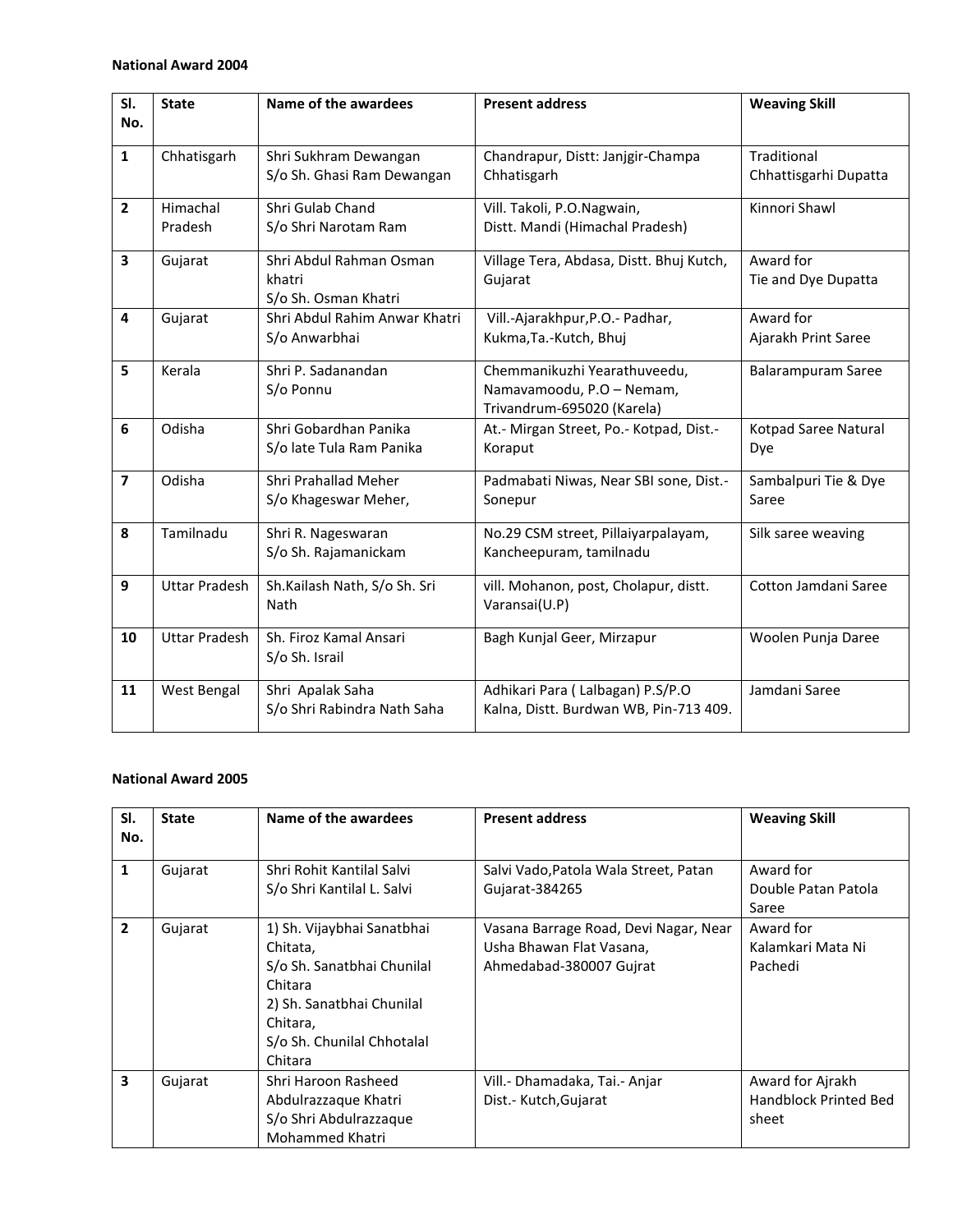| 4                       | Gujarat              | Shri Kiran Bhulabhai Chitara | Vasana Barrage Road, Devi Nagar, Near   | Award for              |
|-------------------------|----------------------|------------------------------|-----------------------------------------|------------------------|
|                         |                      | s/o Shri Bhulabhai Chitara   | Usha Bhawan Flat Vasana, Ahmedabad      | Kalamkari Mata Ni      |
|                         |                      |                              |                                         | Pachedi                |
| 5                       | Odisha               | Shri Ratha Meher             | At/Po-Tope, Attabira, Bargarh           | Double Ikat Sambalpuri |
|                         |                      | S/o Shri Jogindra Meher,     |                                         | Saree                  |
|                         |                      |                              |                                         |                        |
| 6                       | Odisha               | Shri. Bichitra Meher,        | At/Po.- Jhiliminda, Bajrang Colony,     | Double Ikat Sambalpuri |
|                         |                      | S/o Shri Murali Meher,       | Attabira, Bargarh.                      | Saree                  |
|                         |                      |                              |                                         |                        |
| $\overline{\mathbf{z}}$ | Rajasthan            | Shri Arif Hussain Khokar     | Ward No.06, Mohala-Talhati,             | Kota Dorla Saree       |
|                         |                      |                              | Kaithoon, Distt. Kota (Rajasthan)       |                        |
|                         |                      |                              |                                         |                        |
| 8                       | Tamilnadu            | Shri R. Achudharao           | No.24/86 East Raja street,              | Silk saree weaving     |
|                         |                      | S/o Shri V. Lakshmipathy,    | Kancheepuram                            |                        |
|                         |                      |                              |                                         |                        |
| 9                       | Tamilnadu            | Shri. L. Deepak              | 13, Mettu street, Little kancheepuram,  | Silk saree weaving     |
|                         |                      | S/o Shri V. Lakshmipathy     | Tamilnadu                               |                        |
|                         |                      |                              |                                         |                        |
| 10                      | Telangana            | Shri Syed Omer S/o Syed      | H.No. 2-2-595/1, Bagh Amberpet,         | Himroo Presian         |
|                         |                      | Ahmad                        | Bharath Nagar Hyderabad-500013          | <b>Brocade</b>         |
|                         |                      |                              |                                         |                        |
| 11                      | <b>Uttar Pradesh</b> | Sh. Mohd. Aslam              | A29/56B, Baluabeer, Pilikothi, Varanasi | Pahuri Cutwork         |
|                         |                      | S/o Late. Haji Rahamtullah   |                                         |                        |
|                         |                      |                              |                                         |                        |
| 12                      | <b>Uttar Pradesh</b> | Sh. Yasir Kamal Ansari       | Bagh Kunjal Geer, Mirzapur              | Handloom Dury          |
|                         |                      | S/o Sh. Israil Ansari        |                                         |                        |
|                         |                      |                              |                                         |                        |
| 13                      | <b>Uttar Pradesh</b> | Sh. Mohd. Mobin              | A17/114 A-4, Pathani Tola, Varanasi     | Pahuri Kaduwa Saree    |
|                         |                      | S/o Sh. Haji Abdul Aziz      |                                         |                        |
|                         |                      |                              |                                         |                        |
| 14                      | <b>Uttar Pradesh</b> | Sh. Azizul Hasan             | J4/106 B, Pilikothi, Varanasi           | Hawa Mahal Saree       |
|                         |                      | S/o Late. Mohd. Umar         |                                         |                        |
|                         |                      |                              |                                         |                        |
| 15                      | <b>Uttar Pradesh</b> | Sh. Neyaj Ahmad              | J3/123, Katehar, Pilikothi, Varanasi    | Silk Bed Cover         |
|                         |                      | S/o Sh. Maqbool Hasan        |                                         |                        |
|                         |                      |                              |                                         |                        |
| 16                      | Uttarkhand           | Smt. Maheshwari Kanti,       | D-9, Nehru Colony, Dehradun,            | Heritage Weaver        |
|                         |                      | W/o Sh. Bachan Singh Khati,  | Uttrakhand.                             |                        |
|                         |                      |                              |                                         |                        |
| 17                      | West Bengal          | Shri Sushanta Basak          | C/o Basakpara Tangali Tantubay          | Jamdani Decorative     |
|                         |                      | S/o Shri Subal Chandra Basak | Samabay Samity Ltd., Vill. & PO-        | Piece (Ganesh)         |
|                         |                      |                              | Dhatrigaram, Distt.- Burdwan, West      |                        |
|                         |                      |                              | Bengal- 713405                          |                        |
| 18                      | West Bengal          | Sri Gopal Byapari            | Baruipara, Kalna, Dist- Burdwan, West   | Jamdani Saree          |
|                         |                      |                              | Bengal                                  |                        |
|                         |                      |                              |                                         |                        |
| 19                      | Manipur              | Smt. A. K. Dhaneshwari       | Wangkhei Thabalkhong Leishram           | On her Exclusie in     |
|                         |                      | Devi,                        | Leikai, Imphal East- 795001 Manipur     | Modified               |
|                         |                      | W/o Shri Laishram Mangol     |                                         | Ningthouphee           |
|                         |                      |                              |                                         |                        |
|                         |                      | Singh                        |                                         | Saichonba Saree        |

| SI.<br>No. | <b>State</b>        | Name of the awardees                       | <b>Present address</b>                                                            | <b>Weaving Skill</b> |
|------------|---------------------|--------------------------------------------|-----------------------------------------------------------------------------------|----------------------|
| 1          | Himachal<br>Pradesh | Shri Narotam Ram<br>S/o Shri Bhimu Ram     | Vill. Takoli, Post-Nagwain,<br>Sub-Tehsil- Aut, Distt. Mandi, Himachal<br>Pradesh | Kinnauri Shawl       |
|            | Himachal<br>Pradesh | Sh. Gulshan Kumar,<br>S/o Shri C.R. Thakur | Vill. Tharman, Post-Neali,<br>Tehsil & Distt. Kullu<br>Himachal Pradesh-175101    | Kullu Shawl          |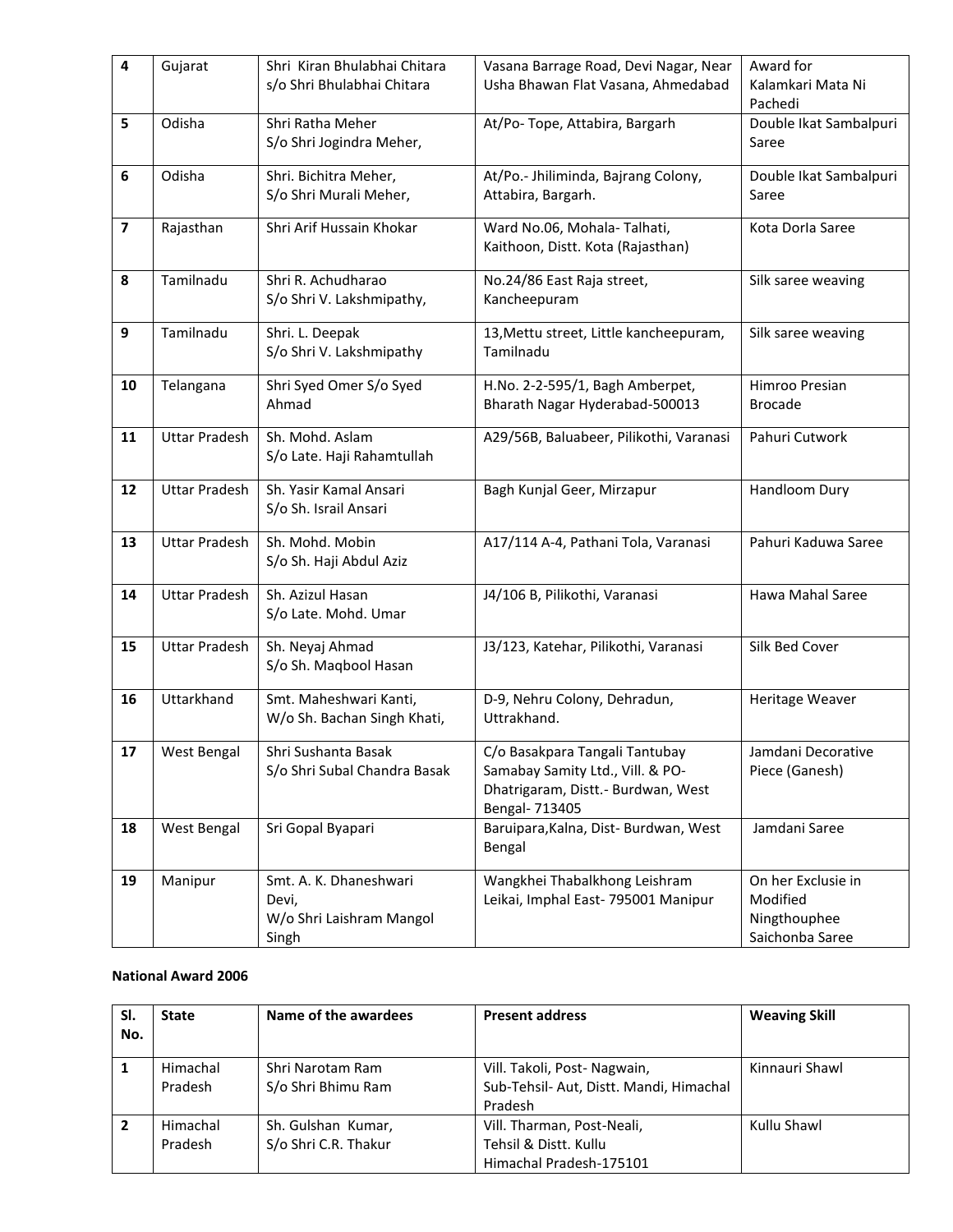| 3                       | Gujarat              | Smt. Bayaben Devji Vankar                       | Near GEB Sub Station , C/o Handloom                    | For Vegetable Dyed                 |
|-------------------------|----------------------|-------------------------------------------------|--------------------------------------------------------|------------------------------------|
|                         |                      | W/o Devji Premji Vankar                         | Design Centre, Bhujodi, Bhuj, Dist-                    | <b>Indigo Saree</b>                |
|                         |                      |                                                 | Kutch-370020                                           |                                    |
| 4                       | Gujarat              | Shri Damji Permji Vankar                        | Weavers' Colony, Block no.-1, At & Post                | Award for Vegetable                |
|                         |                      | S/o Premji Vaji Vankar                          | Bhujodi, Ta. - Bhuj Dist. - Kutch Gujarat-<br>370020   | Dyed Indigo Stole                  |
| 5                       | Gujarat              | Shri Vijaybhai Sanatbhai                        | Vasana Barrage Road,                                   | Award for                          |
|                         |                      | Chitara,                                        | Near Usha Bhavan Flat, Rawal Nagar,                    | Kalamkari Mata Ni                  |
|                         |                      | S/o Shri Sanatbhai Chunilal                     | Chapra, Vasana, Ahmedabad-380007                       | Pachedi                            |
|                         |                      | Chitara                                         |                                                        |                                    |
| 6                       | Gujarat              | Shri Khatri Ali Mohmad Osman                    | Near Dr. Mali Hospital, Kamanagar                      | Award for Tie and Dye              |
|                         |                      | S/o Shri Kaatri Osman Suleman                   | Faliya,                                                | Bandhani                           |
|                         |                      |                                                 | Bhuj (Kutch), Gujarat-370001                           |                                    |
| $\overline{\mathbf{z}}$ | Jammu &              | Shri Naseer Ahmad Mir                           | Arampora, Nawakadal,                                   | Well skilled in Kani               |
|                         | Kashmir              | S/o Sh. Bashir Ahmad Mir                        | Srinagar ( J&K) - 190002                               | pashmina Weaving                   |
|                         |                      |                                                 |                                                        |                                    |
| 8                       | Karnataka            | Shri Vashappa Beerappa                          | S/o Shri. Beerappa Karoshi, Po Karoshi,                | Woolen Nishan                      |
|                         |                      | <b>Byalire</b>                                  | chikkodi Taluk, Belagum District                       |                                    |
| 9                       | Odisha               | Shri Baidyanath Samarath                        | At- Mirgan Street,                                     | Kotpad tribal product              |
|                         |                      | S/o Shri Sahadev Samarath                       | Po.- Kotpad, Koraput                                   | Towel                              |
|                         | Odisha               |                                                 |                                                        |                                    |
| 10                      |                      | Smt. Sulochana Meher<br>W/o Bhikari Meher       | W/o.- Bhikari Meher<br>Shastri Nagar, Barpali, Bargarh | Sambalpuri Tie & Dye<br>Silk Saree |
|                         |                      |                                                 |                                                        |                                    |
| 11                      | Odisha               | Shri Balaram Meher                              | At- ward No.- 06, Barpali, Bargarh                     | Sambalpuri Tie & Dye               |
|                         |                      | S/o Kshirodra Meher                             |                                                        | Saree                              |
|                         |                      |                                                 |                                                        |                                    |
| 12                      | Odisha               | Smt. Premashila Meher<br>W/o Shri Balaram Meher | At- ward No.- 06, Barpali, Bargarh                     | Sambalpuri Tie & Dye<br>Saree      |
|                         |                      |                                                 |                                                        |                                    |
| 13                      | Odisha               | Shri Khetra Mohan Meher                         | At-Ward No.- 8,                                        | Sambalpuri Tassar                  |
|                         |                      | S/o Late Sartuka Meher                          | Vill/Po- Barpali, Bargarh                              | Saree                              |
| 14                      | Odisha               | Shri Sashidhar Meher                            | At-Shakti Nagar, Ward No.- B/13                        | Sambalpuri Tie & Dye               |
|                         |                      | S/o Shri Premraj Meher                          | Po/Dist.- Bargarh                                      | Saree (vegetable dye               |
|                         |                      |                                                 |                                                        |                                    |
| 15                      | Odisha               | Shri Iswar Meher                                | At/Po- Kotpali, Via- Bardol, Bargarh                   | Sambalpuri Tie & Dye               |
|                         |                      | S/o Shri Jogeswar Meher                         |                                                        | Saree (vegetable dye               |
| 16                      | Odisha               | Smt. Shantilata Meher                           | W/o.- Surendra Meher                                   | Sambalpuri Tie & Dye               |
|                         |                      | W/o Surendra Meher                              | Bijayi Niwas, Barpali, Bargarh-29.                     | Silk Saree                         |
|                         |                      |                                                 |                                                        |                                    |
| 17                      | Tamilnadu            | R.Ravikumar                                     | 21A, Thiruvalluvar Street,                             | Silk saree weaving                 |
|                         |                      |                                                 | Vellingapattarai, Orikkai,                             |                                    |
|                         |                      |                                                 | Kancheepuram-2                                         |                                    |
| 18                      | <b>Uttar Pradesh</b> | Sh. Mainuddin                                   | Cholapur, Varanasi                                     | Karpuri Jamdani Saree              |
|                         |                      | S/o Sh. Mohd. Ishaqe                            |                                                        |                                    |
| 19                      | <b>Uttar Pradesh</b> | Sh. Ashfak Ahmad                                | J21/120 A, Rasoolpura, Varanasi                        | Silk Textile Jali Mural            |
|                         |                      | S/o Sh. Ajij Ahmad                              |                                                        |                                    |
|                         |                      |                                                 |                                                        |                                    |
| 20                      | West Bengal          | Sri Jhantu Basak                                | Vill- + P.O. Dhatrigaram, Dist- Burdwan                | Jamdani Saree                      |
|                         |                      |                                                 | -713405, West Bengal                                   |                                    |
| 21                      | Assam                | Smt. Purnima Saharia                            | W/o-Shri Naba Saharia, Vill-dakhin                     | Chadar                             |
|                         |                      |                                                 | chuburi Po-Sipajhar, Mangoldoi Assam                   |                                    |
|                         |                      |                                                 | Pin-784145                                             |                                    |
| 22                      | Manipur              | Smt, Gurmayum Shanti Devi                       | Yaiskul Police lane, Kalimai, Mandir,                  | <b>Artistic Textile</b>            |
|                         |                      | W/o Shri L. Chaoba Sharma                       | Imphal, West District, Manipur-                        |                                    |
|                         |                      |                                                 | 795001                                                 |                                    |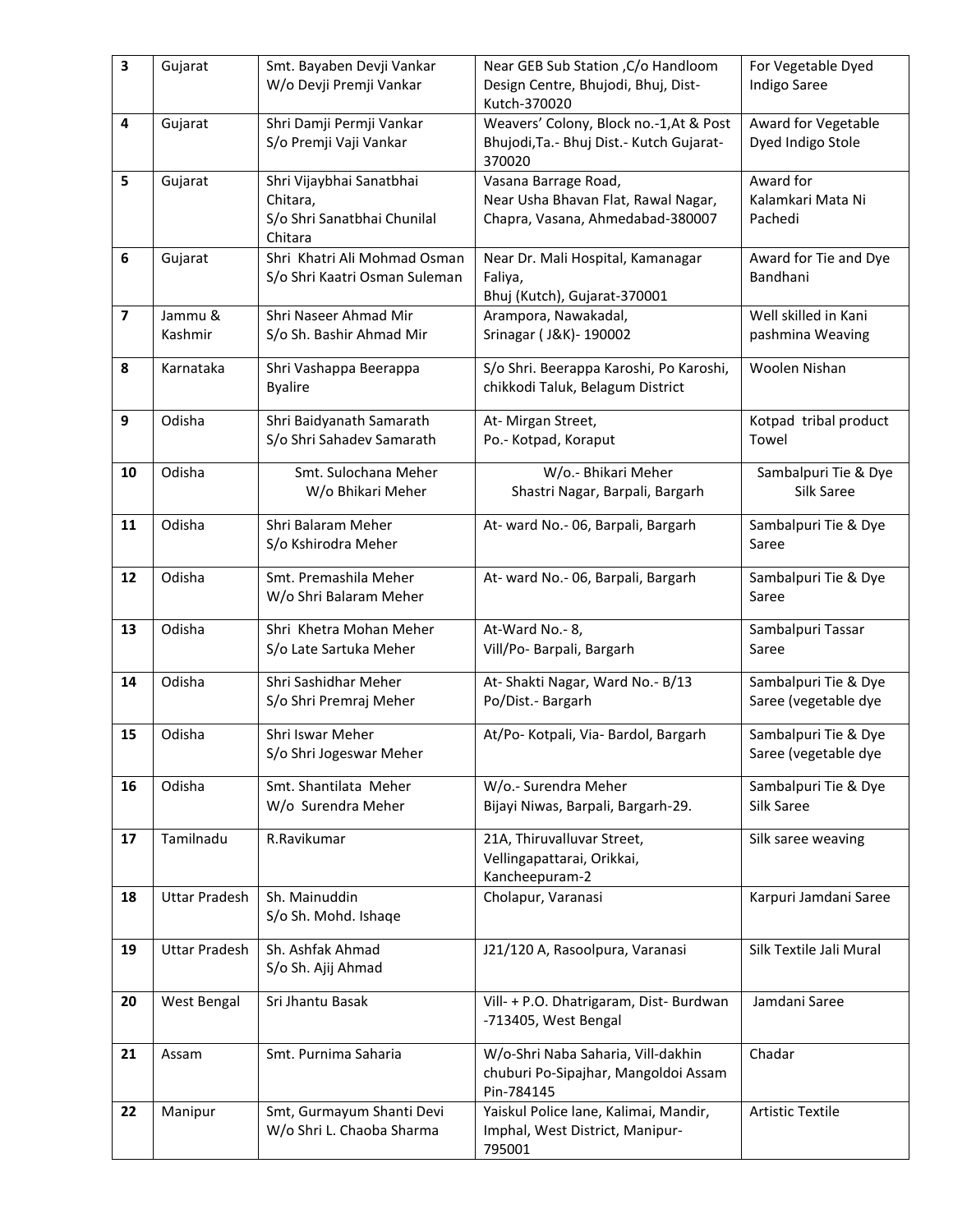| 23 | Tripura      | Miss Kalpita Chakma<br>D/o Shri Prem Nihar Chakma | M.I.G-C-201,79 Tilla Housing Board<br>Complex, P.O.-Kunjaban,<br>Agartala, West Tripura-799 006                         | Cotton Hadi, Pachra in<br>lion loom using chakma<br>trible tradition design<br>motiffs and yarn dyed<br>with natural dyes<br>available locally                      |
|----|--------------|---------------------------------------------------|-------------------------------------------------------------------------------------------------------------------------|---------------------------------------------------------------------------------------------------------------------------------------------------------------------|
| 24 | <b>Bihar</b> | Shri Mohmad Babul, S/o Late<br>Mohmad Sayeed      | At-Badar Alampur Ganichak, Near<br>Pansalla Chowk, PO- Bhagalpur City,<br>Distt: Bhagalpuram Bihar-<br>8120029334922826 | Presently he is<br>chairman of his society,<br>His Socially is making<br>mainly Tasar, Dupion<br>Silk Saree, Stole, Dress<br>Material&Home<br>Furnishing items etc. |

| SI.                     | <b>State</b> | Name of the awardees                                                        | <b>Present address</b>                                                                          | <b>Weaving Skill</b>                         |
|-------------------------|--------------|-----------------------------------------------------------------------------|-------------------------------------------------------------------------------------------------|----------------------------------------------|
| No.                     |              |                                                                             |                                                                                                 |                                              |
| $\mathbf{1}$            | Chhatisgarh  | Shri Chandrika Prasad<br>Devangan<br>S/o Late Shankar Prasad<br>Devangan    | Kotra Road, Raigarh, Chhattisgarh-496<br>001                                                    | Kosa Pichori Vastra                          |
| $\overline{\mathbf{2}}$ | Gujarat      | Shri Devji Bhimji Vankar<br>S/o Shri Bhimji Dhri Vankar                     | At & Post Bhujodi, Ta. - Bhuj Dist. - Kutch<br>Gujarat-370020                                   | Award for Cotton Silk<br>Sari (Wedding Sari) |
| 3                       | Gujarat      | Shri Hansaraj Devji Vankar<br>S/o Shri Devji Vankar                         | Weavers' Colony, Block no.-1, At & Post<br>Bhujodi, Ta. - Bhuj Dist. - Kutch Gujarat-<br>370020 | Award For Artistic Hand<br>Weaving (Chadko)  |
| 4                       | Gujarat      | Shri Parbat Aatubhai Vankar<br>S/o Shri Atu Jakhu                           | At & Post Bhujodi, Ta. - Bhuj Dist. - Kutch<br>Gujarat-370020                                   | Vegetable Award for<br>Woolen Shawl          |
| 5                       | Gujarat      | Shri Satish Chandra Kantilal<br>Salvi<br>S/o Shri Kantilal Lallu Bhai Salvi | Patola Bhawan, 7-Minal Bagh, Kalika<br>Road, Patan Gujarat-384265                               | Award for<br>Patan<br>Patola Saree           |
| 6                       | Gujarat      | Shri Ibrahim Isa Khatri                                                     | Ajarakhpur, Post-Padher, Dist Bhuj-<br>Kutch                                                    | Award for Ajarakh Print<br>Saree             |
| $\overline{\mathbf{z}}$ | Karnataka    | Shri S. Prakash Babu and Smt.<br>S. Annapurana                              | C/o B. Subbarayalu. 51/1, 6th bolck ^th<br>cross Rajajinagar. Bangalore-5601010                 | Tapestry                                     |
| 8                       | Odisha       | Shri Tripati Meher<br>S/o Shri Harilal Meher                                | At/Po-Jhiliminda Distt. Bargarh, Orissa.                                                        | Sambalpuri Tei & Dye<br>Saree                |
| 9                       | Odisha       | Smt. Yashodhara Patra<br>W/o Shri Sarat Kumar Patra                         | At/P.O.- Nuapatna, P.S. - Tigiria, Distt.-<br>Cuttack, Orissa-754035                            | Natural Tie & Dye Silk<br>Saree              |
| 10                      | Odisha       | Shri Saroj Kumar Meher<br>S/o Shri Rama Meher                               | At/P.O.- Jhiliminda, P.S.- Attabira<br>Distt.-Bargarh, Orissa                                   | Oriya Logono Saree                           |
| 11                      | Tamilnadu    | Smt.S. Lakshmi<br>W/o Shri B.P<br>Balasubramaniyam                          | No. 5, K.G.N. Nagar<br>Thimmarayampalayam, Sirumugai,<br>Coimbatore Distt., Tamilnadu-63460     | Silk Saree                                   |
| 12                      | Tamilnadu    | Shri V. Mohanasundaram<br>S/o Shri Venkatasalam                             | 11/16, Amman Koli St.,<br>Savakkatupalayam<br>Gobi Tk. Erode Distt., Tamilnadu-<br>638460       | Sieco Saree                                  |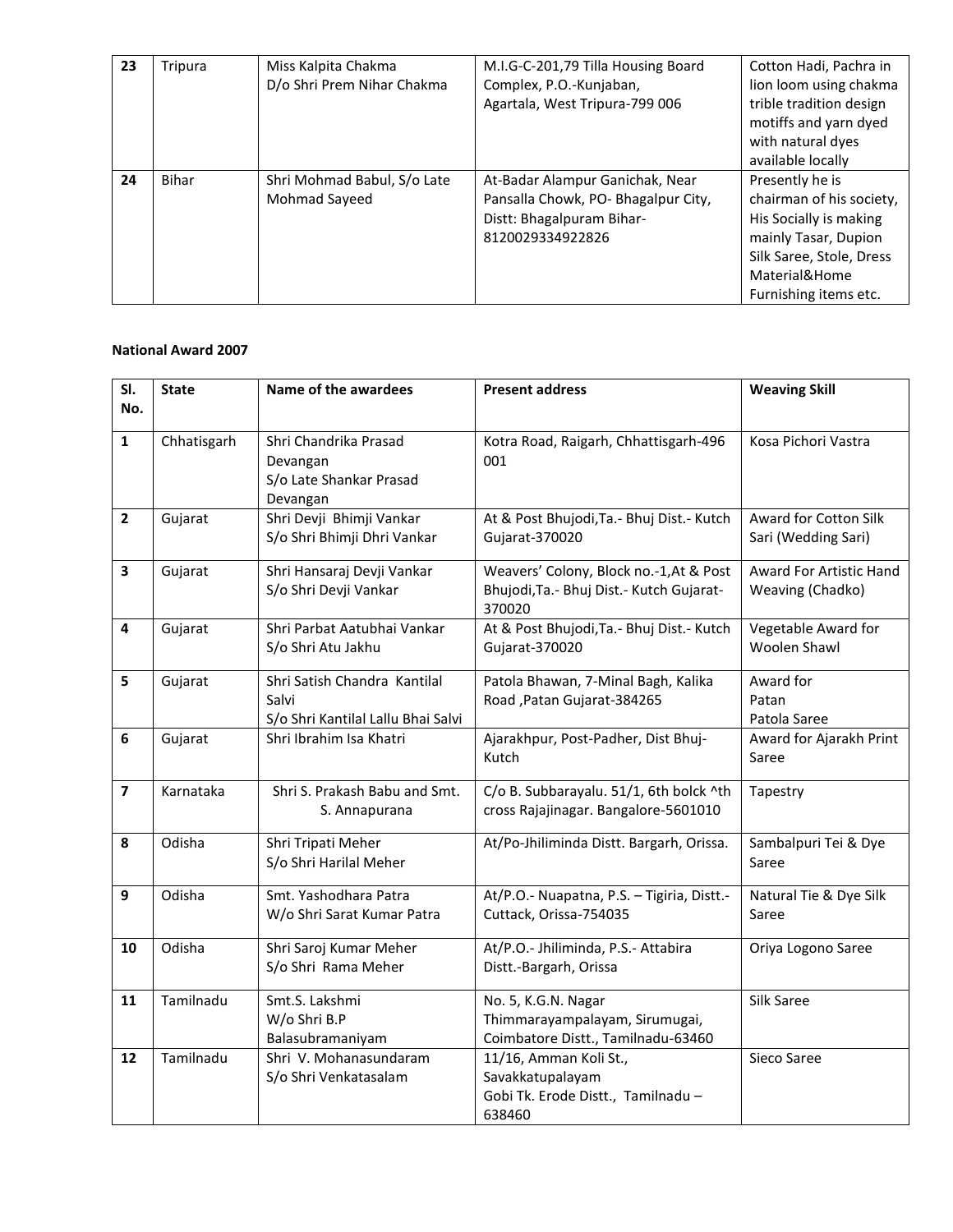| 13 | Tamilnadu            | Shri K.Shanmugam<br>S/o Shri S. Krishan Chettiar            | Ballpalayam Po, Sirumugai, Coimbatore<br>Dt, Tamilnadu                      | Ahimsa Silk Wall<br>Hanging           |
|----|----------------------|-------------------------------------------------------------|-----------------------------------------------------------------------------|---------------------------------------|
| 14 | <b>Uttar Pradesh</b> | Sh. Ainul Haq<br>S/o Late Mohd. Islam                       | Cholapur, Varanasi                                                          | Cotton Jamdani Saree                  |
| 15 | <b>Uttar Pradesh</b> | Sh. Kamaluddin<br>S/o Sh. Islam                             | Cholapur, Varanasi                                                          | Suti Jamdani Saree                    |
| 16 | <b>Uttar Pradesh</b> | Sh. Kailash Nath Maurya<br>S/o Sh. Satya Narayan            | Natva Ka Chauraha, Putala Ghar,<br>Mirzapur                                 | <b>Wall Hanging</b>                   |
| 17 | <b>Uttar Pradesh</b> | Sh. Nazir Ahmad<br>S/o Sh. Panchu                           | Vill-Murli, Po-Cholapur, Varanasi                                           | Rangkat Jamdani Saree                 |
| 18 | <b>Uttar Pradesh</b> | Sh. Rijvana Khatun<br>S/o Late. Mohd. Mastan                | Bagh Kunjal Geer, Mirzapur                                                  | Punja Durry                           |
| 19 | <b>Uttar Pradesh</b> | Sh. Shakeel Ahamad<br>S/o Sh. Matiurrahman                  | A17/92 A-K, Pathani Tola, Varanasi                                          | Jamawar Paudi<br><b>Cutwork Saree</b> |
| 20 | <b>Uttar Pradesh</b> | Smt. Rahana Kamal Ansari<br>D/o. Sh. Firoj Kamal Ansari     | Bagh Kunjal Geer, Mirzapur                                                  | Duree                                 |
| 21 | <b>Uttar Pradesh</b> | Shri. Mukhtar Ahmad<br>S/o Sh. Anwar Ahmad                  | J21/120 A, Rasoolpura, Varanasi                                             | Tree of Life Silk<br>Jamdani          |
| 22 | West Bengal          | Shri Khokan Nandi<br>S/o Late Shri Narayan Ch.<br>Nandi     | Village Baruipara, P.O.- Kalna, Distt.-<br>Burdwan, West Bengal- 713409     |                                       |
| 23 | Assam                | Miss. Chenimai Doley                                        | Vill-Silimpur, P.O-Gogamukh dist-<br>Dhemaji Assam                          |                                       |
| 24 | Manipur              | Smt. Nungshitombi Devi,<br>w/o Sh. Abhimeino Sharma         | Thangmelband polem Lelkal, Imphal<br>West, Manipur-795001                   | Liangmet Design Saree                 |
| 25 | Manipur              | Smt. Mangshatabam (o) Memi<br>Devi<br>W/o M. Mohendro Singh | Kongpal Chanam Leikai, P.O. & P.S.-<br>Porompat, Distt.- Imphal East-795005 | Silk Saree                            |
| 26 | Nagaland             | Smt. Neihunuo Sorhie D/o Late<br>duopie-O-Sorhie            | T.T. Colony, house no-128, Lower AG<br>Colony Kohima                        | Cotton Shawl, Mekhala                 |

| SI.<br>No. | <b>State</b> | Name of the awardees                                                  | <b>Present address</b>                                                     | <b>Weaving Skill</b>                                         |
|------------|--------------|-----------------------------------------------------------------------|----------------------------------------------------------------------------|--------------------------------------------------------------|
| 1          | Gujarat      | Shri Vankar Amrutlal Becharlal<br>S/o Shri Becharlal Khimji<br>Vankar | P.O.- Kukma, Bhuj-Kutch<br>Guirat-370 105                                  | Woolen Shawl                                                 |
| 2          | Gujarat      | Shri Shakur Khatri<br>S/o Shri Abdul Shakur Khatri                    | Khatri Chowk, Bhuj-Kutch Gujarat-370<br>001                                | Award for<br>Tie And Dye Saree                               |
| 3          | Gujarat      | Shri Naushad Ali Jakariya<br>Khatri<br>S/o Shri Jakariya Umar Khatri  | Ektanagar-2 Near Motapir Road, New<br>Mustfa Nagar,<br>Bhuj-Kutch, Gujarat | Award for A-Vegetable<br>Dyed Dress.<br>B-Tie & Dye Bandhani |
| 4          | Haryana      | Varsha<br>D/o Ramesh Kumar                                            | H.No.169, Gali No.19, Tripuri Town,<br>Paiala, 1470001.                    | Phulkari                                                     |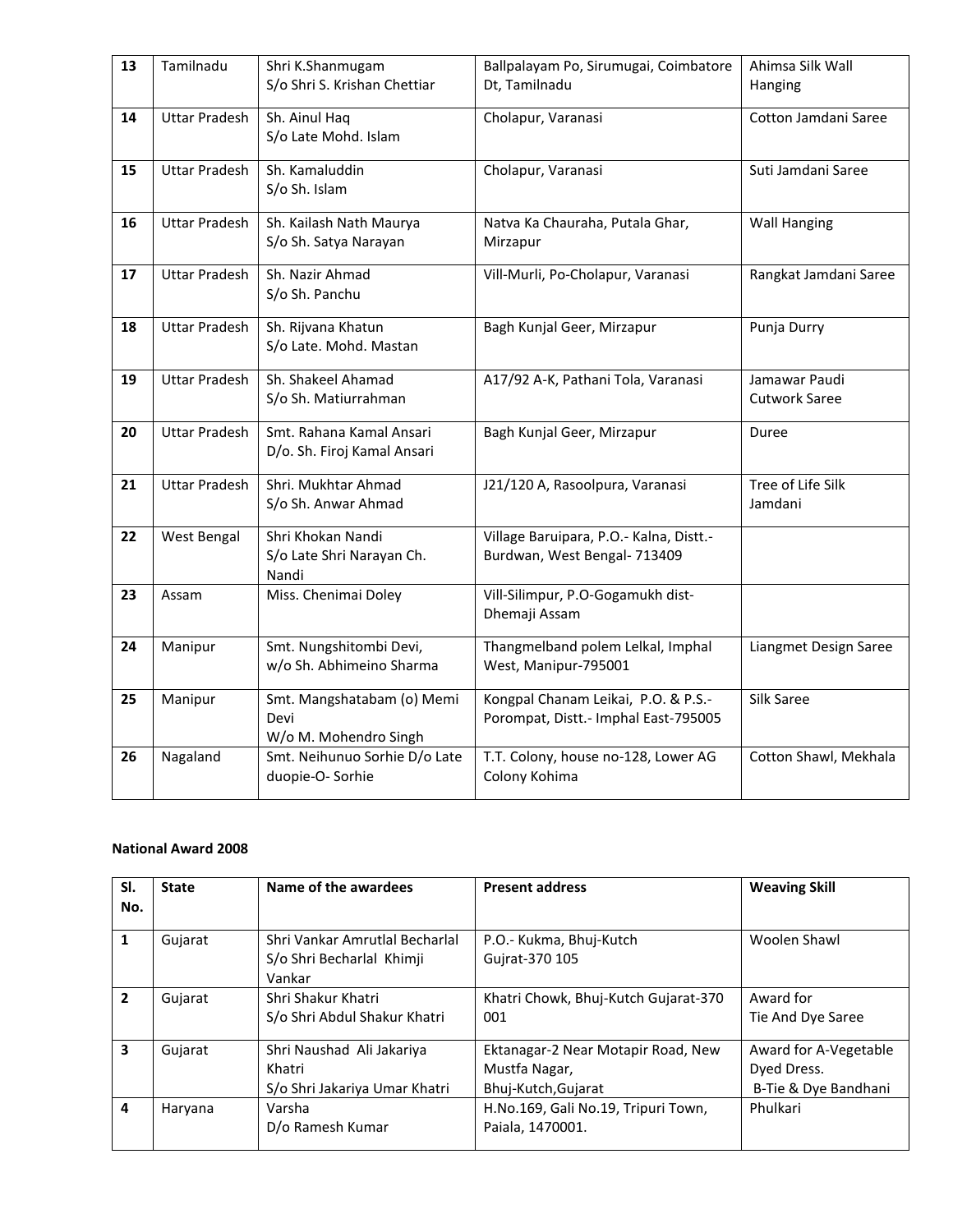| 5                       | Haryana              | Sh. Amit Kumar                                                               | H.No.169, Gali No.19, Tripuri Town,<br>Paiala, 1470001.                                                             | Phulkari                                 |
|-------------------------|----------------------|------------------------------------------------------------------------------|---------------------------------------------------------------------------------------------------------------------|------------------------------------------|
| 6                       | Jammu &<br>Kashmir   | 1) Shri Noor Mohd. Bhat<br>2) Shri Mohd. Rafiq Bhat<br>S/o Mohd. Yousuf Bhat | Hamza Colony-B Awanta Bhawan,<br>Soura Srinagar.                                                                    | Well skilled in Kani<br>pashmina Weaving |
| $\overline{\mathbf{z}}$ | Jammu &              | Shri Tariq Ahmad Mir,                                                        | Arampora, Nawakadal,                                                                                                | Well skilled in Kani                     |
|                         | Kashmir              | S/o Shri Bashir Ahmad Mir,                                                   | Srinagar                                                                                                            | pashmina Weaving                         |
| 8                       | Odisha               | Shri Nabakishor Meher                                                        | At/ Po- Barpali, Dist- Bargarh, Orissa-<br>768029                                                                   |                                          |
| $\boldsymbol{9}$        | Odisha               | Sri Devkishor Meher<br>S/o Shri Dayalu Meher                                 | At/ Po- Barpali, Dist- Bargarh, Orissa-<br>768029                                                                   | Sambalpuri Tie & Dye<br>Silk saree       |
| 10                      | Odisha               | Shri Sankhamani Meher                                                        | At-Ward No.- 8, Kostapara,<br>Vill/Po- Barpali, Bargarh                                                             | Tassar Tie & Dye saree                   |
| 11                      | Odisha               | Shri Panchanan Meher<br>S/o Shri Khetramohan Meher                           | At-Ward No.- 8, Kostapara,<br>Vill/Po- Barpali, Bargarh                                                             |                                          |
| 12                      | Odisha               | Shri Bishnu Bhakta Meher,<br>S/o Late Nruparaj Meher,                        | At-30, Kodobahal,<br>Dist.- Bargarh                                                                                 | Sambalpuri Tie & Dye<br>Silk saree       |
| 13                      | Odisha               | Shri Giri Gobardhan Meher,<br>S/o Shri BishnuBhakta Meher                    | At-30, Kodobahal,<br>Dist.- Bargarh                                                                                 | Sambalpuri Tie & Dye<br>Silk saree       |
| 14                      | Odisha               | Shri Susant kumar Behera,<br>S/o Shri Bansidhar Behera                       | At/ Po- Nuapatna, P.S. Tigiria, Distt-<br>Cuttack, Orissa-754035                                                    | Single Ikat Saree                        |
| 15                      | Odisha               | Shri Hemanta Meher,<br>S/o Shri Sudharshan Meher                             | At/PO- Tope, Attabira, Dist- Bargarh,<br>Orrissa                                                                    | Sambalpuri Tie & Dye<br>Saree            |
| 16                      | Odisha               | Shri Nepal Meher,<br>S/o Shri Bhaktaraj Meher                                | Bajrang Colony, Kapabari, Bargarh,<br>Orissa                                                                        | Sambalpuri Tie & Dye<br>Saree            |
| 17                      | Tamilnadu            | Shri G.Jeevanandam<br>S/o Shri Govindaraj                                    | 4/293, SRC Colony, Vadambachery<br>post, Sulthanpet (Via), Palladam Tk,<br>Coimbatore Dt, Tamilnadu, Pin-<br>641669 | <b>Cotton Saree</b>                      |
| 18                      | <b>Uttar Pradesh</b> | Sh. Aashique Ali<br>S/o Sh. Samsuddin Ansari                                 | Gola, Cholapur, Varanasi                                                                                            | Kaduwa Script Saree                      |
| 19                      | <b>Uttar Pradesh</b> | Sh. Sayeed Akhtar<br>S/o Late. Haji Amirullah                                | K52/47, Britkal, Oghopur, Varanasi                                                                                  | Gyasar Brocade                           |
| 20                      | <b>Uttar Pradesh</b> | Sh. Shah Mohd. Ansari<br>S/o Sh. Mohd. Ishak Ansari                          | Cholapur, Varanasi                                                                                                  | Rangkat Jamdani Saree                    |
| 21                      | <b>Uttar Pradesh</b> | Shri Badruddoja<br>S/o Late Abdul Haque                                      | R/o J.10/119, Jaitura, Varanasi(U.P.)                                                                               | <b>Baluchari Saree</b>                   |
| 22                      | <b>Uttar Pradesh</b> | Shri Mohd. Shakil<br>S/o Shri Taslim Ahmad                                   | H.No. 120 Mohalla Mullana, dist<br>Amroha u.p                                                                       | Bed sheet & Bath Mats                    |
| 23                      | Assam                | Miss. Bina Kalita,<br>D/o Shri Bharat Kalita,                                | Vill&PO Bijoynagar, Dist - Kamrup<br>Assam-781122                                                                   | Shawl                                    |
| 24                      | Manipur              | Shri Ningthoujam Ibocha Singh<br>S/o Shri L. Lingthoujam Angou<br>Singh      | Kha Sanjenbam Mayai Leikai, P.O-<br>Nambol -795134                                                                  | <b>Traditional Dupatta</b>               |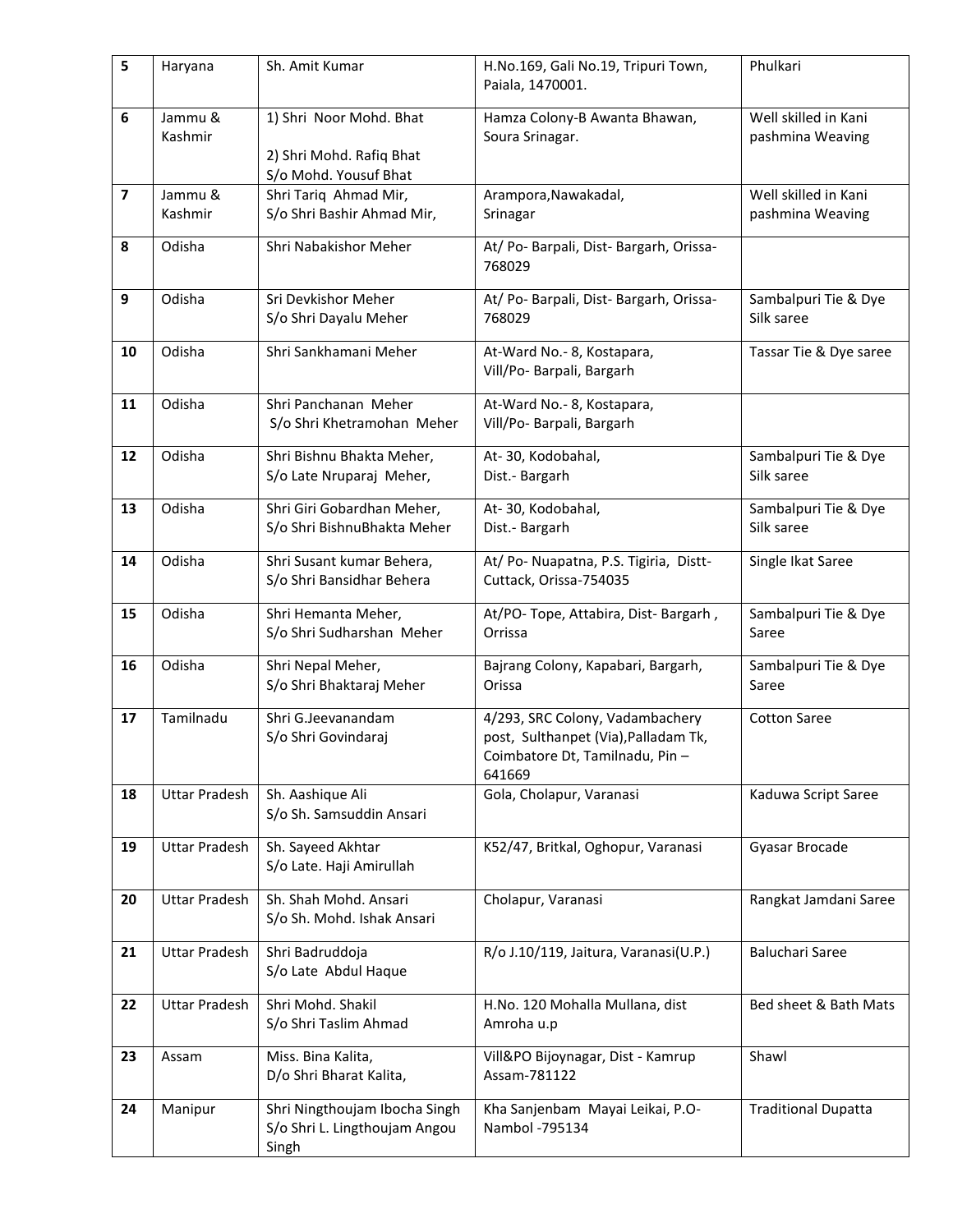| SI.<br>No.              | <b>State</b> | Name of the awardees                                                        | <b>Present address</b>                                                                  | <b>Weaving Skill</b>                                                                   |
|-------------------------|--------------|-----------------------------------------------------------------------------|-----------------------------------------------------------------------------------------|----------------------------------------------------------------------------------------|
| $\mathbf{1}$            | Chhatisgarh  | Shri . Hari Narayan Devangan<br>S/o Chandrika Prasad Devagan                | Kotra Road, Raigarh.                                                                    | <b>Traditional Kosa</b><br>Matsya Saree                                                |
| $\overline{\mathbf{2}}$ | Gujarat      | Shri Vankar Naran Samat<br>S/o Samat Karsan                                 | Po- Sarli, Ta-Bhuj, Dist- Kutch                                                         | Award for Kutch<br>Woolen Shawl.                                                       |
| 3                       | Gujarat      | Shri Satish Chandra Kantilal<br>Salvi<br>S/o Shri Kantilal Lallu Bhai Salvi | Patola Bhawan, 7-Minal Bagh, Kalika<br>Road, Patan Gujarat-384265                       | Award for<br>Patan<br>Patola Saree                                                     |
| 4                       | Gujarat      | Shri Vankar Arjan Vishram S/o<br>Shri. Vishram Valji                        | Vill-bhujodi, Ta- Bhuj, dist- Kutch<br>370020                                           | Shawl                                                                                  |
| 5                       | Gujarat      | Smt. Vankar Laxmiben Nanji<br>W/o Shri Vankar Nanji Bhimji                  | At & Post - Bhujodi, Taluka - Bhuj<br>Distt-Kutch-370020                                | Award for Artistic Hand<br>woven Cotton Silk<br>Saree                                  |
| 6                       | Gujarat      | Shri Khatri Abdulrauf<br>Abdulrazak<br>S/o Shri Khatri Abdulrazak<br>Mohmad | At- Dhamdka Ta- Anjar<br>Dist- Kutch-370020                                             | Award for Ajrakh Hand<br><b>Block Printed Bed Sheet</b>                                |
| $\overline{\mathbf{z}}$ | Haryana      | Shri Khem Raj Sundriyal,<br>S/o Shri Neevram Sundriyal                      | H.No.48-A, Aggrasain Colony, Asandh<br>Road, Panipat                                    | <b>Tapestry Weaving</b>                                                                |
| 8                       | Kerala       | Shri P. Sadanandan,<br>S/o Ponnu                                            | Chemmanikuzhi Yearathuveedu,<br>Namavamoodu, P.O - Nemam,<br>Trivandrum-695020 (Karela) | Zari Design Saree                                                                      |
| 9                       | Maharastra   | Shri Giram Shamim Ahmad,<br>S/o Gulam Mehmood                               | State Nehru Chowk,<br>Paithan-<br>Pin-431107.<br>Aurangabad (Maharashtra)               | Expert weaver of<br>Paithani saree                                                     |
| 10                      | Maharastra   | Shri Lalit Digamber Bhandge<br>S/o Shri Digamber Vittalsa<br>Bhandge        | 31/24 Bhandge Lane, Yeola, Distt-<br>Nashik, Maharashtra                                | Paithani saree                                                                         |
| 11                      | Odisha       | Shri Kunja Bihari Meher<br>S/o Late Muni Meher                              | AT / PO- Kotapali<br>Distt. Bargarh, Orissa                                             | Tie & Dye Saree<br>(vegetable dye)                                                     |
| 12                      | Odisha       | Shri Seasdeba Meher<br>S/o Shri Murali Meher                                | AT - Bajrang Colony, P.O.- Jhiliminda,<br>via-Remanda,<br>Distt.- Bargarh, Orissa.      | Tie & Dye Saree<br>(vegetable dye)                                                     |
| 13                      | Odisha       | Khagapati Panika & Smt. Jema<br>Panika<br>S/o Late Tularam Panika           | AT- Mirgan Street, P.O.- Kotpad Distt.-<br>Koraput, Orissa- 764085                      | Kotpad saree/ chuni<br>(Natural dye)                                                   |
| 14                      | Odisha       | Smt. Jema Panika,<br>W/o Shri Gobardhan Panika                              | AT - Mirgan Street, P.O.- Kotpad Distt.<br>- Koraput, Orissa - 764085                   | Kotpad saree/ chuni<br>(Natural dye)                                                   |
| 15                      | Chennai      | Shri K. Dakshinamurthy S/o<br>Late K Gopalakrishna                          | No.1/8, Kambar Street, Palavakkam<br>Chennai-41                                         | Natural dyes hand<br>block printed cotton<br>SareeKalasudakshinam<br>urthy18@gmail.com |
| 16                      | Telangana    | Shri Gajam Brugumaharshi S/o<br>Sh. Anjaiah                                 | Puttapaka, Dist: Nalgonda Telangana                                                     | double IKAT Saree                                                                      |
| 17                      | Telangana    | Shri Gajam Yadagiri<br>S/o Gajam Laxmipathi                                 | Puttapaka,<br>Dist: Nalgonda<br>Telangana                                               | Telia Rumal Double Ikat<br>Saree                                                       |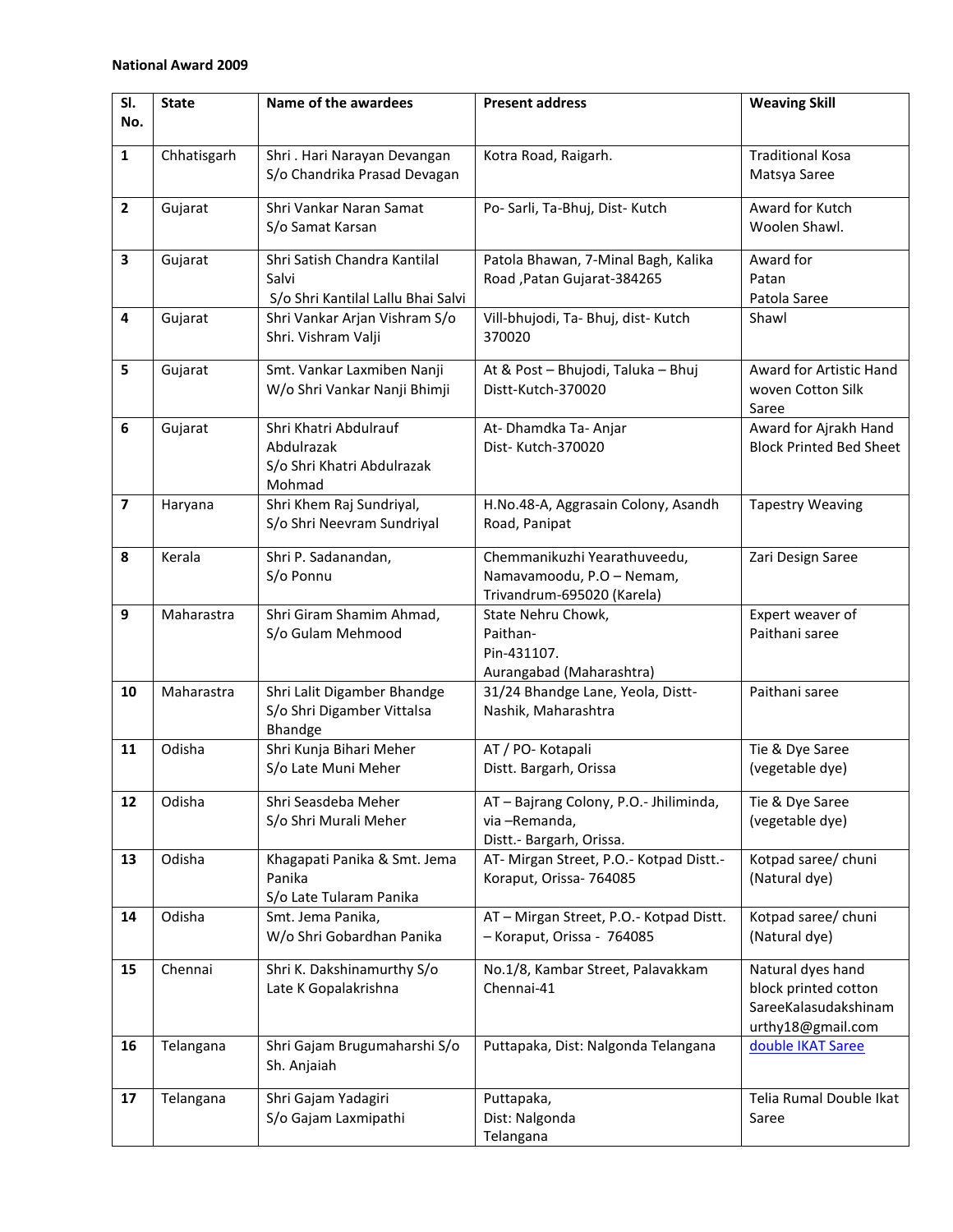| 18 | Telangana            | Shri Syed Omer S/o Syed<br>Ahmad                                | H.No. 2-2-595/1, Bagh Amberpet,<br>Bharath Nagar Hyderabad-500013                          | Himroo Shawll                                                   |
|----|----------------------|-----------------------------------------------------------------|--------------------------------------------------------------------------------------------|-----------------------------------------------------------------|
| 19 | <b>Uttar Pradesh</b> | Shri Nasir Ahmad<br>S/o Late Haji Ali Ahmad                     | J-21/128-A Rasoolpura, Bari Bazar,<br>Varanasi, Pin-221001.                                | Kantha Motive Rashami<br>Shawl                                  |
| 20 | <b>Uttar Pradesh</b> | Sh. Jamaluddin<br>S/o Late. Mohd. Islam                         | Cholapur, Varanasi                                                                         | Suti Jamdani and<br>Rangkat Saree                               |
| 21 | <b>Uttar Pradesh</b> | Sh. Babulal Patel<br>S/o Sh. Jagpattu                           | Sajoi, Jansa, Varanasi                                                                     | Awadh Jamdani Dress<br>Material                                 |
| 22 | <b>Uttar Pradesh</b> | Sh. Mohd. Salim<br>S/o Sh. Haji Anisurrahman                    | A35/20-2A, Jalalipura, Varanasi                                                            | Brocade Bed & Cover                                             |
| 23 | <b>Uttar Pradesh</b> | Shri Sarfaraz Alam<br>S/o Mohd. Mobin Ansari                    | Gillage-Garsara, Post-Cholapur<br>Varanasi                                                 | <b>Mughal Pataka</b>                                            |
| 24 | <b>Uttar Pradesh</b> | Smt. Jahana Khatoon<br>W/o Shri Humayun Ansari                  | Village-Garsara, Post-Cholapur,<br>Varanasi                                                | <b>Mughal Pataka</b>                                            |
| 25 | West Bengal          | Shri Rabindra Nath Saha,<br>S/o Late Sudhin Prokas Sha          | Adhikaripara, PO-Kalna,<br>Distt.-Burdwan,<br>Pin-713409.                                  | Muslin Silk Dhoti                                               |
| 26 | West Bengal          | Shri Ramanada Basak<br>S/o Shri Ganesh Basak                    | Vill. & Post- Nutan Fulia (Mathpara)<br>Near Primary School, Distt.- Nadia,<br>West Bengal | Double Cloth Silk &<br>Cotton Saree with<br><b>Blouse Piece</b> |
| 27 | Manipur              | Smt. Amakcham Lukhoi Devi<br>W/o Late Amakcham Amusana<br>Singh | Kongba Makha Nodeibam Laikai,<br>Imphal East.                                              | Cheerong Shanga<br>Leiorong (Chandar)                           |
| 28 | West Bengal          | Shri Ramananda Basak                                            |                                                                                            | Saree                                                           |
| 29 | Odisha               | Shri kunjabihari Meher & Shri<br>Sesadeba Mehar                 |                                                                                            | Tie & Dye vegetable<br>Khadi saree                              |
| 30 | Tamilnadu            | Shri N. Thiyagarajan                                            |                                                                                            | <b>Wall Hanging</b>                                             |
| 31 | <b>Uttar Pradesh</b> | Mohd. Zaheeruddin                                               |                                                                                            | Gethua Choukora                                                 |

| SI. | <b>State</b> | Name of the awardees                                                 | <b>Present address</b>                                                      | <b>Weaving Skill</b>                                            |
|-----|--------------|----------------------------------------------------------------------|-----------------------------------------------------------------------------|-----------------------------------------------------------------|
| No. |              |                                                                      |                                                                             |                                                                 |
| 1.  | Gujarat      | Sh. Vankar Becharlal, S/o.<br>Khimajibhai                            | AT-PO-Kukma, TA-Bhuj, District-Kutch-<br>Bhuj-370105                        | Award for Black and<br>Indigo Dyed<br>Embroidery Kutch<br>Shawl |
| 2   | Gujarat      | Shri Dayabhai Alabhai Vankar<br>S/o Shri Alabhai Jakhubhai<br>Vankar | AT-Kailash Bhavan, Bhujodi, TA-Bhuj<br>District - Kutch-bhuj 370020         | Award for Traditional<br>natural Indigo Silk<br>Saree           |
| 3   | Gujarat      | Shri Pankajbhai D. Makwana<br>S/o Shri Dungarbhai K.<br>Makwana      | Opp. Zalawad Chemicals, At-<br>Joravarnagar, Dist-Surendranagar -<br>363020 | Award fo Double Ikat<br>Silk Patola Saree                       |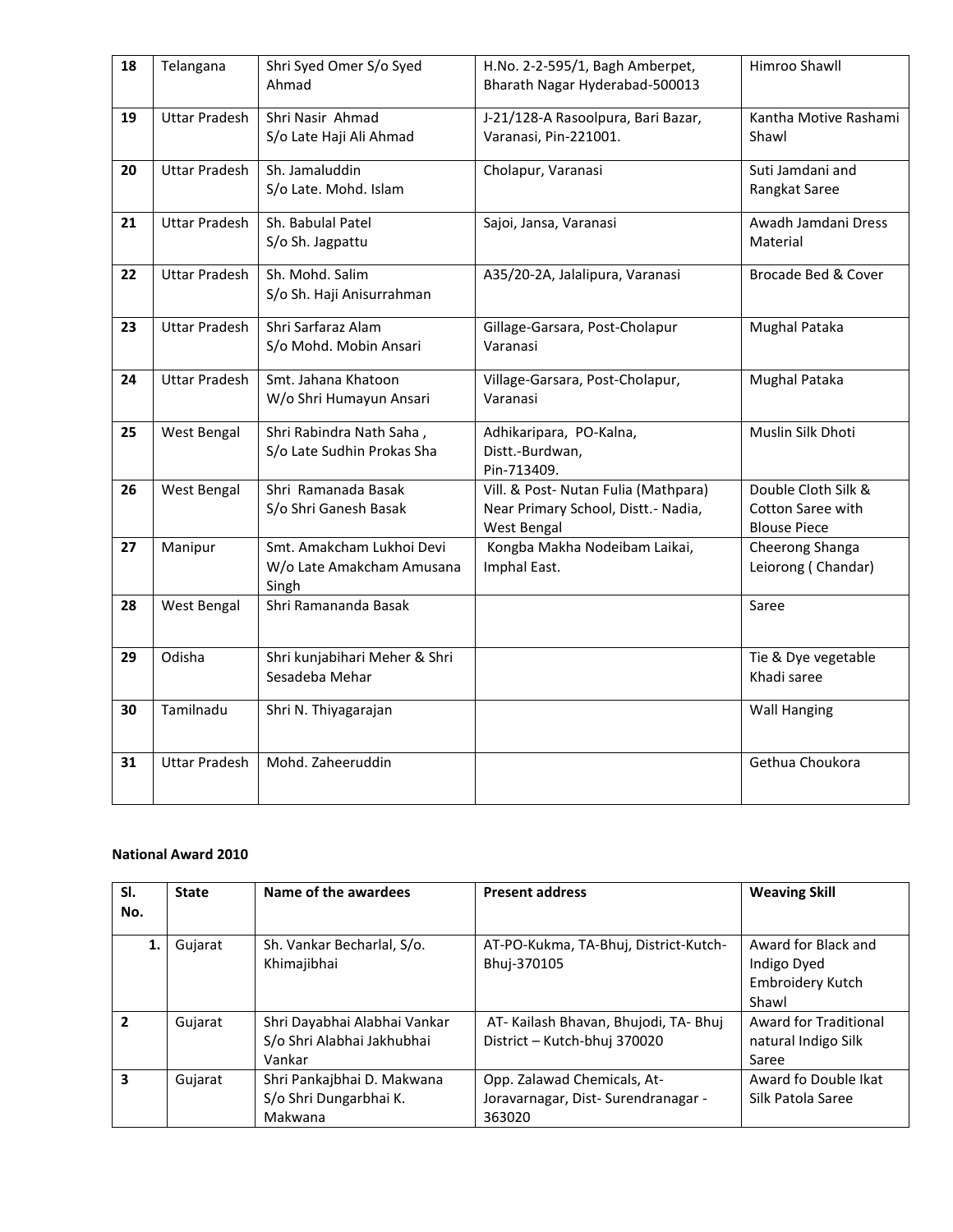| $\overline{\mathbf{4}}$ | Gujarat            | Smt. Madhuriben Pankajbhai<br>Makwana,<br>W/o Shri Pankajbhai<br>Dungarbhai Makwana                                | Opp. Zalawad Chemical, At-<br>Joravarnagar, Dist.-Surendranagar-<br>363020                                                     | Award for Double Ikat<br>Silk Patola Saree |
|-------------------------|--------------------|--------------------------------------------------------------------------------------------------------------------|--------------------------------------------------------------------------------------------------------------------------------|--------------------------------------------|
| 5                       | Gujarat            | Shri Balabhai Danabhai Vankar<br>S/o Shri Danabhai Vankar                                                          | At: Mota Varnora, Post-Chaparadi, Ta.-<br>Bhuj, Dist.-Kutch, Gujarat-370105                                                    | Award for Artistic Hand<br>Woven Stole     |
| 6                       | Haryana            | Sh. Ravinder Kumar<br>S/o Ramesh Kumar                                                                             | H.No.402, Street No.1, Tripuri Town,<br>Paiala, 1470001                                                                        | Phulkari                                   |
| $\overline{\mathbf{z}}$ | Haryana            | Lovely<br>D/o Ramesh Kumar                                                                                         | H.No.169, Gali No.19, Tripuri Town,<br>Paiala,                                                                                 | Phulkari                                   |
| 8                       | Jammu &<br>Kashmir | 1) Shri Bashir Ahmad Ganie<br>S/o Shri Mohad Rajab Ganie<br>2) Sh. Fayaz Ahmad Ganie<br>S/o Shri Mohad Rajab Ganie | Wagoora, Chadoora, Budgam.                                                                                                     | Well skilled in Kani<br>pashmina Weaving   |
| 9                       | Jammu &<br>Kashmir | 1) Shri Majid Ahmad Mir<br>S/o Shri Farooq Ahmad Mir<br>2) Shri Altaf Hussain Mir<br>S/o Shri Farooq Ahmad Mir     | 17-B Lane No-6 Pamposh colony,<br>Natipora Srinagar                                                                            | Well skilled in Kani<br>pashmina Weaving   |
| 10                      | Jammu &<br>Kashmir | Shri Mansoor Ahmad Makaya<br>S/o Shri Mohd. Shafi Makaya                                                           | Arampora, Nawakadal,<br>Srinagar                                                                                               | Well skilled in Kani<br>pashmina Weaving   |
| 11                      | Jammu &<br>Kashmir | 1) Shri Khurshid Ahmad Khan<br>S/o Late Mohd. Sidiq Khan<br>2) Shri Arif Ahmad Ganie<br>S/o Shri Gulam Mohd. Ganie | 1) Arampora Bota Kadal,<br>Srinagar.<br>2) Tangbagh Eidgah, Srinagar                                                           | Well skilled in Kani<br>pashmina Weaving   |
| 12                      | Madhya<br>Pradesh  | Shri Mohammad Dilshad Ansari<br>S/o Shri Mohd. Yusuf                                                               | 175, Chowk Gali,<br>Chanderi                                                                                                   | Chanderi Saree & Dress<br>Material         |
| 13                      | Maharastr<br>a     | Shri Shantilal Vitthalsa Bhandge<br>S/o Shri Vitthalsa Murlidharsa<br>Bhandge                                      | 3580, Bhandge Lane,<br>Yeola, Dist.-Nasik, (Maharashtra)                                                                       | Expert weaver of<br>Paithani saree         |
| 14                      | Odisha             | Shri Khetra Mohan Meher<br>S/o Late Sartuka Meher                                                                  | AT/PO-Kostapara, Barpali,<br>Distt.-Bargarh-768028, (Odisha)                                                                   | Sambalpuri Ikat Saree                      |
| 15                      | Odisha             | Shri Shashidhar Meher<br>S/o Late Premraj Meher                                                                    | Backside of vikash Residential School,<br>Near Mini stadium Shakti Nagar Ward<br>No.13, P.O./Dist.-Bargarh-788028,<br>(odisha) | Sambalpuri Ikat Saree                      |
| 16                      | Odisha             | Shri Ramkrushna Meher<br>S/o Shri Tikeswar Meher                                                                   | At-Bajranj Colony, Kapabari, PO-<br>Jhilminda Remunda, Bargarh.                                                                | Sambalpuri Tie & Dye<br>Saree              |
| 17                      | Odisha             | Smt. Padmani Meher<br>W/o Shri Hemanta Meher                                                                       | At/Po-Tope, Via-Attabira, Bargarh.                                                                                             | Sambalpuri Tie & Dye<br>Saree              |
| 18                      | Odisha             | Sri Tanmaya Meher                                                                                                  | At/Po- Barpali, Bargarh                                                                                                        | Sambalpuri Tie & Dye<br>Saree              |
| 19                      | Odisha             | Sri Bhikari Meher                                                                                                  | At/Po- Barpali, Bargarh                                                                                                        | Sambalpuri Tie & Dye<br>Saree              |
| 20                      | Rajasthan          | Smt Bashiran Bano                                                                                                  | Kaithoon, Distt. Kota (Rajasthan)                                                                                              | Kota Doria Saree                           |
| 21                      | Tamilnadu          | Shri B. Krishnamoorthy<br>S/o Shri P.M.Balaraman,                                                                  | No.11/32, Mettupalayam Street, Little<br>Kanchipuram-631 501                                                                   | Silk saree weaving                         |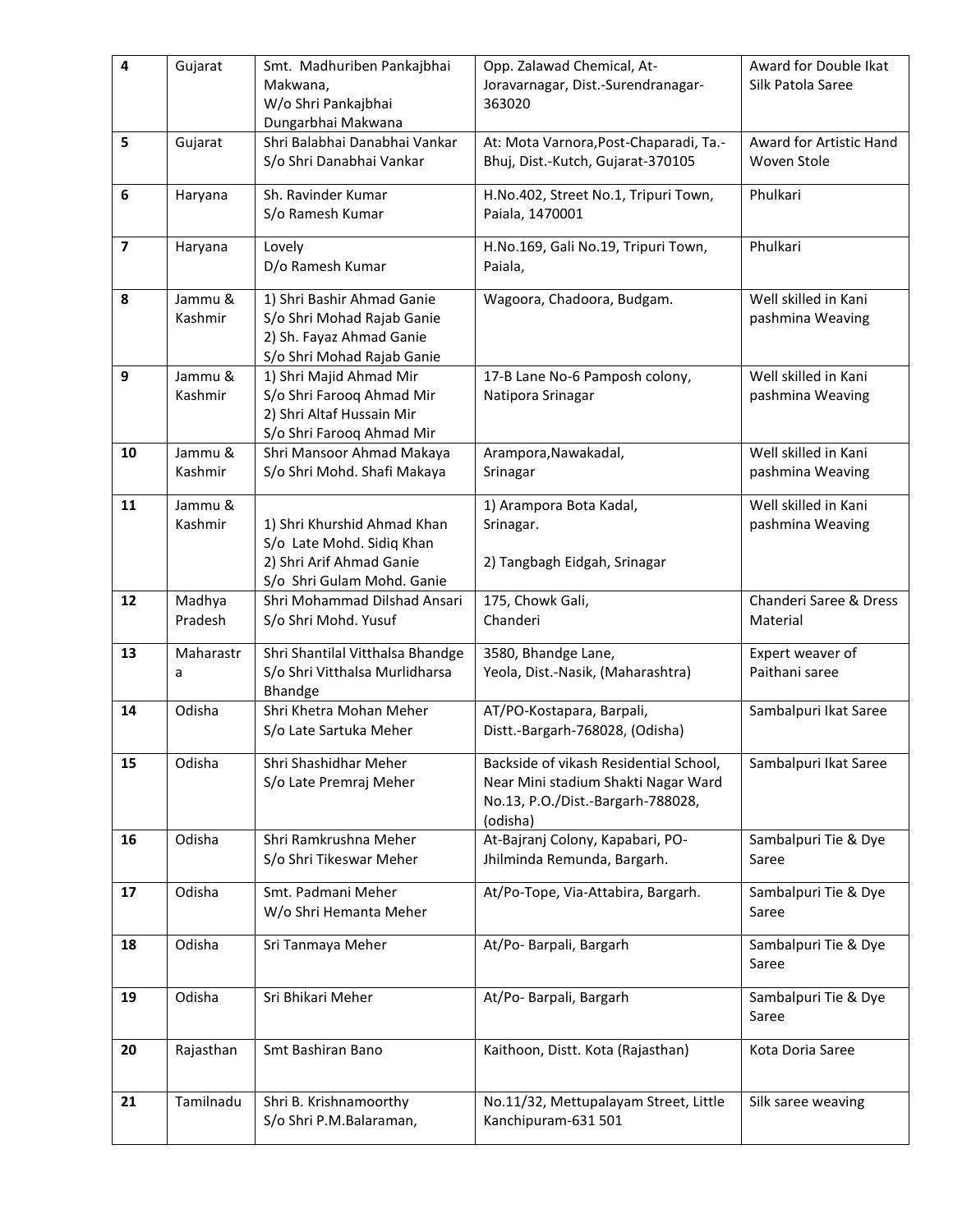| 22 | Telangana | Shri Guda Srinu                                         | H.No.4-37, Post & VillagaePuttapaka,                          | Excelent                       |
|----|-----------|---------------------------------------------------------|---------------------------------------------------------------|--------------------------------|
|    |           | S/o Shri Lingaiah                                       | Mandal Narayanpuraram, Distt.                                 |                                |
|    |           |                                                         | Nalgonda (TS)                                                 |                                |
| 23 | Telangana | Shri Anandam Nagaraju                                   | H.No.8-41, Post & VillagaePuttapaka,                          | Excelent                       |
|    |           | S/o Shri Paramesha                                      | MandalNarayanpuraram, Distt.                                  |                                |
|    |           |                                                         | Nalgonda (TS)                                                 |                                |
| 24 | Telangana | Shri Gajam Bhadraiah                                    | H.No.5-69, Post & VillagaePuttapaka,                          | Telia Rumal Wall               |
|    |           | S/o Shri Narsimha                                       | MandalNarayanpuraram, Distt.                                  | hanging                        |
|    |           |                                                         | Nalgonda (TS.)                                                |                                |
| 25 | Telangana | Shri Punna Krishna                                      | H.No.8-78, Post & Village                                     | Telia Rumal Wall               |
|    |           | S/o Shri Venkaiah                                       | Puttapaka, (TS)                                               | hanging                        |
|    |           |                                                         |                                                               |                                |
| 26 | Telangana | smt. K. Balamani W/o Sh.                                | markandeya Nagar, Tallagadda,                                 | Ikat kota dora saree           |
|    |           | K.Narsimhulu                                            | Hyderabad Dist hyderabad Telangana                            |                                |
|    |           |                                                         |                                                               |                                |
| 27 | Telangana | Sh. Jella Venkatesham S/o Sh.<br>Jella Narshimha        | H.No 1/117, Po Koyalangudam,<br>MANDAL- CHOUTUPPAL DT Yadadri | Tie & Dye Ikat Saree           |
|    |           |                                                         |                                                               |                                |
| 28 |           |                                                         | Bhongir Dt Telangan 508252                                    | <b>Traditional Telia Rumal</b> |
|    | Telangana | Shri Gajam Anjaiah<br>S/o Narasimha                     | H.No.11-7-140/3 A, Huda Colony<br>Saroornagar, Hyderabad,     | Saree with Vegetable           |
|    |           |                                                         |                                                               | Colours                        |
|    |           |                                                         | Telangana                                                     |                                |
|    |           |                                                         | e.mail:kaladhanalakshmi@gmail.com                             |                                |
| 29 | Telangana | Shri Gajam Yadagiri & Guda                              | Puttapaka,                                                    | Bedspread with 100             |
|    |           | Srinu & Anandam Nagaraju &                              | Dist: Nalgonda                                                | motifs                         |
|    |           | Gajam Bhadraiah & Punna                                 | Telangana                                                     |                                |
|    |           | Krishna                                                 |                                                               |                                |
|    |           | S/o Gajam Laxmipathi                                    | e.mail:                                                       |                                |
| 30 | Uttar     | Shri Haji Mohamed Ishaq Ansari                          | Village & Post- Cholapur,                                     | SILK JAMDANI SAREE             |
|    | Pradesh   | S/o Shri Mohamed Jhuri Ansari                           | Distt. Varanasi-221101.                                       |                                |
|    |           |                                                         | (Uttar Pradesh)                                               |                                |
| 31 | Uttar     | Sh. Moinuddin Ansari                                    | J3/41, Katehar, Pilikothi, Varanasi                           | Kaduwa Design saree            |
|    | Pradesh   | S/o Mohd. Yaseen Ansari                                 |                                                               |                                |
|    |           |                                                         |                                                               |                                |
| 32 | Uttar     | Sh. Mustak Ahmad                                        | J21/120 A, Rasoolpura, Varanasi                               | Jamdani Script Wall            |
|    | Pradesh   | S/o Anwar Ahmad                                         |                                                               | Hanging                        |
| 33 | Uttar     | Sh. Shahid Hasnain Ansari                               | B17/6-A, Til Bhandeshwr, Varanasi                             | Kaduwa Jangla Tanchoi          |
|    | Pradesh   | S/o Sh. Mohd. Abul Mohasin                              |                                                               |                                |
|    |           |                                                         |                                                               | saree                          |
| 34 | Uttar     | Sh. Mohd. Ekram                                         | J21/16-1, Rasoolpura, Varanasi                                | Silk Saree of Varanasi         |
|    | Pradesh   | S/o Late. Mohd. Yaseen                                  |                                                               |                                |
|    |           |                                                         |                                                               |                                |
| 35 | Uttar     | Sh. Pramila Devi                                        | Natva Ka Chauraha, Putala Ghar,                               | Shikargah Duri                 |
|    | Pradesh   | D/o Kailash Nath Maurya                                 | Mirzapur                                                      |                                |
| 36 | Uttar     | Shri Mohammad Naseem                                    | S30/127, Muslim Basti, Shivpur,                               | Jangla Saree                   |
|    | Pradesh   | S/o Shri Farooq Ali                                     | Varanasi                                                      |                                |
|    |           |                                                         |                                                               |                                |
| 37 | West      | Smt. Aleya Bibi                                         | Vill-Shashpur, Po- Kalna                                      | JAMDANI SAREE                  |
|    | Bengal    | W/o Nazir Seikh                                         | Dist.-Burdwan-713409                                          |                                |
|    |           |                                                         |                                                               |                                |
| 38 | West      | Shri Gautam Basak                                       | Village-Golpara, PO-Nasaratpur, Dist.-                        | <b>JAMDANI WALL</b>            |
|    | Bengal    | S/o Shri Dulal Chandra Basak                            | Burdwan-713519                                                | <b>HANGING</b>                 |
|    |           |                                                         |                                                               |                                |
| 39 | West      | Shri Jyotish Debnath<br>S/o Late Krishna Mohan          | Village-Baruipara, PO-Kaklna, Dist.-<br>Burdwan-713409        | JAMDANI KHADI STOLE            |
|    | Bengal    | Debnath                                                 |                                                               |                                |
|    | West      |                                                         |                                                               | Jamdanai Khadi Saree           |
| 40 |           | Sri Jyotish Debnath, S/o. Late<br>Krishna Mohan Debnath | Vill.- Baruli Para, P.O. - Kalna, Dist.-<br>Burdwan -713409   |                                |
|    | Bengal    |                                                         |                                                               |                                |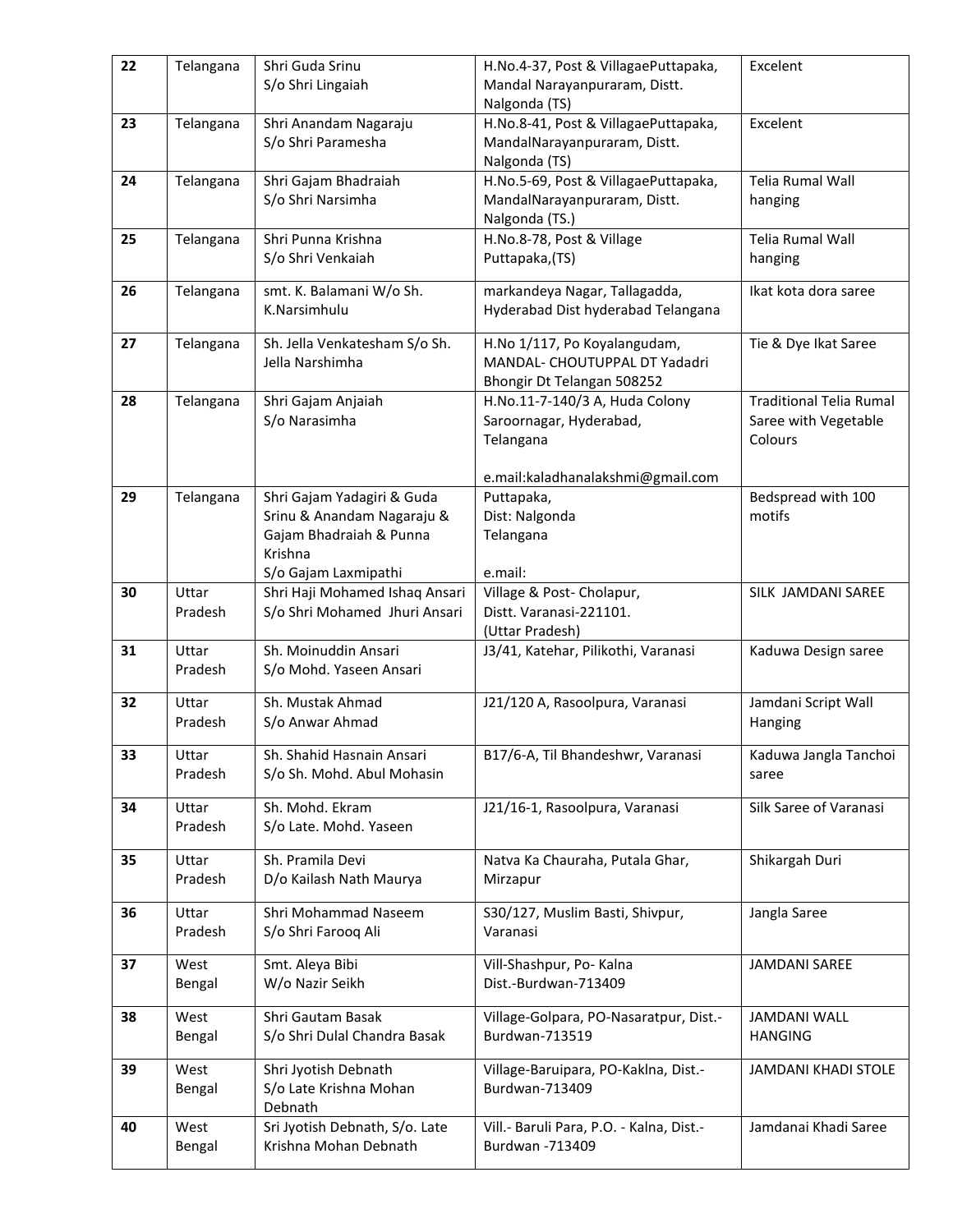| 41 | Manipur          | Smt. Mangshatabam (o) Memi<br>Devi<br>W/o M. Mohendro Singh          | Kongpal Chanam Leikai, P.O. & P.S.-<br>Porompat, Distt.- Imphal East-795001. | <b>MANIPURI SAREE</b>          |
|----|------------------|----------------------------------------------------------------------|------------------------------------------------------------------------------|--------------------------------|
| 42 | Manipur          | Shri Ningthoujam Ibocha Singh<br>S/o Shri Ningthoujam Angou<br>Singh | Kha Sanjenbam Mayai Lekai,<br>PO-Nambol-795134                               | KHAMEN CHAPTA                  |
| 43 | Gujarat          | Shri V. Gunasekaran                                                  |                                                                              | Kora Cotton Saree              |
| 44 | Uttar<br>Pradesh | Shri Mushtaque Ahmad & Shri<br>Mohammed Taiyyab                      |                                                                              | Jamdani Script Wall<br>Hanging |

| SI.<br>No. | <b>State</b>        | Name of the awardees                                                                                                 | <b>Present address</b>                                                         | <b>Weaving Skill</b>                                              |
|------------|---------------------|----------------------------------------------------------------------------------------------------------------------|--------------------------------------------------------------------------------|-------------------------------------------------------------------|
| 1.         | Chhatisgar<br>h     | Shri. Premchand Dewangan<br>S/o Shri Madhusudan<br>Dewangan                                                          | Kostapara, Chandrapur, Distt: Janjgir-<br>Champa                               | Kosa Saree                                                        |
| 2.         | Chhatisgar<br>h     | Shri.Yadaram Dewangan<br>S/o. Shri. Madhusudan<br>Dewangan,                                                          | Kostapara, Chandrapur, Distt: Janjgir-<br>Champa                               | <b>Traditional Kosa</b><br>Dupatta                                |
| 3.         | Himachal<br>Pradesh | Shri Jagat Ram<br>S/o Shri Chamru Ram                                                                                | Village-Takoli, P.O.-Nagwain, Sub-<br>Tehsil-Aut, Distt.-Mandi (H.P.)          | Kullu Kinori Shawl                                                |
| 4.         | Gujarat             | Smt. Vankar Kankuben Amrutlal<br>W/o. Shri Amrutlal Becharlal<br>Vankar                                              | At-Kukma, Ta-Bhuj, District-Kutch-bhuj<br>$-370105$                            | Vegetable Indigo dyed<br><b>Cotton Silk Saree</b>                 |
| 5.         | Gujarat             | Shri Ramesh Virji Vankar<br>S/o Virji Vankar                                                                         | Post-Bhujodi, Ta.-Bhuj, Dist.-Kutch-<br>370020                                 | Award for Cotton Silk<br>(Dhup Chav)<br>Sari                      |
| 6.         | Gujarat             | Shri Bharat Kantilal Salv<br>S/O<br>Shri Kantilal L. Salvi                                                           | Salvi Vada, Patolawala street, Patan-<br>384265                                | Award for Patan Patola<br>Scarf                                   |
| 7.         | Gujarat             | Shri. Abdul Rehman J. Khatri<br>S/o Shri.Janmohmed Khatri                                                            | B-49, Ward 4/A, IFFCO Society<br>Adipur Dist. - Kutch. Gujarat                 | Tie-dye Bandhani<br>(Dupatta)                                     |
| 8.         | Gujarat             | Shri. Khatri Aurangzeb<br>Abdulrazak<br>S/o Shri. Abdulrazak Mohamed                                                 | At-Dhamdaka Ta.-Anjar, Dist.,- Kutch-<br>370020                                | Award for Ajarakh<br>Hand Block Print With<br><b>Natural Dyes</b> |
| 9.         | Gujarat             | Shri, Adam Abdul Jabbar Khatri<br>S/o. Shri. Abdul Jabbar Khatri                                                     | At-Dhamdaka Ta.-Anjar, Dist.,- Kutch-<br>370020                                | Award for Ajarakh<br>Hand Block Print With<br><b>Natural Dyes</b> |
| 10.        | Jammu &<br>Kashmir  | (i). Shri Sajad Ahmad Sofi<br>S/o Shri Gh. Mohammad Sofi<br>(ii). Shri Zahoor Ahmad Mir<br>S/o Shri Bashir Ahmad Mir | (i). R/o Arampora Nawakadal, Srinagar<br>(i&K)<br>(ii). R/o Arampora Nawakadal | Well skilled in Kani<br>pashmina Weaving                          |
| 11.        | Jammu &<br>Kashmir  | Shri Fayaz Ahmad Mir<br>S/o Shri Farooq Ahmad Mir                                                                    | 17-B lan No. -6 Pamposh Colony<br>Natipora, Srinagar                           | Well skilled in Kani<br>pashmina Weaving                          |
| 12.        | Jammu &<br>Kashmir  | 1) Shri Farooq Ahmad Dar<br>S/o Shri Mohd. Ramzan Dar                                                                | 1) R/o Batpora, Kanihama,<br>Budgam, (J&K)                                     | Pashmina Kani Shawl                                               |
|            |                     | 2) Shri Reyaz Ahmad Bhat<br>S/o Shri Mohd. Yousuf Bhat                                                               | 2) R/o Warpora, Budgam. (J&K)                                                  |                                                                   |
| 13.        | Kerala              | Shri Manohara.V, S/o Shri<br>Sankaran                                                                                | Manoharan. V, Vadi house,<br>Koodali(P.O) koyassan Kunnu, Kerala<br>670604     | Folding curtain cloth                                             |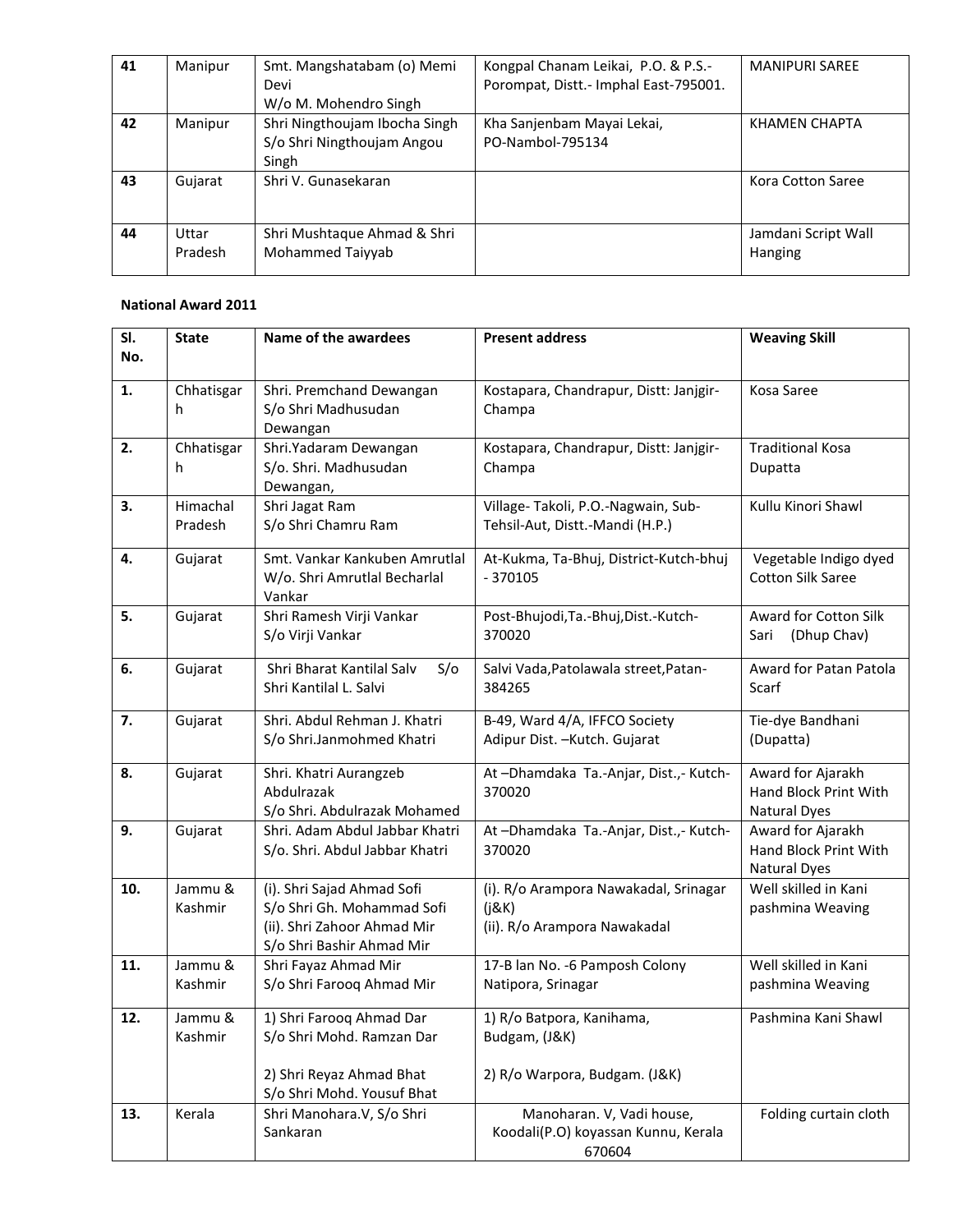| 14. | Maharastr        | Shri Vijay Rambhau Dalkari                         | At/Po- 4, Umajyot Residency, Thakare                           | Hastkala Paithani Saree      |
|-----|------------------|----------------------------------------------------|----------------------------------------------------------------|------------------------------|
|     | a                | S/o Shri Rambhua Sakharam                          | Mala Jail Road                                                 |                              |
|     |                  | Dalkari                                            | Nasik-422101                                                   |                              |
| 15. | Maharastr        | Shri Manoj Girjinath Diwate                        | 3295, Shimpi Gali,                                             | Paithani Saree               |
|     | a                | S/o Shri Girjinath Diwate                          | At/Post-Yeola, Dist.- Nashil                                   |                              |
| 16. | Maharastr        | Shri Pankaj Pahilwan                               | 1579/3, Pahilwan Lane,                                         | Paithani Saree               |
|     | a                | S/o Shri Suresh Pahilwan                           | At/Po- Yeol, Dist.- Nashik                                     |                              |
|     |                  |                                                    |                                                                |                              |
| 17. | Maharastr        | Shri. Giram Layaq Ahmed<br>S/o Shri. Gulam Mohmmad | Golden Paithani Saree Product,<br>Nehru Chowk, Paithan, Dist.- | Paithani Saree               |
|     | a                | Giram                                              | Aurangabad                                                     |                              |
| 18. | Telangana        | Shri Edem Srinath                                  | Vill: Koyyalagudem, Mdl: Choutuppal                            | Vegetable Dyed Double        |
|     |                  | S/o Shri Bikshapathi                               | Dist: Nalgonda TS                                              | Ikat Silk Saree              |
|     |                  |                                                    | Pin: 508 252                                                   |                              |
| 19. | Uttar            | Shri Firoz Ahmad                                   | K/55/74, Rajapura, Varanasi (U.P.)                             | Karuwa Butidar Saree         |
|     | Pradesh          | S/o Shri Ansar Ahmad                               |                                                                |                              |
| 20. | Uttar            | Shri Ali Rasul                                     | Village & Post-Cholapur, Varanasi                              | Nilambari Cotton             |
|     | Pradesh          | S/o Mohd. Ishaq                                    | (U.P.)                                                         | Jamdani Saree                |
|     |                  |                                                    |                                                                |                              |
| 21. | Uttar            | Shri Reyazuddin Ansari & Shri                      | J10/43-B, Bakrabad, Jaitpura, Varanasi                         | Dampach Panel                |
|     | Pradesh          | Ishteyak Ahmad Ansari                              |                                                                |                              |
|     |                  | S/o Late Nasiruddin                                |                                                                |                              |
| 22. | Uttar<br>Pradesh | Shri Ishteyak Ahmad Ansari                         | J21/120A, Rasoolpura, Varanasi                                 | Dampach Panel                |
|     |                  | S/o Shri Ajij Ahmad                                |                                                                |                              |
| 23. | West             | Shri GOUR CHANDRA BASAK                            | Village-Dhatrigram Basakpara, Post-                            | Daccai Jamdani               |
|     | Bengal           | S/o Shri Mahendra Lal Basak                        | Dhatrigram,                                                    |                              |
|     |                  |                                                    | Dist.-Burdwan, West Bengal-713405                              |                              |
| 24. | West             | Shri Pratapaditya Khan                             | 6, Sarat Roy Lane, Nischintapur Para,                          | Double Cloth Saree           |
|     | Bengal           | S/o Shri Debnath Khan                              | Santipur, Nadia, West Bengal, Pin-                             |                              |
| 25. | West             | Shri Suresh Basak                                  | 741404<br>Pachim Nasaratpur, Dakhin para                       | Jamdani Saree with           |
|     | Bengal           | S/o Shri Jagneswar Basak                           | P.O-Nasaratpur, Dist-Burdwan                                   | Naksha                       |
|     |                  |                                                    | West Bengal, Pin-713519                                        |                              |
| 26. | West             | Sri Suresh Basak                                   | C/o. Basakpara Tangail T.S.S.Ltd.,                             | Jamdanai Saree               |
|     | Bengal           |                                                    | Paschim Nasaratpur, Dakshinpara,                               |                              |
|     |                  |                                                    | P.O.- Nasaratpur, Dist.- Burdwan, -Pin-                        |                              |
|     |                  |                                                    | 713519                                                         |                              |
| 27. | Assam            | Shri Gautam Takukdar                               | Dakshingaon, Seujpur, Namghar Path,                            |                              |
|     |                  | S/o Shri Ananta Talukdar                           | Kahilipara, Guwahati-19, Dist-Kamrup,                          |                              |
| 28. | Assam            | Smt. Champa Machary                                | Assam<br>Dakshingaon, Seujpur, Namghar Path,                   | Muga Stole                   |
|     |                  | D/o Late Maoria Machary                            | Kahilipara, Guwahati-19, Dist-Kamrup,                          |                              |
|     |                  |                                                    | Assam                                                          |                              |
| 29. | Assam            | Smt. Neikho Chin Keivom, W/o                       | Bethel Veng Songpijang, P.O& P.S-                              | traditional Stole            |
|     |                  | Thomkhothang Singson                               | Haflong N.C Hills, distt Dima Hasao                            |                              |
|     |                  | songpijang                                         | Assam Pin 788819                                               |                              |
| 30. | Manipur          | Smt. Langpoklakpam Subadani                        | Wangkhel Tokpal Leikai                                         | <b>Artistic Textiles</b>     |
|     |                  | Devi                                               | Imphal, Manipur.                                               |                              |
| 31. | Manipur          | Miss Wahengbam Bhanubati                           | Wangkhei, Tokpam Leikai,                                       | <b>Traditional Bed cover</b> |
|     |                  | Devi                                               | Imphal, East Manipur                                           |                              |
|     |                  | D/o Late W. Gouri Singh                            |                                                                |                              |
| 32. | Tripura          | Smt. Promita Chakma                                | H.I.G.F.-102, 79 Ttilla Housing Board                          | <b>Tribal Shawl</b>          |
|     |                  | W/o Shri Bibhab Chakma                             | Complex, P.O-Kunjaban,                                         |                              |
|     |                  |                                                    | Agartala, Tripura (w), Pin-799006                              |                              |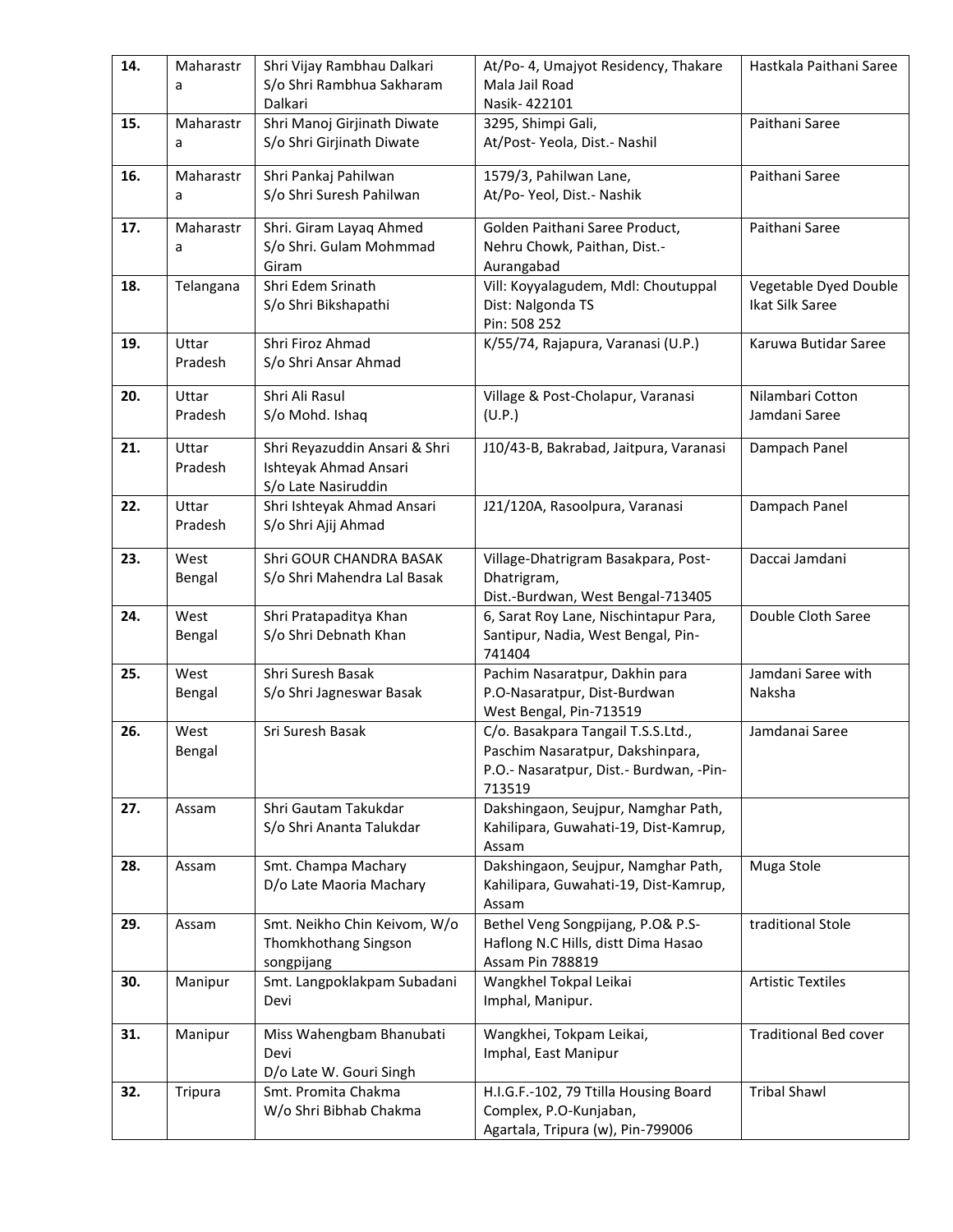| 33. | Andhra           | Sh. Gowrabathini Ramanaiah                | H.No-1-155, Beside Sri                                                        | Kalpa Vruksham         |
|-----|------------------|-------------------------------------------|-------------------------------------------------------------------------------|------------------------|
|     | Pradesh          | S/o Sh. Gowrabathini Venkata              | Venuugopalaswamy temple                                                       | Jamdani Saree          |
|     |                  | Subbaiah                                  | Bangarupeta(Post) Venkatagir Nellore                                          |                        |
|     |                  |                                           | Distt-Andhra Pradesh 524404                                                   |                        |
| 34. | Uttar<br>Pradesh | Shri Haseen Ahmad & Shri<br>Vakeel Ahmad  | J-11/83 Bunkar colony Varanasi Uttar<br>Pradesh                               | Rangkat Saree          |
|     |                  |                                           |                                                                               |                        |
| 35. | Odisha           | Shri Jaganbondhu Samarath &               | PO Kotpad, Mirgan Street dist Koraput                                         | Adivasi Pardi          |
|     |                  | Shri Ratan Mohanto                        | Odisha                                                                        |                        |
| 36. | Odisha           | Shri Dukhi Shyam Meher and                | Bajrang colony PO Remunda PS                                                  | Chitrapuri Suti saree  |
|     |                  | Smt Sharadhanjali Meher                   | Bheden Dist Bargarh Odisha                                                    |                        |
|     |                  |                                           |                                                                               |                        |
| 37. | Rajasthan        | Shri Digambar prasad medatwal             | Laxminath Chowk, Bagru Dist: Jaipur                                           | Hand block print Bed   |
|     |                  |                                           | Rajasthan                                                                     | Sheet                  |
| 38. | Rajasthan        | Shri Ranamal Khatri                       | Near Panch Batti Circle, Roy coplony                                          | Ajrakh Print Bed Sheet |
|     |                  |                                           | Barmer Rajasthan                                                              |                        |
| 39. | Odisha           | Smt. Sukanti Meher                        | PO Barpali, Behind Cinema Hall Dist:                                          |                        |
|     |                  |                                           | Bargarh 768029                                                                |                        |
|     |                  |                                           |                                                                               |                        |
| 40. | Odisha           | Shri Gangadhar Meher S/o Shri             | Shastry Nagar, Barpali W.N 5, Po-                                             | Tie & Dye cotton saree |
|     |                  | Bhikhari Matari &Shri Brahma              | Barpali, PS Tah Barpali, Dist-Bargarh,                                        |                        |
|     |                  | Nanda Matari S/o Shri Dashrath<br>Mataris | Odisha & R/o Bargarh, W.No 5                                                  |                        |
| 41. | Odisha           | Smt. Debaki Meher W/o Murli               | Saharapada Po/ps/Dist Bargarh Odisha<br>At Bajrang Colony PO Jhiliminda, Via- | Nabaratra Khadi Saree  |
|     |                  | Meher & Smt Rebati Meher                  | Remunda PS-Attabira, Dist- Bargarh-                                           |                        |
|     |                  | W/o Iswar Meher                           | 768103 & at po katapali, via bradol ps-                                       |                        |
|     |                  |                                           | bargarh, odisha                                                               |                        |
| 42. | Gujarat          | Smt Malsi Dana Vankar, S/o                | Vill-Mota Varnora, post Chapredi Tal                                          | Artisitic Hnadwoven    |
|     |                  | Shri Danabhai K. Vankar                   | Bhuj, dist Kutch Gujarat                                                      | Cotton silk sirakh     |
|     |                  |                                           |                                                                               | bedsheet               |
| 43. | Rajasthan        | Shri Akash Chippa S/o Shri Lal            | Laxminath Chowk, Bagru Dist: Jaipur                                           | Printed cotton dress   |
|     |                  | Chand Chhipa                              | Rajasthan                                                                     | material               |
| 44. | Assam            | Smt Lasti Mithi, D/o Late Sonai           | Vill Amkhalam, PO-Umswai, Dist-                                               |                        |
|     |                  | Malang                                    | Karbianglong, P.S Baithalanso Pin-                                            |                        |
|     |                  |                                           | 782413                                                                        |                        |
| 45. | Odisha           | Shri Keshab Meher, S/o Dingar             | At-Nimna, P.O Panchaamahala, Via                                              | Lord Jagannath's Tie & |
|     |                  | Meher                                     | Ulunda, P.S Ulunda, Dist-Subarnapur,                                          | Vegetable Dye Wall     |
|     |                  |                                           | Odisha Pin 767034                                                             | Hanging                |

| SI.<br>No. | <b>State</b> | Name of the awardees                                                     | <b>Present address</b>                                                | <b>Weaving Skill</b>                    |
|------------|--------------|--------------------------------------------------------------------------|-----------------------------------------------------------------------|-----------------------------------------|
| 1.         | Chhatisgarh  | Shri Munnalal Dewangan,<br>S/o Shri BodhiramDewangan                     | Kostapara, Chandrapur, Distt: Janigir-<br>Champa                      | Rudraksh Saree                          |
| 2.         | Gujarat      | Sh. Vankar Kaya Samat,<br>S/o.Sh.Vankar Samat Karsan                     | AT & P.O. -Sarli, Ta-Bhuj, Dist,-Kutch-<br>370485, Gujarat            | Award for Cotton and<br>Silk Stole.     |
| 3.         | Gujarat      | Shri Ashok Daya Bhai<br>Mangariya<br>S/o Shri Vankar Dayabhai<br>Alabhai | AT- Kailash Bhavan, Bhujodi, TA- Bhuj<br>District - Kutch-bhuj 370020 | Award For Bokani                        |
| 4.         | Gujarat      | Sh. Vankar Amrutlal Becharlal,<br>S/o.Sh. Vankar Bacharlal Khimji        | At &PO- Kukma, Tal-Bhuj, Dist. - kutch-<br>370105                     | Award for silk saree in<br>natural dyes |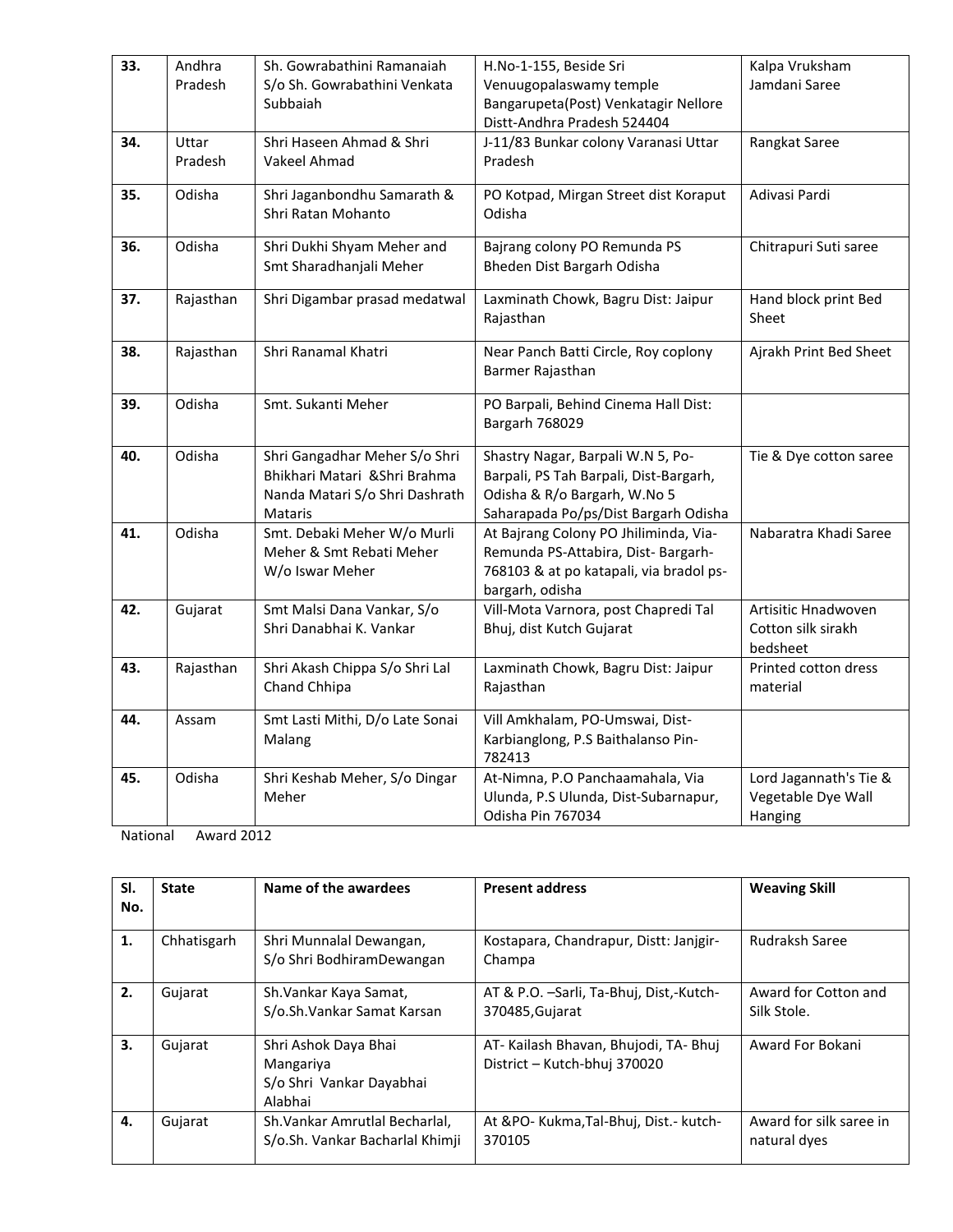| 5.  | Gujarat            | Shri Vankar Mahendra<br>Becharlal                                                                                                                                       | VankarVas, P.O.-Kukma, Tal: Bhuj,<br>Kutch, Gujarat-370105                                                     | Award for Vegetable<br>Dyed Kutchi Shawl       |
|-----|--------------------|-------------------------------------------------------------------------------------------------------------------------------------------------------------------------|----------------------------------------------------------------------------------------------------------------|------------------------------------------------|
| 6.  | Jammu &<br>Kashmir | S/o Shri Vankar Becharlal Khimji<br>(i) Shri Nisar Ahmad Khan,<br>S/o Shri Ghulam Mohammad<br>Khan<br>(ii) Shri Mushtaq Ahmad Khan,<br>S/o Shri Ghulam Mohammad<br>Khan | Haka Bazar Badamwari, Hawal,<br>Srinagar                                                                       | Well skilled in Kani<br>pashmina Weaving       |
| 7.  | Odisha             | Shri Murali Meher,<br>S/o-Late- Rajiba Meher                                                                                                                            | At-Bajaranga Colony, P.O- Jhiliminda,<br>Via-Remunda, P.S-<br>Attabira, Dist-Bargarh, Odisha-<br>768103        | Kalaputuni Suti Saree                          |
| 8.  | Odisha             | Shri Shyam Sundar Karan, S/o-<br>Aparti Natuaratna                                                                                                                      | At/Po- Maniabandha, Via-<br>Nuapatna, P.S-Baramba, Dist- Cuttack,<br>Odisha-754035                             | Tie & Dye<br>Saree                             |
| 9.  | Odisha             | Shri Bhikhari Meher,<br>S/o-Suna Meher                                                                                                                                  | At-Shastri Nagar, P.O-Barpali, Dist-<br>Bargarh,<br>Odisha-768029                                              | Sambalpuri Ikat Saree/<br>Dupata/ wall hanging |
| 10. | Odisha             | Sh. Bhaktaraj Meher,<br>S/o Shri Tikeswar Meher,                                                                                                                        | At-Bajrang Colony, Kapabari, P.o-<br>Jhiliminda, Via- Remunda Dist-<br>Bargarh, Odisha.                        | Sambalpuri Tie & dye<br>saree                  |
| 11. | Odisha             | Sh. Bidyadhar Meher<br>S/o-Shri Nrupamani Meher                                                                                                                         | At/Po-Khuntpali, PS/Tah-Bargarh,<br>Dist-Bargarh-768028                                                        | Sambalpuri Tie & dye<br>saree                  |
| 12. | Odisha             | Sh. Goutam Meher,<br>S/o Sh. Madhab Meher                                                                                                                               | At-Thuapali (Kapabari), P.O-Bhoipali,<br>Via-Remunda, P.s- Bheden, Dist-<br>Bargarh, Odisha-<br>768103         | Sambalpuri Tie & dye<br>saree (Double Ikat)    |
| 13. | Odisha             | Sh. Chatrubhuja Meher,<br>S/o-Sh. Gaudia Meher                                                                                                                          | At/Po- Jharapali,, PS/Tah-<br>Bheden, Dist-Bargarh, Odisha- 768103                                             | Sambalpuri Tie & dye<br>saree                  |
| 14. | Odisha             | Smt. Sasmita Meher,<br>W/o- Sh. Sanjay Kumar Meher                                                                                                                      | Law College Road, W.No.1, P.O/Dist-<br>Bargarh-768028                                                          | Sambalpuri Tie & dye<br>saree                  |
| 15. | Rajasthan          | Sh. Nasiruddin Ansari<br>S/o Shri Madar Bux Ansari                                                                                                                      | Mohalla Talhati, Ward No.6, Near<br>Nakharkhana, Kaithoon, Distt. Kota,<br>Rajasthan - 325001                  | Kota Doria Saree with<br>blouse                |
| 16. | Rajasthan          | Shri Arif Hussain Khokar                                                                                                                                                | Ward No.06, Mohala-Talhati,<br>Kaithoon, Distt. Kota (Rajasthan)                                               | Kota Doria Saree                               |
| 17. | Tamilnadu          | Smt. K. Jayanthi,<br>W/o. Sh. B. Krishna Moorthy                                                                                                                        | 33/11 Mettupalayam street, little<br>Kancheepuram, Tamilnadu                                                   | Silk saree weaving                             |
| 18. | Tamilnadu          | Sh. A. Gunasekaran                                                                                                                                                      | H.No.3/113, P.Vadambachery,<br>Sulur Tk, Coimbatore Dt,<br>Tamilnadu                                           | Silk Saree                                     |
| 19. | Tamilnadu          | Sh. C. Selvaraj                                                                                                                                                         | H.No. 4/115, Chinna Vadambachery,<br>Sulur (Taluk), Coimbatore (Dist.), Tamil<br>Nadu                          | Silk Saree                                     |
| 20. | Telangana          | Shri Rapolu Ramalingham S/o<br>Rapolu Balaram                                                                                                                           | H.No.2-49, Jalalpur Village,<br>Post: BoodhanPochampally,<br>Dist: YadadriBhuvanagriri<br>Telangana<br>e.mail: | Double IKAT Saree                              |
| 21. | Telangana          | Shri Kolanu Chinna Venkaiah<br>S/o Kolanu Laxmaiah*                                                                                                                     | ramalinghamrapolu@gmail.com<br>H.No. 5-65, Puttapaka (Village),<br>Narayanapur Mandal, Nalgonda                | Ikat                                           |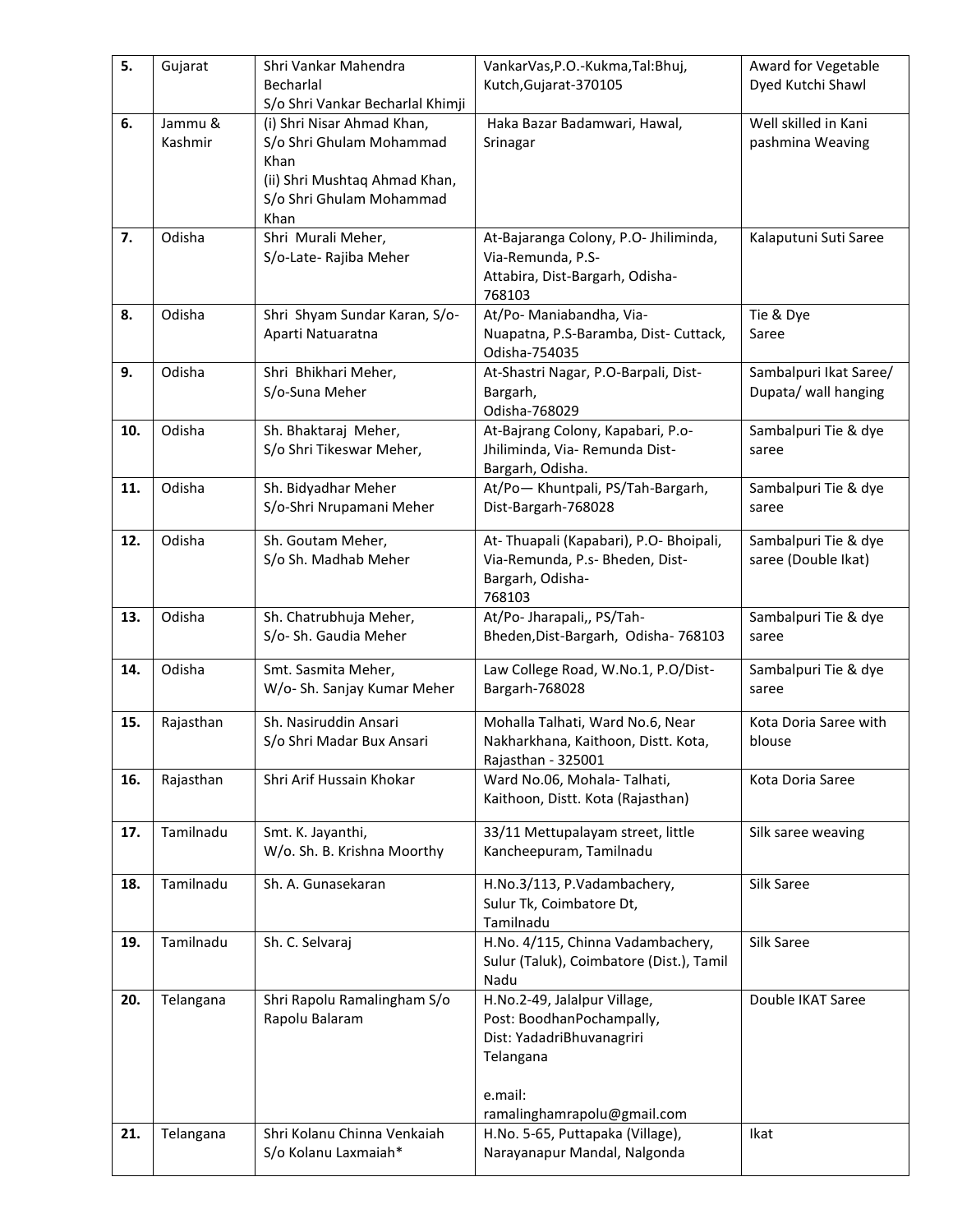|     |                   |                                                                      | District,<br>Pin: 508253                                                                 |                                                    |
|-----|-------------------|----------------------------------------------------------------------|------------------------------------------------------------------------------------------|----------------------------------------------------|
| 22. | Uttar<br>Pradesh  | sh. Sahamim Ahmad, S/o Haji<br>Kalimuddin                            | H.No-A29/63 pilikothi Hanuman<br>Phatak Varanasi (U.P) 221001                            | Karhuan Taj Butta<br>Banarasi                      |
| 23. | Uttar<br>Pradesh  | Sh. Badiuz Zaman Ansari<br>S/o Sh. Habiburrahman                     | J14/86, Qazi Sadullahpura, Varanasi                                                      | Kaduwa Jangla Saree                                |
| 24. | Uttar<br>Pradesh  | Sh. Mohd. Anis<br>S/o Late. Haji Mohd. Ibrahim                       | N12/76, Galla, Bajardeeha, Varanasi                                                      | Patli Pallu Saree                                  |
| 25. | Uttar<br>Pradesh  | Sh. Nurul Hasan<br>S/o Late Allahrakhey                              | J27/28, Jaitpura, Varanasi                                                               | Tanchoi Butidaar<br>Saree.                         |
| 26. | Uttar<br>Pradesh  | Sh. Nisar Ali<br>S/o Late Sh. Adalat Ali                             | Plot No. 93, Koniya, Varanasi                                                            | Jangla Butidar Saree                               |
| 27. | West Bengal       | Sh. Biren Kumar Basak<br>S/o- Banka bihari Basak                     | Vill- Fulia, Chatkatala, P.O-2 No. Nutan<br>Fulia, Dist-Nadia, West Bengal-741402        | Minakari Jamdani                                   |
| 28. | Assam             | Ms. Kisamhungle Nriame,<br>D/o. Shri Lungduikambe Nriame             | Vill- Nianglopungo, P.O-+ps- Mahur,<br>Dist-Dimahasao, Assam-788830                      | Ngiangnine(Women<br>cloth)                         |
| 29. | Assam             | Smt. Hiran Goswami,<br>W/o Shri Anil Goswami                         | Vill- Dahali (Gohai Para), P.O.Batarhat<br>Dist: Kamrup, Assam-781122                    | <b>Traditional Eri Shawl</b>                       |
| 30. | Assam             | Smt. Hema Prava Kalita,<br>W/o-Shri Prafulla Kalita                  | Vill-bhuktabari, P.O-Sipajhar, Dist-<br>Darrang, Assam-784145                            | Eri Chaddar                                        |
| 31. | Assam             | Mrs. Madhubala Kumbang                                               | C/o-Ranjan Kumbang, Vill-Migom<br>Dolung, Jonai, Dist-Dhemaji, Assam                     | Garo Tribal Dress                                  |
| 32. | Manipur           | Smt. Nungshitombi Devi,<br>w/o Sh. Abhimeino Sharma                  | Thangmeiband Polem Leikai, Imphal<br>West District, Imphal, Manipur-795001               | Tapestry                                           |
| 33. | Manipur           | Shri Ningthoujam Ibocha Singh<br>S/o Shri Ningthoujam Angou<br>Singh | Kha Sanjenbam Mayam Leikai P.O-<br>Nambol, Manipur-795134                                | Lanphi                                             |
| 34. | Andhra<br>Pradesh | Sh. Patnam Muneendra Babu<br>S/o Shri Krishnaiah                     | h.No 22/109, Kattla Street, Venkatagiri,<br>S.P.S.R Nellore District 524132<br>A.Pradesh | Jamdani Brundavanam<br>Saree                       |
| 35. | Rajasthan         | Shri Abdul Majid                                                     | B-3, shri govind dev colony, tal katora<br>road, jaipur                                  | Hand Block Print saree                             |
| 36. | Rajasthan         | Shri Suresh Chandra Chippa                                           | Akola, tehsil bhopal sagar, dist-<br>chittorgarh, pin-312205                             | Akola Print Chundari<br>Saree                      |
| 37. | Odisha            | Shri Bedabyas Meher, S/o Shri<br>Prem Raj Meher                      | At+Po- Barahagoda, Dist-Bargarh-<br>768040                                               | Sambalpuri saree<br>(Pularani)                     |
| 38. | Odisha            | Shri Ram Meher, S/o Late shri<br>Narsingha Meher,                    | At Po- Madhyapada, Barpali, district -<br>Bargarh, pin 768029                            | Jyotimayee Tussar<br>Saree                         |
| 39. | Odisha            | Shri Dibya Meher, S/o Shri<br>Sukru Meher                            | At po-Barpali, Dist-Bargarh Pin 768029                                                   | Shreeya Cotton saree                               |
| 40. | Odisha            | Smt. Lakhmi Meher, W/o Shri<br>Lalit Meher                           | At po-Barpali, Dist-Bargarh Pin 768029                                                   | Cotton & silk<br>Sambalpuri saree<br>(Sheelapadma) |
| 41. | Odisha            | Shri Arjun Pal S/o Shri Loknath<br>Pal                               | At Bidharpur, Po Abhimanpur Ps<br>Baramba district cuttak pin 754035                     | <b>Tribal Identity Saree</b>                       |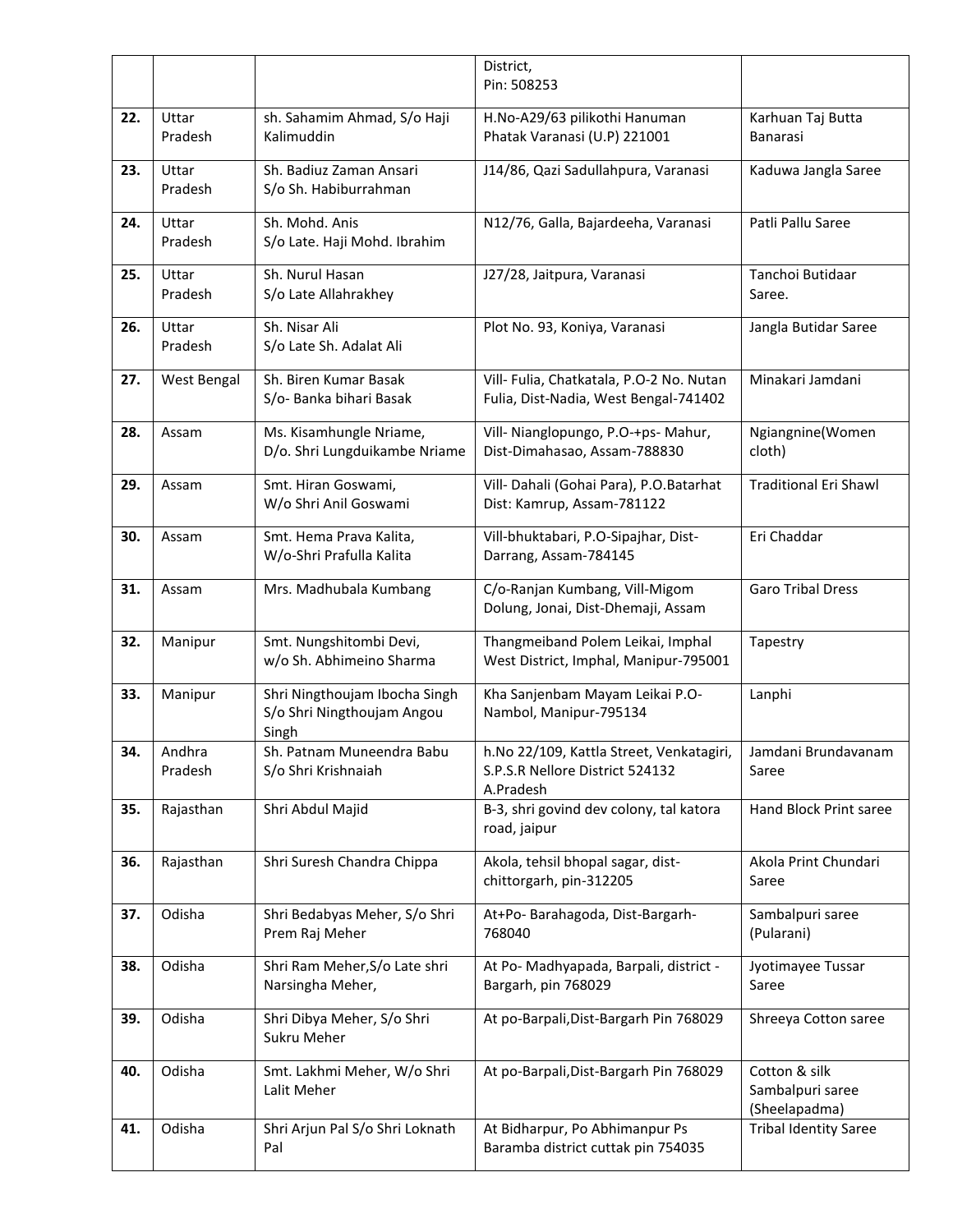| 42. | Odisha      | Shri Dharindhar Meher s/o shri<br>Binayak meher | At tikirapara, po-subalaya district<br>subarnapur pin 767018                                                         | Gita Govinda Ashtadasa<br>silk saree |
|-----|-------------|-------------------------------------------------|----------------------------------------------------------------------------------------------------------------------|--------------------------------------|
| 43. | Odisha      | Shri Bharata Kumar Das, S/o<br>Shri Ratha Das   | Vill-Prathamakhandi, GM-<br>Prathamakhandi (Gopalpur tala Sahi),<br>PS-Kuakhia, district: Jaipur Odishapin<br>753008 | Ujala Phoda Kumbha<br>Saree          |
| 44. | West Bengal | Mrs. Lakshmi Sikdar, w/o Shri<br>Krishna Sikdar | Vill-Mukundapur Po-Usidpur, Ps-<br>Nabdwip, District- Nadia Pin 741301                                               | Jamdani Saree                        |
| 45. | Tamilnadu   | Shri R. Palanisamy, s/o Shri K.<br>Rangasamy    | H.No 3/256, Periya Vadambachery<br>(P.O) Sultanpet via sulpur taluk<br>coimbatore pin 641669                         | Cotton Screen (wall<br>hanging)      |

| SI. | <b>State</b> | Name of the awardees          | <b>Present address</b>               | <b>Weaving Skill</b>  |
|-----|--------------|-------------------------------|--------------------------------------|-----------------------|
| No. |              |                               |                                      |                       |
| 1.  | Himachal     | Sh. Narotam Ram               | Vill - Takoli,                       | Kinnori Shawl         |
|     | Pradesh      | S/o Late Bhimu Ram            | P.O -Nagwain, Sub Tehsil - Aut,      |                       |
|     |              |                               | District -Mandi. H.P                 |                       |
| 2.  | Himachal     | Sh. Surat Ram                 | Vill. Kandhi. P.O. Sarora, Tehsil.   | Kinnori Shawl         |
|     | Pradesh      | S/o Sh. Bhadour Singh         | Chachyot, Distt. Mandi. H.P.         |                       |
| 3.  | Gujarat      | Shri Harijan Tejshibhai       | Sanjotnagar, Post-Kukma, Ta.-Bhuj    | Award for Kharad      |
|     |              | Dhanabhai                     | Dist.,-Kutch-370105                  | Durrie                |
|     |              | S/o Shri Vankar Dhanabhai     |                                      |                       |
| 4.  | Gujarat      | Shri Vankar Dhanji Nathabhai  | At-Nirona, Tehsil-Nakhatrana         | Award For Woolen      |
|     |              | S/o Shri Vankar Nathabhai     | Dist-Kutch, Bhuj, Gujarat -370105    | Shawl                 |
|     |              | Harjibhai                     |                                      |                       |
| 5.  | Gujarat      | Shri Vankar Poonam Arjan      | At-Mota Varnora, Tehsil-Chaparadi,   | Award for Woolen      |
|     |              | S/o Shri Vankar Arjan Dana    | Dist-Kutch, Bhuj, Gujarat-370105     | Rabari-no-Kheshado    |
|     |              |                               |                                      | Shawl                 |
| 6.  | Madhya       | Shri Md. Alauddeen Ansari     | 27, M.A. Marg, Gali No.1, Maheshwar- | Maheshwari Saree &    |
|     | Pradesh      | S/o Shri Abdul Hanif          | 451224                               | <b>Dress Material</b> |
| 7.  | Odisha       | Surendra Meher,               | At-Kalabhavan, Main Road, P.O-       | Bandhodaya Saree      |
|     |              | S/o-Late Padmashree Shilpguru | Barpali-768029, Odisha               |                       |
|     |              | Kunja Bihari Meher            |                                      |                       |
| 8.  | Odisha       | Gabardhan Panika,             | At-Margan Steet, P.O.-Kotpad, P.S-   | Janjati Casbandhi     |
|     |              | S/o-Tularam Panika            | Kotpad, Dist-Koraput, Odisha, Pin-   | Chunni                |
|     |              |                               | 764058                               |                       |
| 9.  | Odisha       | Shri Keshab Meher,            | At-Nimna, P.O-Panchamahala,          | Sambalpuri Tie & dye  |
|     |              | S/o-Dingar Meher              | Via/PS-Ullunda, Dist-Subarnapur,     | saree                 |
|     |              |                               | Odisha-767034                        |                       |
| 10. | Odisha       | Sh. Pankaja Meher,            | At-Tope, P.O-Tope,                   | Sambalpuri Tie & dye  |
|     |              | S/o- Sudarshan Meher          | Via-Attabira, Dist-Bargarh, Odisha   | saree                 |
| 11. | Odisha       | Shri Shukru Meher,            | At/PO- Hatisar, Dist-Bargarh,        | Sambalpuri Tie & dye  |
|     |              | S/o-Indrajit Meher            | Odisha, Pin-768030                   | saree                 |
|     |              |                               |                                      |                       |
| 12. | Rajasthan    | Sh. Abdul Hakim Kachara,      | Ward No. 14, Kot Mohalla Kaithun,    | kota dora saree       |
|     |              | S/o- Haji Mohammed Yaqub      | Dist-Kota, Rajasthan pin 325001      |                       |
|     |              | Kachara                       |                                      |                       |
| 13. | Rajasthan    | Shri Shambhu Singh Gahlot     | S/o shri Ganga sahay gahlot, jain    | <b>Cotton Durry</b>   |
|     |              |                               | mohalla, 181, saraya bawadi, The-    |                       |
|     |              |                               | lawan, dist Dausa Rajasthan 303004   |                       |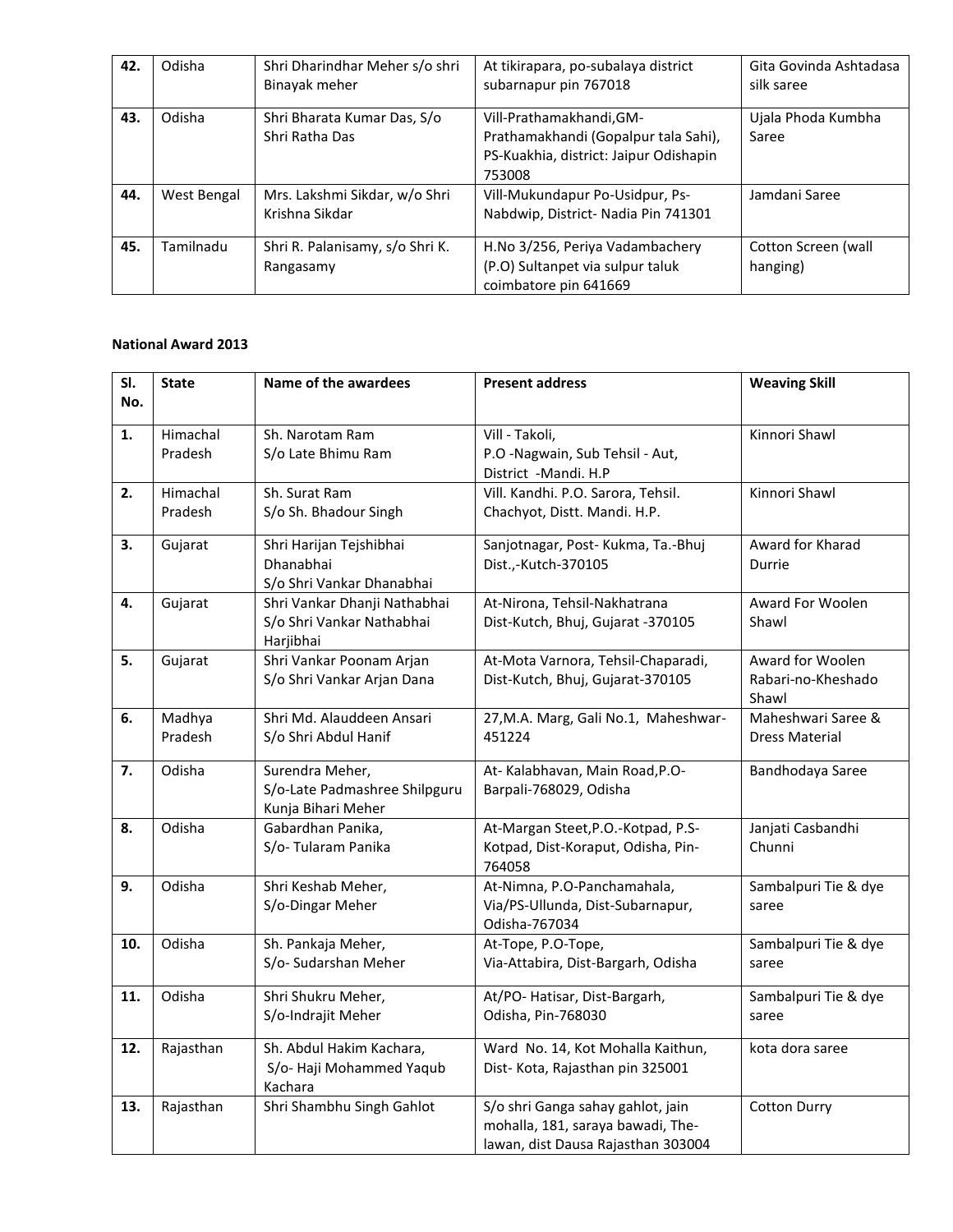| 14. | Tamilnadu          | Sh. V. Sundararajan,<br>S/o-Late G.S. Venkatese<br>Chittyar | No.25 Reddipet street, Kancheepuram,<br>Tamilnadu                                                                   | Kanchipuram Silk saree<br>weaving                  |
|-----|--------------------|-------------------------------------------------------------|---------------------------------------------------------------------------------------------------------------------|----------------------------------------------------|
| 15. | Tamilnadu          | V.Palanivelu<br>S/o. N. Veerappan                           | Old No. B-32, New No.295 K.T.S. Mani<br>Street Mamallan Nagar, Kanchipuram                                          | Silk saree weaving                                 |
| 16. | Telangana          | Shri Jella Srinivas S/o Sh.<br>Narasimha                    | Koyyalagudem, Dist<br>YadadriBhuvanagriri Telanganga                                                                | Tie & dye Double Ikat<br>saree                     |
| 17. | Uttar<br>Pradesh   | Sh. Abu Talib Ansari S/o Sh.<br>Abul Hasan Ansari           | J14/208B, Qazi Sadullah Pura Bari<br>Bazar Varanasi (u.P)                                                           | waskat Saree                                       |
| 18. | Uttar<br>Pradesh   | Sh. Hasin Mohd. S/o Late Haji<br>Moinuddin                  | K-52/52 dulligadahi Kotwali Varanasi<br>U.P 221001                                                                  | cotton jamdani dupatta                             |
| 19. | Uttar<br>Pradesh   | Sh. Azizul Haque & Mohd.<br>Saleem, S/o Late Md. Jafar Ali  | j-21/03 Rasulpura Badi Bazar Varanasi<br>U.P 221001                                                                 | Karhuan Banarasi Saree                             |
| 20. | Uttar<br>Pradesh   | Sh Virendra Dutt Semwal S/o<br>Sh. Late Bal govind Semwal   | 15, New Mohan Puri Meerut U.p                                                                                       | <b>Geimetrical Cut Pile</b><br>Rug                 |
| 21. | <b>West Bengal</b> | Shri Biren Kumar Basak,<br>S/o- Banka bihari Basak          | Fulia Chatkatala, P.O-2 No. Nutun<br>Fulia, P.S. Santipur, Pin-741402, Nadia<br>West Bengal                         | Minakari Jamdani<br>birenkumarbasak8@g<br>mail.com |
| 22. | <b>West Bengal</b> | Shri Amal Basak,<br>S/o-Lt. Radhaballav Basak               | Vill+P.O-Dhatrigram (Bibirjole),<br>Dist-Burdwan, West Bengal, Pin-<br>713405                                       | Jamdani Saree                                      |
| 23. | <b>West Bengal</b> | Sri Biswajit Basak                                          | Vill- + P.O. Dhatrigaram, Dist- Burdwan<br>-713405, West Bengal                                                     | Jamdani Saree                                      |
| 24. | Assam              | Smt. Lasti Mithi                                            | W/o Late Shri Sonai Malang, Vill<br>Amkhalam P.O-Umsai, Dist-Karbi<br>Anglong, P.S-Baithalangso, Assam -<br>782413  | <b>Tiwa Garments</b>                               |
| 25. | Assam              | Smt. Binapani Koch                                          | W/o Shri Jibeswar Koch, Vill-Padum<br>Pukhuri, Damra Road, P.O. & P.S-<br>Dudhnoi, Dist-Goalpara, Assam -<br>783124 | Kanbong                                            |
| 26. | Assam              | Smt. Lakhi Prava Bordoloi,<br>W/o- Sh. Sirish Bardoloi      | Nehru Park (Near 4 Nos. ward LP<br>School), Jorhat, Assam, Pin-785001                                               | <b>Wall Hanging</b>                                |
| 27. | Assam              | Ms.Chenimai Doley                                           | D/o Late Shri Soneswar Doley, vill-<br>silimpur Gogamukh, dist dhemaji<br>Assam                                     | Muga Silk Saree                                    |
| 28. | Manipur            | Ms. U. Bala Devi,<br>D/o Shri U. Maniyaima Singh,           | Karam Awang Leikai, P.O-Lilong, PS-<br>Singjamei, Imphal West, Manipur-<br>795003                                   | Shaphi - Lanphi                                    |
| 29. | Andhra<br>Pradesh  | Sh. Lakka Sreenivasulu, S/o-Sh.<br>Chinnaiah                | 4-128, Sali Colony, Opp Pala Kendram,<br>Venkatagir, Nellore District A.P 524132                                    | Cotton Jamdani Saree                               |
| 30. | Maharastra         | Shri Shankar Laxman Ninawe<br>S/o Shri Laxman G. Ninawe     | Yadav Nagar, Binaki Lay out,<br>Plot No. 330, Gali No. - 24<br>Nagpur-440017                                        | Nagpuri Cotton Saree                               |
| 31. | Odisha             | Shri Golekha Meher S/o Shri<br>Dasaratha Meher              | P.o PS : Bheden, Dist. Bargarh Pin :<br>768104                                                                      | <b>Wall Hanging</b>                                |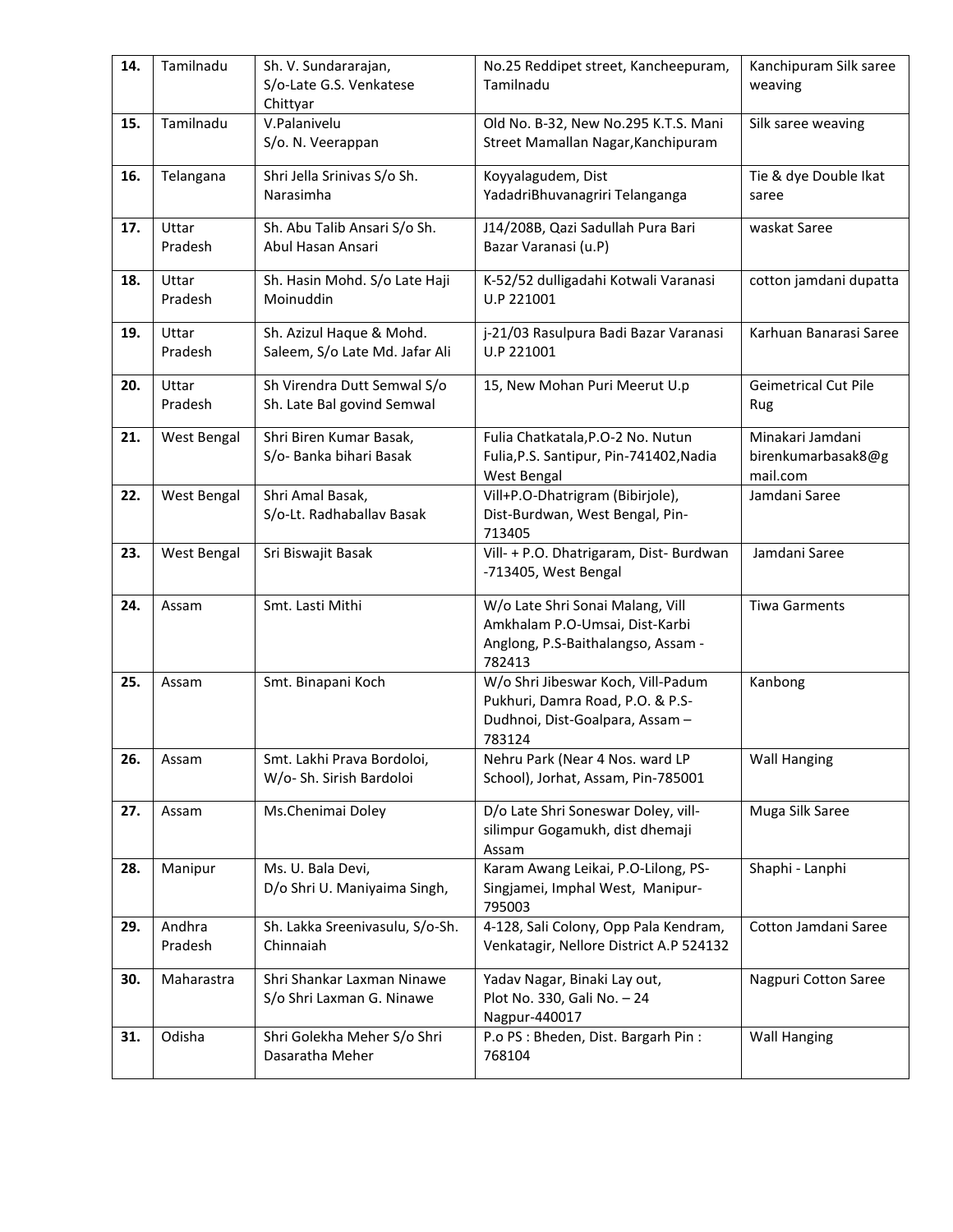| SI. | <b>State</b> | Name of the awardees              | <b>Present address</b>                    | <b>Weaving Skill</b>      |
|-----|--------------|-----------------------------------|-------------------------------------------|---------------------------|
| No. |              |                                   |                                           |                           |
|     |              |                                   |                                           |                           |
| 1.  | Chhatisgarh  | Shri Bhoj Ram Dewangan,           | Mukam Post-Kera, Th. Navagarh, Distt:     | <b>Bastar Art Saree</b>   |
|     |              | S/o Late Nohar Say                | Janjgir-Champa                            |                           |
|     |              | Dewangan, Chhattisghar            |                                           |                           |
| 2.  | Himachal     | Smt. Bhainsru Devi                | Vill. Takoli, P.O. Nagwain, Tehsil Aut    | Kinnouri Shawl            |
|     | Pradesh      | W/o Sh. Narotam Ram               | Dist. Mandi-175121                        |                           |
| 3.  | Himachal     | Smt. Kamla Devi,                  | vill- Summa, Tashil & Dist - Kullu        | Kullu Shawl in Natural    |
|     | Pradesh      | W/O-Sh. Ram Nath                  |                                           | dyes                      |
|     |              |                                   |                                           |                           |
| 4.  | Himachal     | Shri Sohan Singh                  | Vill. Barshogi, P.O. Piplage, Tehsil      | <b>Dress Material</b>     |
|     | Pradesh      | S/o Bidhu Ram                     | Bhunter Dist. Kullu-175125                |                           |
| 5.  | Himachal     | Shri Raj Kumar                    | Vill. Tehuberh, P.O. Khokhan, Tehsil-     | Shawl                     |
|     | Pradesh      | S/o Sh. Jaunki Ram                | Bhunter, Dist. Kullu-175125               |                           |
|     |              |                                   |                                           |                           |
| 6.  | Himachal     | Shri Om Prakash                   | Vill. Takoli, P.O. Nagwain, Sub Tehsil    | Kullu Kinnori Mufflar     |
|     | Pradesh      | S/o. Shri Dhani Ram               | Aut Dist. Mandi-175121                    |                           |
| 7.  | Gujarat      | Smt. Kankuben Hirji Vankar,       | C/o Handloom Design Centre, Bhujodi,      | Award for Cotton Silk     |
|     |              | W/o Shri Hirji Vankar             | Bhuj, Dist-Kutch-370020                   | Bokani                    |
|     |              |                                   |                                           |                           |
| 8.  | Gujarat      | Smt. Kanchanben Gohil,            | Ganpati Factory, Shubhamnagar,            | Award for Patola          |
|     |              | W/o Shri Girdhar Bhai Gohil       | Vadhwan, District Surendranagar           | Double Ikat Stole         |
|     |              |                                   |                                           |                           |
| 9.  | Jammu &      | Shri Farooq Ahmad Mir             | R/o 17-B, Lane No.6, pamposh colony,      | Well skilled in Kani      |
|     | Kashmir      | S/o Sh. Gh. Mohd Mir              | Natipora, Srinagar-190015                 | pashmina Weaving          |
| 10. | Jammu &      | Shri Aijaz Ahmad Sheikh,          | Hawal Davi Angun Haka Bazar P.O           | Well skilled in Kani      |
|     | Kashmir      | S/o Late Mohd Maqbool Sheikh      | Raina wari Srinagar                       | pashmina Weaving          |
|     |              |                                   |                                           |                           |
| 11. | Maharastra   | Shri Rameshsingh Ramsingh         | At & Post - Nagde, Taluka - Yeola, Dist.- | Paithani Saree            |
|     |              | Pardeshi,                         | <b>Nashik</b>                             |                           |
|     |              | S/o Shri Ramsingh Shankarsingh    |                                           |                           |
| 12. | Odisha       | Pardeshi<br>Shri Bhagabana Meher, | At/PO .- Barpali, Ward No.-6,             | Asta Lakshmi and Shri     |
|     |              | S/o Late Upendra Meher,           | Near Chamar Pada, Dist.- Bargarh,         | Yantra Wall Hanging       |
|     |              |                                   | Odisha-768029                             |                           |
| 13. | Odisha       | Shri Dayalu Meher,                | At/PO.- Barpali, Dist.-Bargarh,           | Sambalpuri Ikat Saree/    |
|     |              | S/o Late Padmashree Kunja         | Odisha-768029                             | Dupata/ wall hanging      |
|     |              | <b>Bihari Meher</b>               |                                           |                           |
| 14. | Odisha       | Shri Mayadhar Das,                | At./PO.-Nuapatna, Via- Tigiria,           | Tie & Dye saree/ wall     |
|     |              | S/o Chakradhar Das                | Dist.- Cuttack-744035                     | hanging, Konark           |
|     |              |                                   |                                           |                           |
| 15. | Odisha       | Shri Biswanath Meher,             | At.- Tikarapada, Po.- Subalaya, Dist.-    | Tie & dye Silk saree      |
|     |              | S/o Rasananda Meher               | Subarnapur, Odisha - 767018               | Maa                       |
| 16. | Odisha       | Shri Makardhwaja Meher,           | Back side of Cinema Hall,                 | <b>Wallhanging Goutam</b> |
|     |              | S/o Late Gopa Meher               | At/Po.- Barpali, Dist.- Bargarh -         | <b>Budhha</b>             |
|     |              |                                   | 768029                                    |                           |
| 17. | Rajasthan    | Shri Mohammad Yaseen              | Ward no.5, Mangrol, Distt- Baran          | Kota Doria                |
|     |              | S/o Shri Mahamooda                | Rajasthan pin code 325215                 |                           |
|     |              |                                   |                                           |                           |
| 18. | Rajasthan    | Sri Ganga Singh Gautam,           | Near Bus Stand Lawan Dausa,               | <b>Traditional Durrie</b> |
|     |              | S/o Shri Laxminarain Gautam       | Rajasthan pin 303004                      |                           |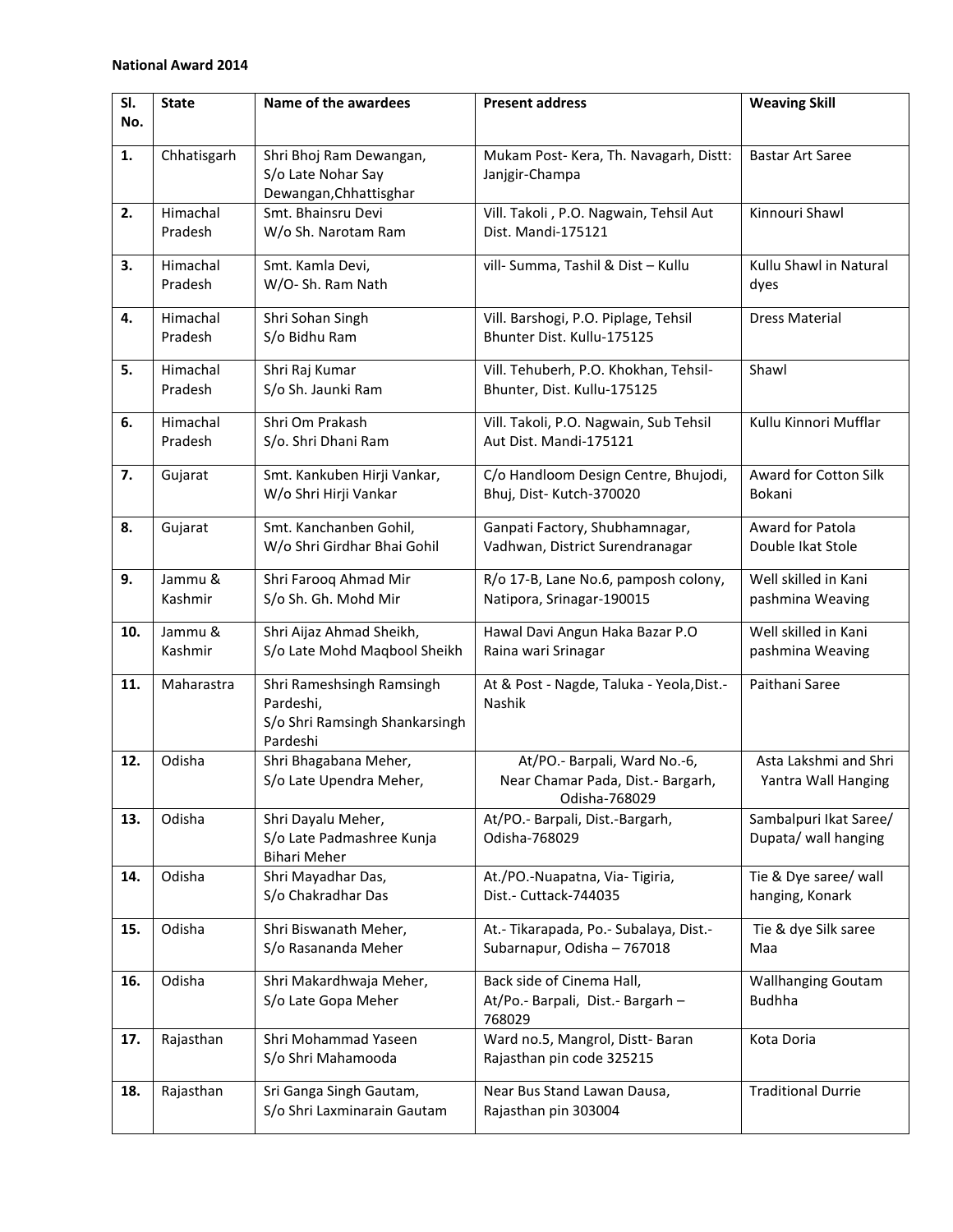| 19. | Rajasthan        | Shri Mustakim Kachara,<br>S/o Shri Nasir Mohammad  | Ward No.-4, Kot Mohalla, Kaithoon,<br>Kota-325001                                                            | Kota Doria Saree                                    |
|-----|------------------|----------------------------------------------------|--------------------------------------------------------------------------------------------------------------|-----------------------------------------------------|
| 20. | Rajasthan        | Shri Rewata Ram,<br>S/o Shri Fakira Ram            | H.No. 140, Chacha, Pokran, Distt-<br>Jaisalmer-345021                                                        | Pattu                                               |
| 21. | Rajasthan        | Shri Shambhu Singh Gahlot                          | S/o Shri Ganga sahay gahlot, jain<br>mohalla, 181, saraya bawadi, The-<br>lawan, dist Dausa Rajasthan 303004 | <b>Cotton Durry</b>                                 |
| 22. | Tamilnadu        | Shri M. Perumal,<br>S/o Shri R. Mohan              | Anthanar Street, Arni Taluk,<br>Onnupuram Post-Thiruvannamalai,<br>District Tamilnadu.                       | Silk Saree Weaving                                  |
| 23. | Uttar<br>Pradesh | Shri Ram Lal Maurya<br>S/o Late Bhola Nath,        | 9/30 chhoti Patia-Bazardeeha,<br>Varanasi-221109                                                             | Raktambari Zamdani<br>Saree                         |
| 24. | Uttar<br>Pradesh | Shri Haji Rais Ahmad,<br>S/o Late Hazi Lukman Ali, | J.12/63-101, Nati Imli, Bunker Colony,<br>Varanasi-221001                                                    | <b>Wall Hanging</b>                                 |
| 25. | Uttar<br>Pradesh | Sh. Kamaluddin Ansari S/o Late<br>Deen Mohd.       | H.No. 3/162 Rampur Ramnagar<br>Varanasi(U.P) 221008                                                          | Banarasi Saree,<br>dodama Dompch Tech.              |
| 26. | West Bengal      | Shri Swapan Kumar Basak<br>S/o Late Basanta Basak  | Fulia Chatkatala, PO : 2 No Nutun Fulli,<br>PS: Santipur, Nadia, West Bengal-<br>741402                      | Jamdani Saree                                       |
| 27. | Assam            | Smt runima Chetia Choudhury                        | W/o shri Shashadhar Choudhury, vill:<br>Helacha P.O. Helacha P.s Belsor Dist:<br>nalbari, Assam- 781338      | <b>Traditional Mullberry</b><br>Silk Mekhela chadar |

| SI.<br>No. | <b>State</b>        | Name of the awardees                                                      | <b>Present address</b>                                                                                                  | <b>Weaving Skill</b>               |
|------------|---------------------|---------------------------------------------------------------------------|-------------------------------------------------------------------------------------------------------------------------|------------------------------------|
|            |                     |                                                                           |                                                                                                                         |                                    |
| 1.         | Himachal<br>Pradesh | Sh. Uttam Chand<br>S/o. Sh. Sangat Ram                                    | Vill- Choyal, P.O-Khokhan, The,<br>Bhunter, Dist-Kullu, Himachal Pradesh -<br>175126                                    | Kullu Shawl                        |
| 2.         | Himachal<br>Pradesh | Smt. Hima Devi<br>W/o. Sh Gurdas Kaundal                                  | H.No.45/2 PuraniMandi Mandi<br>Himachal Pradesh-175001                                                                  | Woolen Muffler                     |
| 3.         | Himachal<br>Pradesh | Sh. Baser Singh<br>S/o. Sh. Hem Singh                                     | Sh. Baser Singh<br>S/o. Sh. Hem Singh                                                                                   | Woolen shawl                       |
| 4.         | Gujarat             | Sh. Vankar Bhimji Velji<br>S/o Sh. Vankar Velji Tabha                     | PO-Bhujodi, Tah- Bhuj, Dist- Kutch,<br>Gujarat-370020                                                                   | Kutch Shawl                        |
| 5.         | Gujarat             | Sh. Rathod Mukeshbhai<br>Jivabhai<br>S/o Sh. Jivabhai Tabhabhai<br>Rathod | Vankar Vas, Sayla, Dist- Surendranagar-<br>363430, Gujarat                                                              | Single Ikat Micro<br>Design Saree  |
| 6.         | Gujarat             | Sh. Vankar Manji Jeevabhai<br>S/o Sh. Vankar Jeevabhai<br>Ranabhai        | P.O. Adhoi, Tah. Bhachau, Dist-<br>Kachchh-370135, Gujarat                                                              | Artistic Tangaliya Hand<br>Weaving |
| 7.         | Jammu &<br>Kashmir  | Sh. Mudasir Ahmad Dar,<br>S/o Sh. Bashir Ahmad Dar                        | Shiraz Colony Soura Srinagar                                                                                            | Young Designer                     |
| 8.         | Karnataka           | M/s. GoCoop Solution &<br>Services Pvt. Ltd.                              | M/s. GoCoop Solution & Services Pvt.<br>Ltd., CA Site No.1, Hal 3rd Stage,<br>Kodihalli Bangalore,<br>Karnataka-560008. | Marketing                          |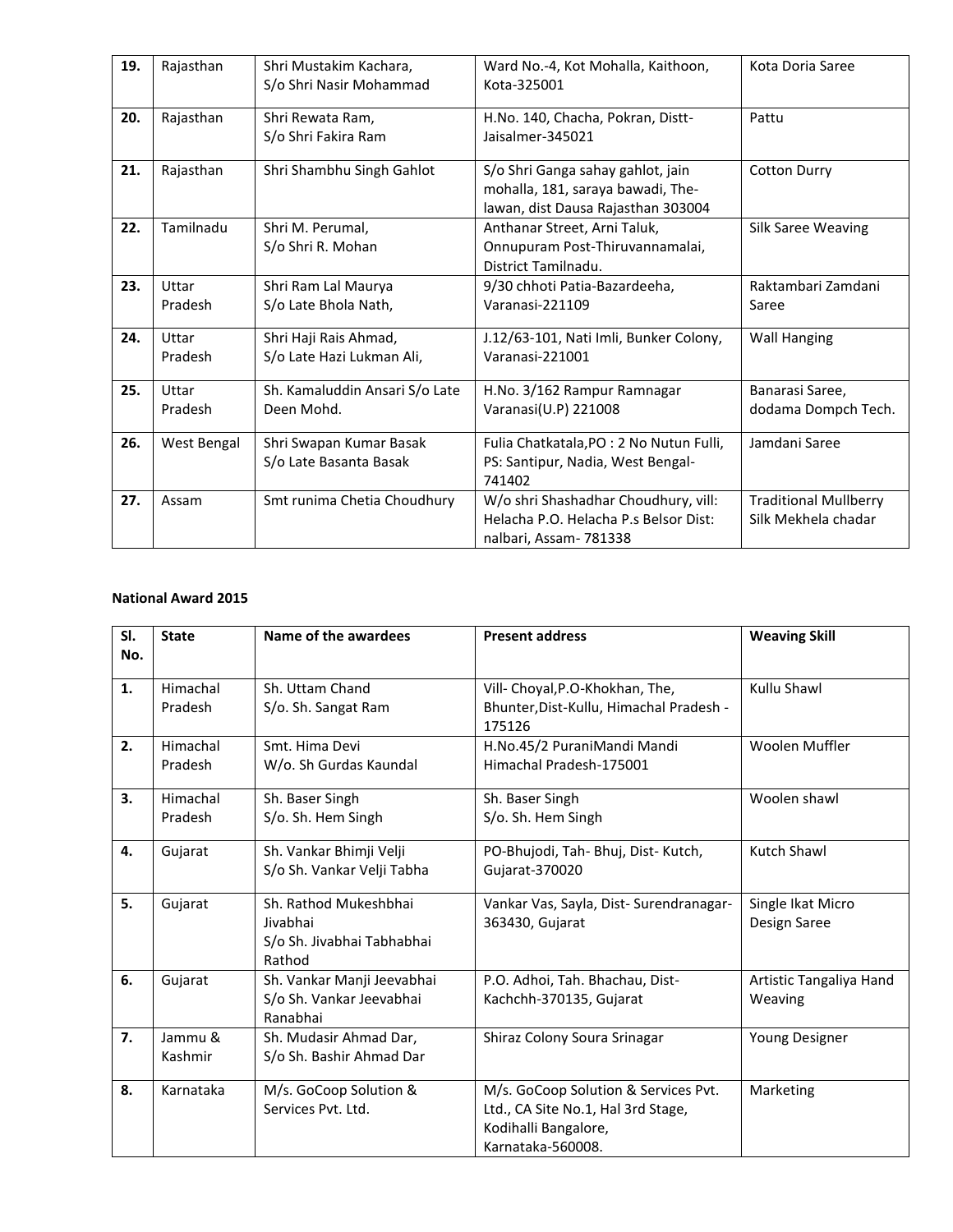| 9.  | Karnataka         | Sh. Vanjiree Ramesh,<br>S/o. Sh. Vanjiree Eswarappa                | Door No.28, Doddapete Road, Dist-<br>Chitradurga, Molakkalmuru-577535                                  | Traditional<br>Molakalmuru Silk Saree          |
|-----|-------------------|--------------------------------------------------------------------|--------------------------------------------------------------------------------------------------------|------------------------------------------------|
| 10. | Madhya<br>Pradesh | Sh. Chandra Shekhar Kolhe<br>S/o Sh. Chhangal Das Kolhe            | Golpeth Chowk, Satguru WardNo-3,<br>Saunsar Chhindwara, 480106, Madhya<br>Pradesh                      | <b>Cotton Saree</b>                            |
| 11. | Madhya<br>Pradesh | Sh. Basant Kumar<br>S/o Sh. Kanhaiyalal Shravanekar                | 10/Khdapati Marg Maheshwar, dist,<br>Khargoon, Madhya Pradesh                                          | Maheshwari Silk Saree                          |
| 12. | Madhya<br>Pradesh | Sh. Shyam Ranjan Sengupta,<br>S/o Late Sh. Prem Ranjan<br>Sengupta | Parehvati Colony Sahrradhara Marg<br>Maheshwar Distt. Khargone, Madhya<br>Pradesh                      | Designer                                       |
| 13. | Odisha            | Sh. Sarat Kumar Patra,<br>S/o Late Gopal Patra                     | At/PO- Muapatana, Via- Tigiria, Dist-<br>Cuttack, Odisha -754035                                       | Ikat<br><b>Buddha Wall Hanging</b>             |
| 14. | Odisha            | Sh. Bhaktaraj Meher<br>S/o Sh. Tikeswar Meher                      | At- Bajraanga Colony, Kapabari P.O-<br>Jhiliminda<br>Via- Remunds, Dist-Bargarh, Odisha                | Ikat<br>Bibaha Bandhan Saree                   |
| 15. | Odisha            | Sh. Meenketan Meher<br>S/o Sh. Madhaba Meher                       | At/P.O. Kapabari Thuapali, Bhoipali<br>Via-Remunda, Dist-Bargarh, Odisha                               | Double Ikat Two in One<br>Saree                |
| 16. | Odisha            | Shri Bidyadhar Mohanta<br>S/o Sh. Mangal Mohanta                   | At/P.O. Kotpad Block, Kotpad Dist,<br>Korapist-764058, Odisha                                          | Kasbandi Scarf                                 |
| 17. | Odisha            | Sh. Sebaram Meher<br>S/o Sh. Iswara Meher                          | At/PO- Tope Via- Attabira, Dist-<br>Bargarh, Odisha                                                    | Suwarnika<br>Tie & Dye Cotton Saree            |
| 18. | Odisha            | Sh. Ramkrishna Meher,<br>S/o Late. Damodar Meher                   | Naupara, Badbazar, At/P.O Sonepur<br>,Dist-Subarnapur, Odisha, Pin-767017                              | Tie & Dye Silk Saree                           |
| 19. | Odisha            | Sh. Debaraj Debata<br>S/o Sh. Nilamani Debata                      | At/PO-Maniabandha, PS. Baramba,<br>Dist, Cuttack Odisha-754035                                         | Mukti Bibhav                                   |
| 20. | Odisha            | Sh. Krutartha Meher<br>S/o Sh. Debadhi Meher                       | At/Kardola Post- Chipilima P.S. Burla<br>Dist, Sambalpur, Odisha - 768026                              | Haragoureswari<br>Tie & Dye Saree              |
| 21. | Odisha            | Sh. Srikant Das,<br>S/o Sh. Pratap Das                             | At-Chakagopalpur P.O.<br>Prathamakhandi P.S. Kuakhia Diust,<br>Jajpur-755008, Odisha                   | Kusumi Gaja Singha<br><b>Tassar Silk Saree</b> |
| 22. | Rajasthan         | Sh. Anandaram Bhobaria<br>S/o. Sh. Sujaram                         | Near-Kabir Ashram, Salawas, Jodhpur,<br>Rajasthan pin 342802                                           | Woolen Durry                                   |
| 23. | Rajasthan         | Sh. Mohammad Siddiq<br>S/o. Sh. Haji Wazir Mohd.                   | Mohallah-Talheti Ward No.16,<br>Charahatdi, Post-Kaithoon kota, Jaipur,<br>Rajasthan pin 325001        | Kota Doria Saree                               |
| 24. | Rajasthan         | shri Rameshwar Gautam                                              | S/o Shri Kalyan Sahai Gautam, Ganesh<br>colony, Lawn, Dausa (Rajasthan pin<br>code 303004)             | <b>Cotton Durry</b>                            |
| 25. | Rajasthan         | Sh. Abdul Hamid S/o Sh. Abdul<br>Majid                             | Nil                                                                                                    | kota dora saree                                |
| 26. | Rajasthan         | Shri Mohammad Akram                                                | S/o Shri Mohammad kasam, Ward no 5<br>Talhati Mohalla, Kaithoon, Dist Kota<br>pin code 325001          | kota doria Saree                               |
| 27. | Tamilnadu         | Smt B. Padma,<br>W/o M. Balasubramaniayam                          | No. 18/26, Mutheeswarar Kovil<br>Sannathy Street, Krishnan Street,<br>Thenkodi, Kanchipuram, Tamilnadu | Kancheepuram<br><b>Traditional Silk Saree</b>  |
| 28. | Tamilnadu         | Smt. D. Lalitha,<br>W/o Sh. Durairaj                               | No.52 C.V. Poonthottam,<br>Kanchipuram, Tamilnadu-631501                                               | Kancheepuram<br><b>Traditional Silk Saree</b>  |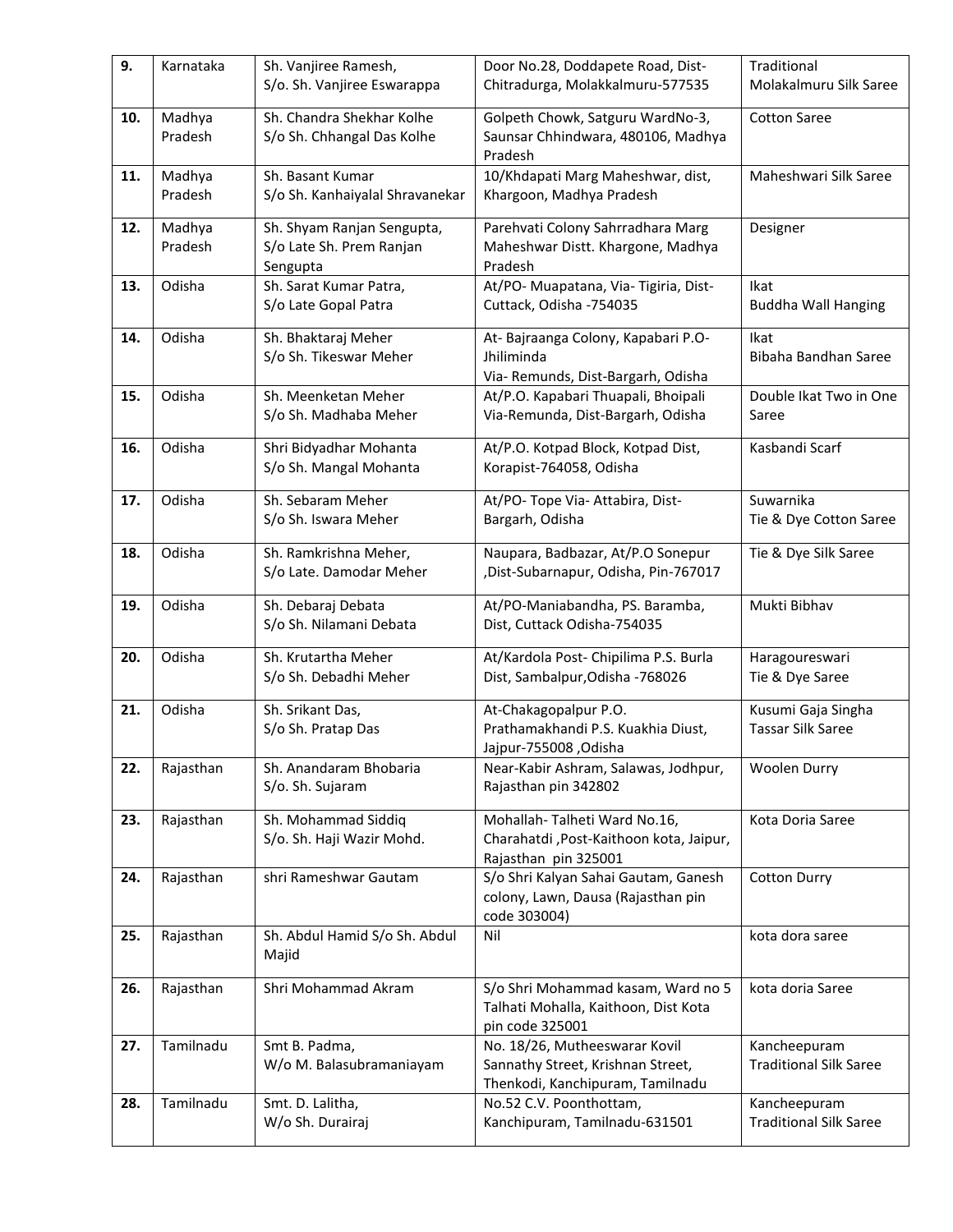| 29. | Tamilnadu          | Sh. N.K.Mohan,<br>S/o Sh. Thiyagi Nalli Kesava<br>Chettiyar                                                                                              | 66/1, Kotram Palayam<br>Street, Kanchipuram, Tamilnadu                                                 | Kancheepuram<br><b>Traditional Silk Saree</b>   |
|-----|--------------------|----------------------------------------------------------------------------------------------------------------------------------------------------------|--------------------------------------------------------------------------------------------------------|-------------------------------------------------|
| 30. | Tamilnadu          | M/s. Ajeeth Creations                                                                                                                                    | 391,-C Cross Cut Road, Gandhipuram,<br>Coimbatore-641018                                               | sarees design                                   |
| 31. | Telangana          | Sh. Pitta Ramulu,<br>S/o Sh. P. Rajeeru                                                                                                                  | 11-25-1025, Kothawada, Warangal Dist,<br>Telangana-506012                                              | <b>Cotton Durry</b>                             |
| 32. | Telangana          | 1. Sh. Kolanu Buchiramulu<br>S/o Sh. Kolanu Kannaiah<br>2. Sh. Pillalamarri Radhakrishna<br>Murthy<br>S/o Sh. Pillalamarri Damodar<br>Rao (Joint Entity) | Vill- Puttapaka, Mandal: S<br>Narayanapur, Dist-Nalgonda-508253,<br>Telangana                          | Telia Rumal Double<br><b>Ikat Saree</b>         |
| 33. | Telangana          | Sh. Gajam Muthyalu,<br>S/o Sh. Gajam Yellaiah                                                                                                            | Vill- Puttapaka, mandal: S<br>Narayanapur, Dist-Nalgonda - 508253,<br>Telangana                        | Double Ikat Tie & Dye<br>Saree                  |
| 34. | Telangana          | M/s Pochampally Handloom<br>Park Ltd                                                                                                                     | 510, Pvt Market Korhapeth, Hyderabad<br>500034                                                         | Marketing of handloom<br>product                |
| 35. | Uttar<br>Pradesh   | Sh. Shahid Junaid<br>S/o. Sh. Mohd. Abul Mohasin                                                                                                         | D-44/30 Reori Talab, Varanasi, Uttar<br>Pradesh                                                        | Karuwa Banarasi<br><b>Butidar Saree</b>         |
| 36. | Uttar<br>Pradesh   | Sh. Maqbool Alam Ansari<br>S/o. Haji Ainul Huda Ansari                                                                                                   | A-32/72 Chhittanpura, Adampura<br>,Varanasi-221001, Uttar Pradesh                                      | Karuwa Jangla Saree                             |
| 37. | West Bengal        | Shri Ajit Kumar Biswas,<br>S/o Late Ashutosh Biswas                                                                                                      | P.O-Panuhat, P.S. Katwa Dist-Burdwan,<br>West Bengal -713502                                           | Jamdani Saree                                   |
| 38. | <b>West Bengal</b> | Shri Khagendra Nath Basak,<br>S/o-Sh. Khushi Mohan Basak                                                                                                 | Vill+ P.O. Nutan fulia Dist-Nadia, West<br>Bengal                                                      | Cotton Jamdani Saree                            |
| 39. | <b>West Bengal</b> | M/s. West Bengal State<br>Handloom Weavers' Coop.<br>Society Ltd                                                                                         | Tantuja Bhavan, Dd-18/4, Sector-i, Salt<br>Lake City, Salt Lake City, Kolkata, West<br>Bengal - 700064 |                                                 |
| 40. | West Bengal        | Shri Kamal Basak,<br>S/o Tagar Basak                                                                                                                     | 2, No. Nutan Fulia Mathpar P.O. Fulia<br>,Dist-Nadia, Kolkata                                          | Cotton Jamdani Saree                            |
| 41. | West Bengal        | Shri Mahadeb Halder,<br>S/o Krishna Chandra Halder                                                                                                       | Vill- Jhapantala P.O. Dhatrigaram, Dist-<br>Burdwan -713405, West Bengal                               | Cotton Jamdani Saree                            |
| 42. | Assam              | Smt. Lalnunmawi Gangte,<br>D/o-Sh. Kaithang Hmar                                                                                                         | Vill- Muolhoi P.O. & P.S.Haflong, Dist,<br>Dimahasao, Assam-788819                                     | Hmar Handloom<br>Product                        |
| 43. | Manipur            | Smt. Sagolshem Apabi Devi,<br>W/o Sh. Sagolshem Lakpati<br>Singh                                                                                         | Napet Maning Leikai, B.P.O Lamlai,<br>P.O. Lamlong Pin-795010, Imphal East<br>Dist, Manipur            | Silk Half Saree<br>(Inaphee)                    |
| 44. | Manipur            | Smt. Chirom Indira,<br>W/O Sh. Chirom Sanjay Singh,                                                                                                      | Thangmeiband Lairenhanjaba PO.PS-<br>Lamphelpat Leikai, Imphal West,<br>Manipur                        | <b>Individual Designer</b>                      |
| 45. | Andhra<br>Pradesh  | Sh. Patnam Cheerala Reddy, S/o<br>Sh. Patnam Munaswamy Reddy                                                                                             | 21-91-A, Kattela Street, Venkatagiri<br>Mandal SPSR Nellore Dist, Pin 5245132                          | Sesha Saylle Venkatgiri<br>Jamdani Cotton saree |
| 46. | Andhra<br>Pradesh  | Sh. Batta, Ramesh S/o Late,<br>Batta Appala Raju                                                                                                         | 1-12, Alikam Colony, Alikam Post<br>Srikakulam Mandal, Srikakulam dist A.P<br>532185                   | Gnana Buddha<br>Jamdhani Wall Hanging           |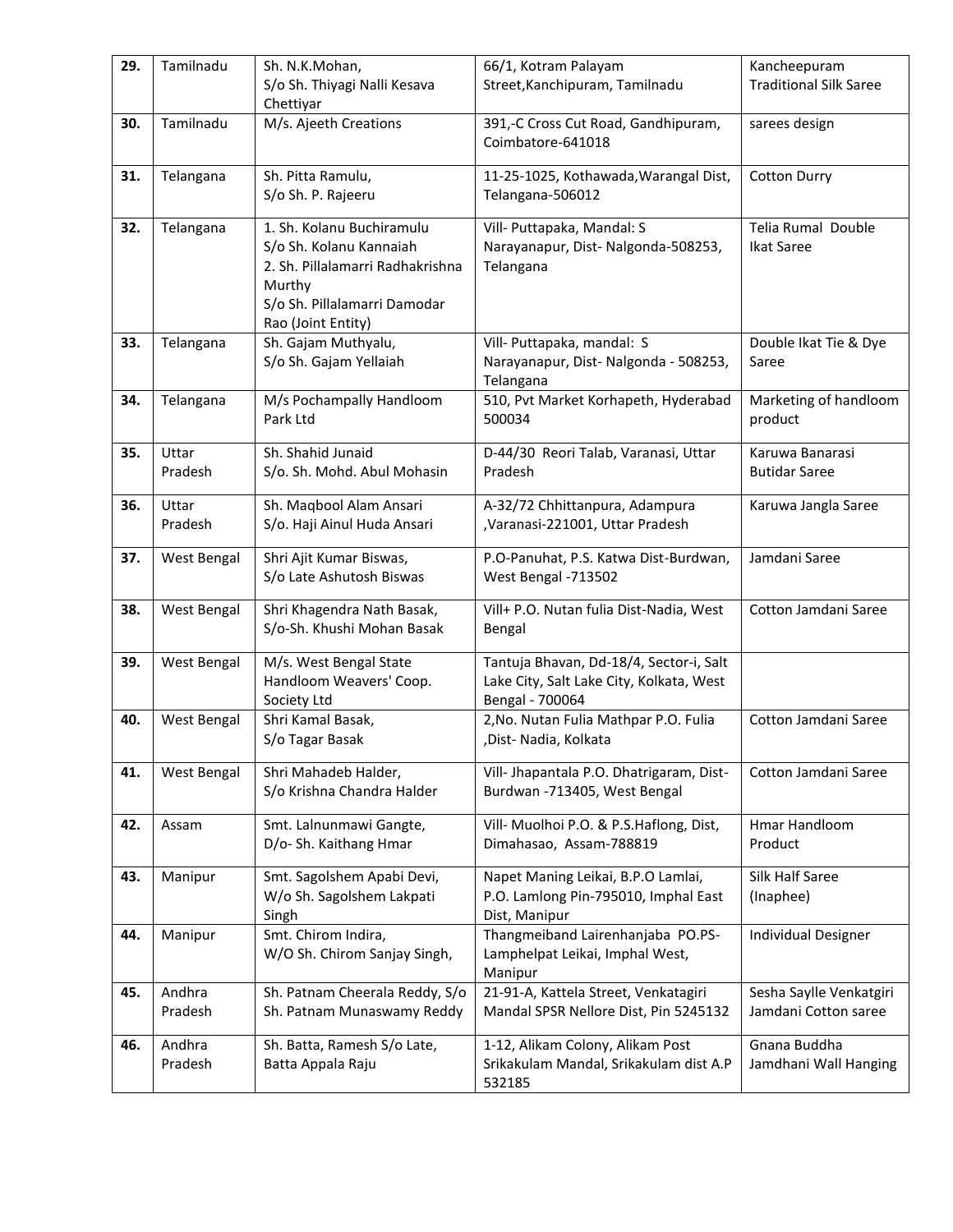| SI. | <b>State</b>       | Name of the awardees                                             | <b>Present address</b>                                                        | <b>Weaving Skill</b>     |
|-----|--------------------|------------------------------------------------------------------|-------------------------------------------------------------------------------|--------------------------|
| No. |                    |                                                                  |                                                                               |                          |
| 1.  | Himachal           | Sh.Balvinder Pal                                                 | Vill-Angu Dobhi, P.O.-Puid, The. &                                            | Kullu Shawl              |
|     | Pradesh            | S/o.Sh.Chehnku Ram                                               | Distt. Kullu, H.P.                                                            |                          |
| 2.  | Himachal           | Smt.Nisha Devi W/o Sh. Gulab                                     | Vill.-Takoli, P.O. Nagwain. The-Aut,                                          | Kullu Shawl              |
|     | Pradesh            | Chand                                                            | Distt-Mandi, Himachal Pradesh-175                                             |                          |
| 3.  | Himachal           | Smt. Nirjla Devi, W/o.Sh.Nokh                                    | 121<br>Vill.-Pali, P.O.-Panarsa The. Aut, Distt.                              | Kullu Shawl              |
|     | Pradesh            | Singh                                                            | Mandi, Himachal Pradesh-175 121                                               |                          |
| 4.  | Himachal           | Sh.Jagat Ram S/o.Sh. Med Ram,                                    | Vill-Pali, P.O.-Panarsa, The. Aut., Distt.                                    | Kullu Shawl              |
|     | Pradesh            |                                                                  | Mandi, H.P-175 121                                                            |                          |
| 5.  | Himachal           | Sh.Jeeva Nand S/o.Sh.Gola Ram                                    | Vill-Bhamsoi P.O. Nagwain, The-Aut,                                           | Kullu Shawl              |
|     | Pradesh            |                                                                  | Distt.-Mandi,<br>H.P.-175 121                                                 |                          |
| 6.  | Himachal           | M/s. Bhutti Weavers Co-                                          | Bhutti Colony, Kullu, Himachal                                                | Marketing                |
|     | Pradesh            | <b>Operative Society Ltd Primary</b>                             | Pradesh-175 126                                                               |                          |
|     |                    | Cooperative Society                                              |                                                                               |                          |
| 7.  | Gujarat            | Sh. Devji Premji Vankar,                                         | AT & Post - Bhujodi, T.A.-Bhuj, Dist-                                         | <b>Cotton Silk Saree</b> |
|     |                    | S/o. Sh. Premji Vankar                                           | Kutch,<br>Gujarat-370 020                                                     |                          |
| 8.  | Gujarat            | Sh. Marwada Jhaku Rama, S/o,                                     | P.O.-Mota Bandra, Ta.-Bhuj, Dist.-                                            | Kutch Woollen Shawal     |
|     |                    | Lt. Sh. Marwada Rama Tambha                                      | Kutch, Gujarat-370 105                                                        |                          |
|     |                    |                                                                  |                                                                               |                          |
| 9.  | Gujarat            | Smt. Rathod Naynaben<br>Mukeshbhai, W/o.Sh. Rathod               | Vankar Vas, Vill.-Sayla, Block-Sayla,<br>Dist.-Surendranagar, Gujarat-363 430 | Single Ikat Patola Saree |
|     |                    | Mukeshbhai Jivabhai,                                             |                                                                               |                          |
| 10. | Gujarat            | Shri Vankar Mahendra                                             | At & PO-Village-Kukma, Ta-Bhuj Kutch                                          | Vegetable Dyed Silk      |
|     |                    | Becharlal                                                        | Distt-Kutch, Gujarat                                                          | Saree                    |
|     |                    | S/o Shri Vankar Becharlal Khimji                                 |                                                                               |                          |
| 11. | Gujarat            | Shri Rathod Chandubai                                            | 470, Vankar Vas, Dedadara, Tal-                                               | Tangaliya Cotton         |
|     |                    | Kalabhai, S/o Shri Rathod                                        | Wadhwan, Dist-Surendra Nagar,                                                 | Dupatta                  |
|     |                    | Kalabhai Ramabhai                                                | Gujarat-363 030                                                               |                          |
| 12. | Gujarat            | Sh. Rathod Baldev Bhai                                           | AT-Dedadara, T.A. Wathwan, Distt.-                                            | Tangaliya Cotton & Silk  |
|     |                    | Mohanbhai, S/o Shri Rathod                                       | Surendranagar, Gujarat-363 030                                                | Saree                    |
|     |                    | Mohan Bhai                                                       |                                                                               |                          |
| 13. | Jammu &<br>Kashmir | Sh.Shabir Ahmad Dar,<br>S/o. Sh. Ghulam Qadir Dar                | R/o Kanihama Budgam, Jammu &<br>Kashmir-193 401                               | Kani Shawl               |
|     |                    |                                                                  |                                                                               |                          |
| 14. | Jammu &            | Sh.Sajad Ahmad Mattoo S/o                                        | R/o Rahilone Nawakabdal, Srinagar                                             | Kani Shawl               |
|     | Kashmir            | Sh.Mohd. Amin Mattoo                                             | Jammu & Kashmir-190 002                                                       |                          |
| 15. | Karnataka          | Smt. S. Annapurna, D/o. Sh. B.                                   | 51/1, 6th Cross, 6th Block, Rajaji Nagar,                                     | Tapestry                 |
|     |                    | Subburayalu                                                      | Bangaluru, Karnataka-560 010                                                  |                          |
| 16. | Maharastra         |                                                                  | 3558, Sharada Nivas, Kande Lane,                                              | Paithani Brocade Saree   |
|     |                    | Sh. Datta Bharat Handi, S/o. Sh.<br><b>Bharat Gangaram Handi</b> | Yeola Dist-Nasik, Maharashtra-423 401                                         |                          |
|     |                    |                                                                  |                                                                               |                          |
| 17. | Maharastra         | Sh.RajuSingh Ramsingh                                            | Pardeshi At & Post Nagade, Tal-Yeola,                                         | Pathani Brocade Saree    |
|     |                    | Pardeshi S/o Sh.Ramsingh                                         | Distt. Nasik, Maharashtra-423401                                              |                          |
|     |                    | Shankarsingh                                                     |                                                                               |                          |
| 18. | Odisha             | Smt. Kalabati Meher                                              | P.O. Barpali, Dist.-Bargarh, Odisha                                           | Odisha Ikat Saree        |
|     |                    | W/o Sh. Bhagabana Meher                                          |                                                                               |                          |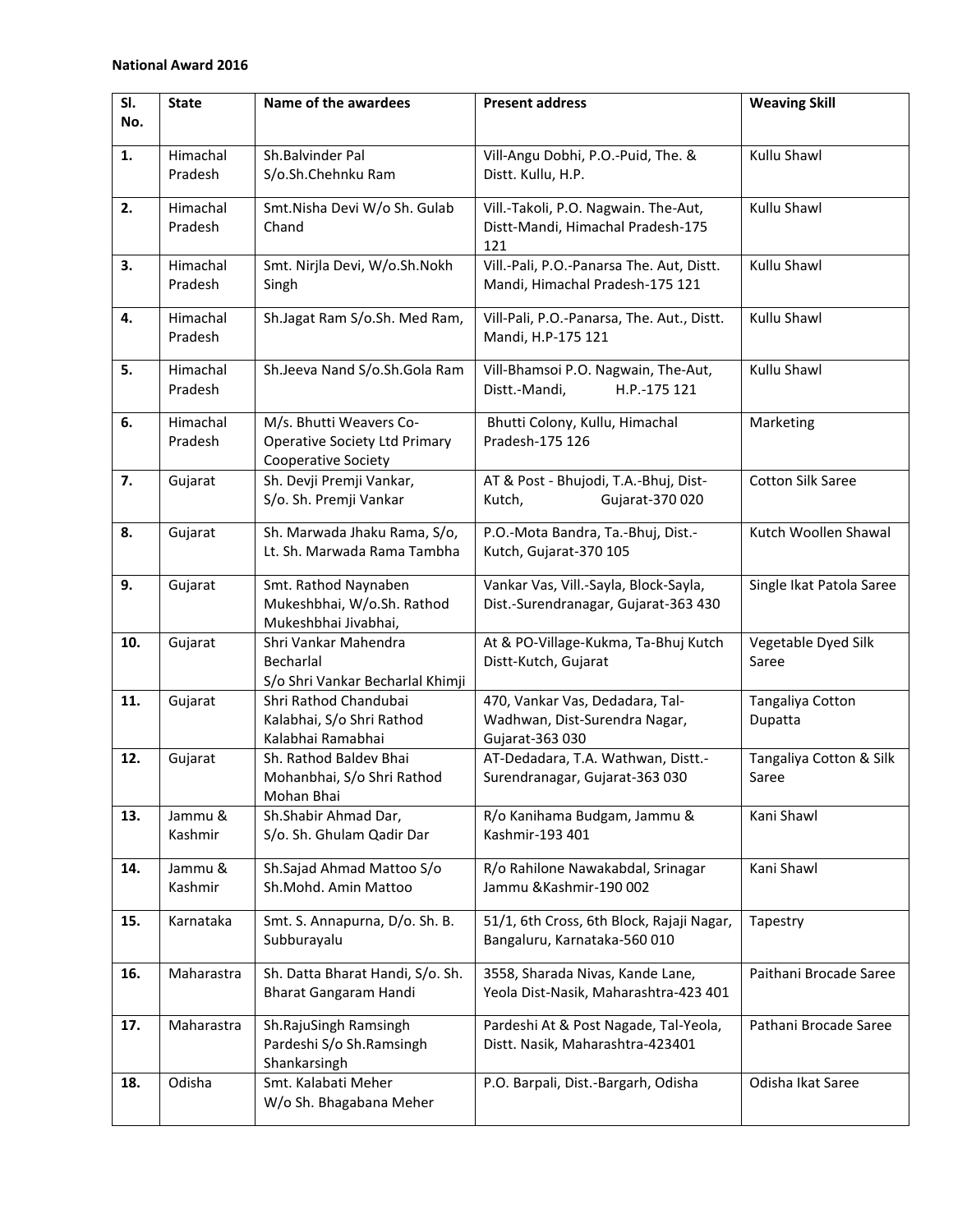| 19. | Odisha    | Smt. Swarnlata Meher W/o. Sh.<br>Dayalu Meher                                                                                     | P.O. Barpali, Ward No.-5, Dist-Bargarh,<br>Odisha-768 029                                     | Odisha Ikat Saree<br>(Mahalaxmi silk saree)                     |
|-----|-----------|-----------------------------------------------------------------------------------------------------------------------------------|-----------------------------------------------------------------------------------------------|-----------------------------------------------------------------|
| 20. | Odisha    | Sh. Rushabha Meher S/o.Sh.<br>Arjun Meher                                                                                         | P.O.-Sarsara, Dist.-Bargarh, Odisha-768<br>040                                                | "Bridal Procession" Tie<br>& Dye sambalpuri<br>cotton saree     |
| 21. | Odisha    | Sh.Hemsagar Meher S/o.Sh.<br>Natabara Meher                                                                                       | P.O.-Barpali W.No.8, Meher Kabi Pada,<br>Dist.-Bargarh, Odisha-768 029                        | "Parrot & Peacock" Tie<br>& Dye Sambalpuri<br>Cotton Ikat Saree |
| 22. | Odisha    | Smt.Laxmipriya Das W/o.-Sh.<br>Kanta Das                                                                                          | ChakGopapur, P.O.-Prathamakhandi,<br>P.S.Kuakhia,<br>Dist-Jaipur,<br>Odisha-755 008           | "Sagar Kanya"<br><b>Traditional Silk Saree</b>                  |
| 23. | Odisha    | Smt.Debaki Meher<br>W/o.Sh.Murali Meher                                                                                           | Kababari, P.O.-Jhiliminda, Via<br>Reamunda, Distt.-Bargarh, Odisha-768<br>103                 | <b>Traditional Sara Bandha</b><br>Ikat Cotton Saree             |
| 24. | Odisha    | Sh. Mangulu Meher S/o<br>Sh.Gangadhar Mehar                                                                                       | Kendupali, P.O.-Kamalpur, Dist-<br>Subarnapur, Odisha-767 018                                 | "Asta Nayika" Silk Saree                                        |
| 25. | Odisha    | Sh.Nitai Meher S/o. Sh.<br>Balakrushna Meher                                                                                      | p.o.-Laumunda, P.S.-Bijepur, Dist.-<br>Bargarh, Odisha-768 048                                | "Dharama" Cotton<br>Saree                                       |
| 26. | Odisha    | Sh. Seshadeb Meher S/o<br>Sh.Janakara Meher                                                                                       | P.O.-Barpali Ward No.6, Meher Pada,<br>Nuanpada, Distt-Bargarh, Odisha-<br>768029             | "Bird & Sun" Tie & Dye<br>Sambalpuri Cotton<br>Saree            |
| 27. | Odisha    | Sh.Netrananda Pal S/o Late<br>Panu Pal,                                                                                           | P.O.-Balpur, Distt-Khordha, Odisha                                                            | <b>Biman Design Saree</b>                                       |
| 28. | Rajasthan | Sh. Ramjilal Gautam S/o. Sh.<br>Laxmannarayan Gautam                                                                              | Private Bus Stand Lawan, Dausa,<br>Rajasthan-303004                                           | panja duree                                                     |
| 29. | Rajasthan | Sh. Haji Abbas Ali, S/o Sh. Ali<br>Mohammad                                                                                       | 54, Nagar Old Pali Ward No.19,<br>Khaithoon, Kota, Rajasthan-325 001                          | Kota Doria Saree                                                |
| 30. | Rajasthan | Sh. Madhu Ram, S/o. Sh. Kushla<br>Ram                                                                                             | Vill. That, P.O,-Kelawa, The.-Pokran,<br>Distt-Jaisalmer Rajasthan-345 021                    | Pattu                                                           |
| 31. | Rajasthan | Sh. Raghuvir Singh Bundela,<br>S/o. Sh. Goverdhan Singh<br><b>Bundela</b>                                                         | Gopal Ji Pada, Lawan, Distt. Dausa,<br>Rajasthan-303 004                                      | Panja Durrie                                                    |
| 32. | Tamilnadu | Kancheepuram Arignar Anna<br>Silk Handloom Weavers Co-op<br>Production & Sale Society Ltd.,<br><b>Primary Cooperative Society</b> | Vaazhakharutheeswarar Kloil Street,<br>Kancheepuram, Tamil Nadu-631 501                       | Marketing                                                       |
| 33. | Tamilnadu | Kanchipuram Murugan Silk<br>Weaver Co-op Society<br>Production & Sale Ltd., Primary<br>Cooperative Society                        | Gandhi Road, Kancheepuram,<br>TamilNadu-631 501                                               | Marketing                                                       |
| 34. | Tamilnadu | Smt. K. Mageswar, W/o. Sh.<br>Kuppuraman                                                                                          | no.17, Thiruvalluvar Nagar,<br>Thenampakka Road, Kancheepuram,<br>TamilNadu-631 501           | Kancheepuram Korvai<br>Silk Saree                               |
| 35. | Tamilnadu | W/o.Sh.<br>Smt. P. Parvati<br>Paneerselvam                                                                                        | No.291, Murugan Colony, Thatti<br>Thoppu, Kancheepuram, TamilNadu-<br>631 501                 | Silk Saree weaving                                              |
| 36. | Tamilnadu | R.Varadan S/o. Sh M.G.<br>Raghupathi Chettiya                                                                                     | 49 G/7 Mettu St, Kancheepuram<br>Tamlindau 631501                                             | Kanchipuram Korvai<br>Silk Saree                                |
| 37. | Telangana | Sh.Jella Venkatesham S/o Sh.<br>Jella Narsimha                                                                                    | H.No.1-117, PO-Koyalangudam,<br>Mandal-Choutuppal Dt-Yadadri<br>Bhongir Dt, Telangana-508 252 | Tie & Dye Ikat Saree                                            |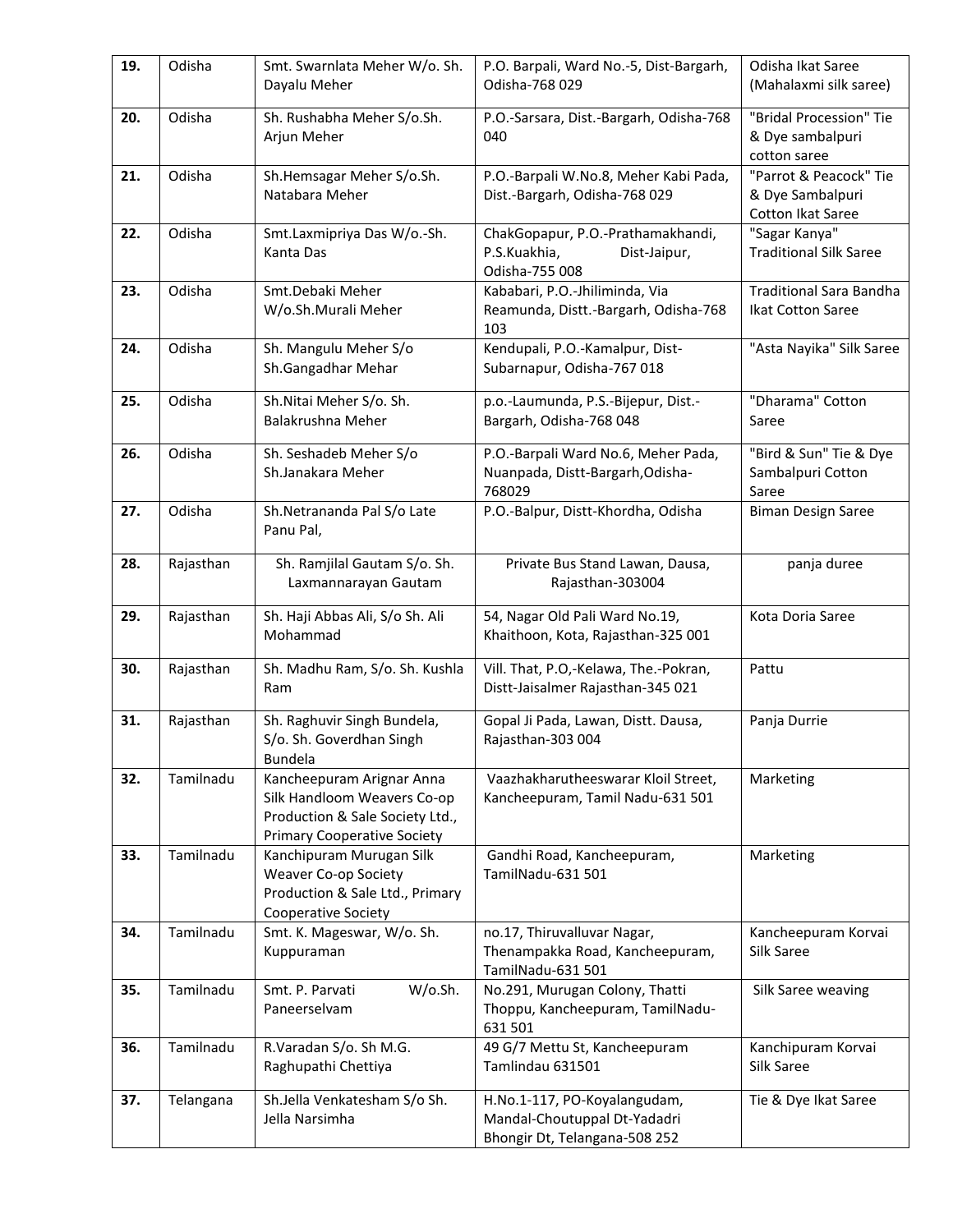| 38. | Telangana         | Sh.Gajam Srinivas, S/o. Lt. Sh.<br>Gajam Ramulu               | Puttapakka PO & Vill, Narayanpur<br>Mandal, Yadadri Bhuvanagiri, Dt,                                                    | Telia Rumal Double Ikat<br>Saree           |
|-----|-------------------|---------------------------------------------------------------|-------------------------------------------------------------------------------------------------------------------------|--------------------------------------------|
| 39. | Telangana         | Sh. Ganji Yadagiri S/o. Sh. Ganji<br>Mallaiah                 | Telangana-508 253<br>PO & Vill.Chandur, Mandal, Chandur,<br>Nalconda Dt. Telangana-508 255                              | <b>Bhagvat Gita Slok Saree</b>             |
| 40. | Telangana         | Sh.Chillkuri Srinivasulu, S/o<br>Sh.Chilkuri Narsimha         | PO & Village Chadur, Mandal Chandur,,<br>Nalgonda Dt Telangana-508 255                                                  | Floral Design Saree<br>(Jamdani Technique) |
| 41. | Telangana         | Sh.Kamdagatla Bhavanarushi<br>S/o Sh.Kamdagatta Mararh        | H-1-76, PO & Village Chadur Mandal<br>Chandur Nalgonda Dt. Telangana-508<br>255                                         | Double Ikat Saree<br>Natural Dye           |
| 42. | Telangana         | Sh.Cheripalli Bhavanarushi S/o<br>Sh. Cheripalli Mallaiah     | PO & Vill. Puttapaka Mandal: S.<br>Narayanpur, Dt. Telangana-508 253                                                    | Telia Rumal Double Ikat<br>Saree           |
| 43. | Uttar<br>Pradesh  | Sh.Kamaluddin Ansari, S/o Lt.<br>Sh. Deen Mohammad            | 3/162, Rampur, Ramnagar, Varanasi,<br>Utttar Pradesh-221 008                                                            | Banarasi Karhuwa<br>Saree                  |
| 44. | Uttar<br>Pradesh  | Sh. Anwar Ansari, S/o. Lt. Sh.<br>Abdul Gafoor Ansari         | Vill.-Amaut (Ban), Mangari, P.O.-<br>Jagdeeshpur, Varanasi, Uttar Pradesh-<br>221 202                                   | Karhwa Jangla Saree                        |
| 45. | Assam             | Smt. Lamjoulhing Changsan                                     | P.O/P.S.- Mahur, Dist-dima Hasao,<br>Assam-788830                                                                       | Khamtang&Lengte                            |
| 46. | Assam             | Smt. Anju Burago hain                                         | W/o Sh. Narendra nath Buragohain<br>Zakir Hussain Road, Sarumotoria,<br>Kalaguru Path, Bye lane No-8<br>Guwahati, Assam | Mekhala and chadar                         |
| 47. | Manipur           | Smt. Wahengbam Shaya Devi<br>W/o. Chungkhan Nabakham<br>Singh | Wangkhei Lourembam Leikai, Imphal<br>East, Manipur-795 005                                                              | Inaphi                                     |
| 48. | Andhra<br>Pradesh | Sh. Patnam Munibabu, S/o. Sh.<br>Patnam Subburayulu           | 22-92A, Kattela St, Venkatagir, nellore<br>Dt, Andhra Pradesh 524132                                                    | Govardhan Giri Cotton<br>Saree             |
| 49. | Andhra<br>Pradesh | Venkata Ramalakshmi Fabrics,<br>Private entity/Entrepreneurs  | Uppada Kothapalli Mandal,<br>Pithapuram, Distt.-East Godavari,<br>Andhra Pradesh-533 447                                | Marketing                                  |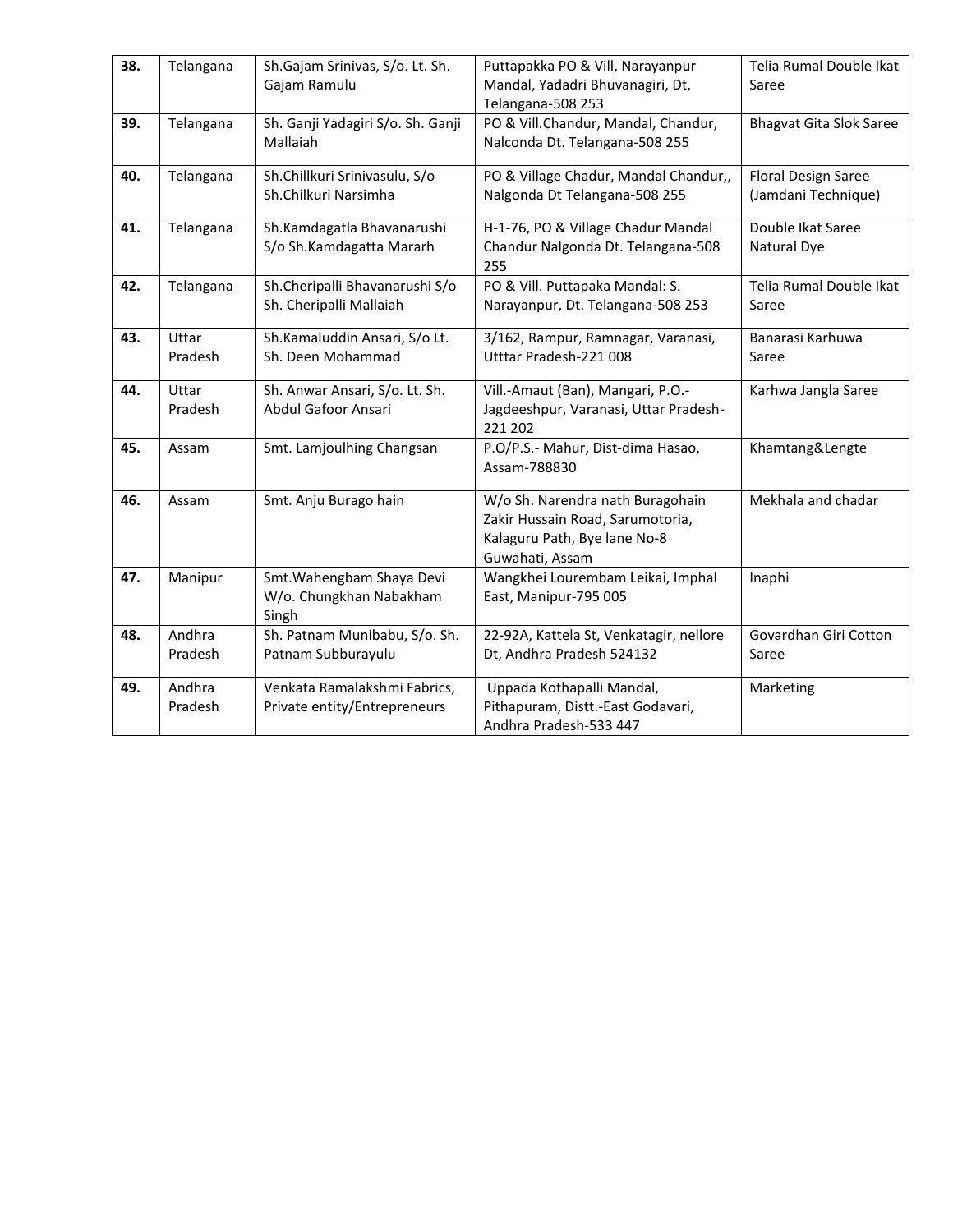| SI. | <b>State</b> | Name of the awardees                       | <b>Present address</b>                             | <b>Weaving Skill</b>         |
|-----|--------------|--------------------------------------------|----------------------------------------------------|------------------------------|
| No. |              |                                            |                                                    |                              |
| 1.  | Himachal     | Sh. Naresh Kumar                           | Vill.- Kashna, P.O.- Aut, Teh.- Aut,               | Kullu Shawl                  |
|     | Pradesh      | S/o. Sh. Mani Ram                          | Distt.- Mandi, Himachal Pradesh-                   |                              |
|     |              |                                            | 175121                                             |                              |
| 2.  | Gujarat      | Sh. Vankar Hamir Vishram                   | At.- Bhujodi, TA. Bhuj, Distt.-Kutch,              | <b>Artistic Cotton Shawl</b> |
|     |              | S/o. Sh. Vankar Vishram Valji              | Gujarat- 370020                                    |                              |
|     |              |                                            |                                                    |                              |
| 3.  | Gujarat      | Sh. Rathod Chandubhai<br>Kalabhai          | 470- Vankar Vas, Dedadara, Ta.-                    | Tangaliya Cotton Silk        |
|     |              | S/o. Sh. Rathod Kalabhi                    | Wadhvan, Distt.- Surendranagar,<br>Gujarat- 363030 | Dupatta                      |
|     |              | Ramabhai                                   |                                                    |                              |
| 4.  | Gujarat      | Sh. Vijay Kumar Amaraji Rathod             | At.- Malupur, Tal.- Tharad, Dist.-                 | Rabari Bokani                |
|     |              | S/o. Sh. Amaraji Dharmdas                  | Banaskantha, Gujarat- 385565                       | Vegetable                    |
|     |              | Rathod                                     |                                                    |                              |
| 5.  | Gujarat      | Sh. Vankar Manji Khimji, S/o Sh.           | Hanuman Dheri, Jamthada, Kutch,                    | Kutch Woolen Shawl           |
|     |              | Vankar Khimji                              | Ludva. Gujarat- 370445                             |                              |
| 6.  | Gujarat      | Smt. Vora Maniben Lavjibhai                | Siddhinagar Ganpati Fatsar, Vadhwan                | Double Ikat Silk             |
|     |              | W/o. Sh. Vora Lavjibhai                    | City, Surendranagar, Gujarat- 363030               | Dupatta                      |
|     |              | Tabhabhai                                  |                                                    |                              |
| 7.  | Gujarat      | Sh. Haresh Virjibhai Mangariya             | P.O.- Bhujodi, Ta.- Bhuj, Distt.- Kutch,           | India Chaturbhati            |
|     |              | S/o. Sh. Virjibhai Aalabhai                | Gujarat- 370020                                    | Cotton/Silk Saree            |
|     |              | Mangariya                                  |                                                    |                              |
| 8.  | Gujarat      | Sh. Rathod Babubhai                        | AT.- Dedadara, Ta.- Wadhwan, Distt.-               | Tangaliya Cotton Silk        |
|     |              | S/o. Sh. Rathod Mulji Bhai                 | Surendranagar, Gujarat- 363030                     | Saree                        |
| 9.  | Jammu &      | Sh. Tariq Ahmad Sofi                       | Umer Abad Zainakhote, Srinagar,                    | Kani Shawl                   |
|     | Kashmir      | S/o. Sh. Mohammad Rajab Sofi               | Jammu & Kashmir-190012                             |                              |
| 10. | Jammu &      | Smt. Shahnaz                               | Umer Abad Zainakhote, Srinagar,                    | Kani Shawl                   |
|     | Kashmir      | W/o. Sh. Tariq Ahmad Sofi                  | Jammu & Kashmir-190012                             |                              |
|     |              |                                            |                                                    |                              |
| 11. | Odisha       | Smt. Debaki Meher                          | Vill.-Kapabari, P.O.-Bhopali,                      | Saree                        |
|     |              | W/o. Sh. Murali Meher                      | Dist.-Bargarh, Odisha-768103                       |                              |
| 12. | Odisha       | Sh. Narahari Meher                         | Vill. & P.O.- Barpali, W.No.2, Canal               | Tye Dye                      |
|     |              | S/o. Sh. Janakar Meher                     | Road, Distt.- Bargarh, Odisha-768029               | <b>Wall Hanging</b>          |
|     |              |                                            |                                                    |                              |
| 13. | Odisha       | Sh. Dasarathi Meher                        | Vill. & P.O.- Barpali, Meherpara                   | Tye & Dye Ikat Saree         |
|     |              | S/o. Lt. Sh. Upendra Meher                 | W.No.6, Odisha-768028                              |                              |
| 14. | Odisha       | Sh. Arindra Meher                          | Vill.- Sagarpali, P.O.-Mallikmunda,                | Tie & Dye                    |
|     |              | S/o. Lt. Sh. Purnachandra                  | Distt. Subarnapur, Odisha-767017                   | Saree                        |
|     |              | Meher                                      |                                                    |                              |
| 15. | Odisha       | Sh. Sambod Kumar Meher                     | Vill.- Sagarpali, P.O.-Mallikmunda,                | Tie & Dye                    |
|     |              | S/o. Hadu Meher                            | Distt.-Subarnapur, Odisha-767017                   | Silk Saree                   |
| 16. | Odisha       | Sh. Gopal Meher                            | Vill.-Kapabar (Thuapali), P.O.-Bhoipali,           | Tie & Dye saree              |
|     |              | S/o. Sh. Bhaktaraj Meher                   | Distt.-Bargarh, Odisha- 768103                     |                              |
|     |              |                                            |                                                    |                              |
| 17. | Rajasthan    | Sh. Anandaram Bhobaria<br>S/o. Sh. Sujaram | Kabir Ashram, Salawas, Jodhpur-<br>342802          | Panja Duree                  |
|     |              |                                            |                                                    |                              |
| 18. | Rajasthan    | Smt. Jaibu Nisha                           | Ward No. 19, Nagar Palika Ke Pass,                 | Kota Doria Saree             |
|     |              | W/o. Sh. Haji Abbas Ali                    | Banasya Pada, Kaithoon, Distt.- Kota,              |                              |
|     |              |                                            | Rajasthan-325001                                   |                              |